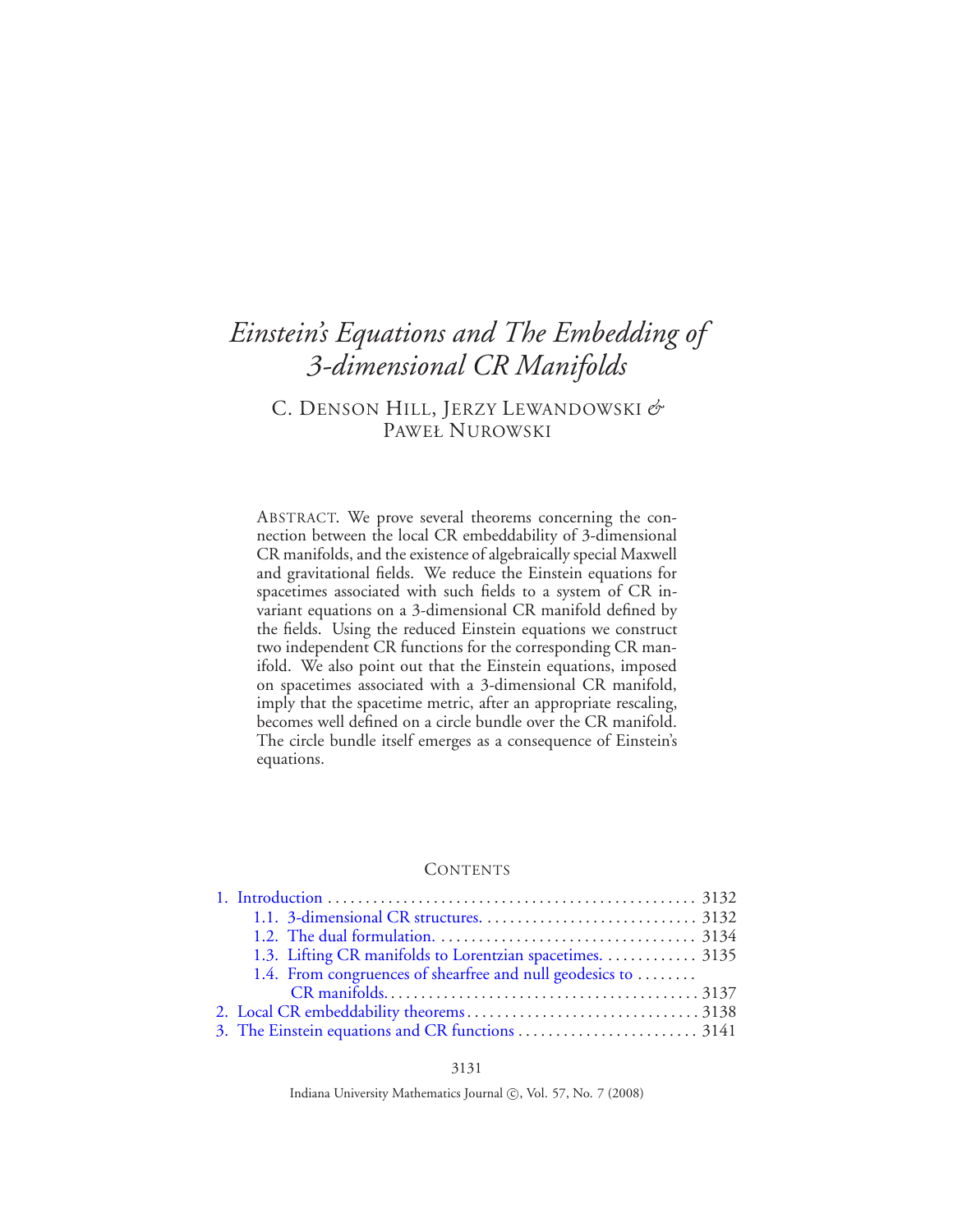| 3.2. Reduction of the Einstein equations to the CR manifold. 3152 |  |
|-------------------------------------------------------------------|--|
|                                                                   |  |
|                                                                   |  |
|                                                                   |  |

#### 1. INTRODUCTION

<span id="page-1-1"></span><span id="page-1-0"></span>**1.1. 3-dimensional CR structures.** Let *M* be an open set in  $\mathbb{R}^3$ , with *real* coordinates  $(x, y, z)$ . We consider a complex vector field

(1.1) 
$$
Z = a \frac{\partial}{\partial x} + b \frac{\partial}{\partial y} + c \frac{\partial}{\partial z}.
$$

Here the coefficients

$$
a = a(x, y, z),
$$
  $b = b(x, y, z),$   $c = c(x, y, z)$ 

are *complex-valued* functions on *M*. We assume that the vector field *Z* and its complex conjugate *<sup>Z</sup>*¯ are *linearly independent* at each point of *<sup>M</sup>*. The vector field *Z* spans a 1-dimensional complex distribution  $T^{1,0}$  in  $CTM$ . By definition the pair  $(M, T^{1,0})$  is an abstract 3-dimensional CR manifold. The CR structure  $(M, T^{1,0})$ on *M* is said to be of class  $C^k$  iff the coefficients  $a = a(x, y, z)$ ,  $b = b(x, y, z)$ and  $c = c(x, y, z)$  are of differentiability class  $C^k$ .

If the vector fields  $Z$ ,  $\bar{Z}$  and  $[Z, \bar{Z}]$  are linearly independent at each point of *M* then the CR structure  $(M, T^{1,0})$  is called *strictly pseudoconvex*. When  $[Z, \bar{Z}]$ is linearly dependent on *Z* and  $\overline{Z}$  at a point  $p$ , the *Levi form* of the structure  $(M, T^{1,0})$  vanishes at p.

Natural examples of 3-dimensional CR manifolds are hypersurfaces *M* of one real codimension embedded in  $\mathbb{C}^2$ . They acquire a CR structure  $T^{1,0}M$  from the ambient space by  $T^{1,0}M = \{X - iJX \mid X \in \mathbb{T}M \cap J(\mathbb{T}M)\}\)$ , where *J* is the standard complex structure on  $\mathbb{C}^2$ .

Given an abstract CR manifold  $(M, T^{1,0})$  one asks if there exists a local diffeomorphism

$$
\iota: M \to \iota(M) \subset \mathbb{C}^2
$$

such that

$$
\iota_* \mathrm{T}^{1,0} = \mathrm{T}^{1,0} \iota(M).
$$

Such a diffeomorphism is called a *local CR embedding* of  $(M, T^{1,0})$  into  $\mathbb{C}^2$ .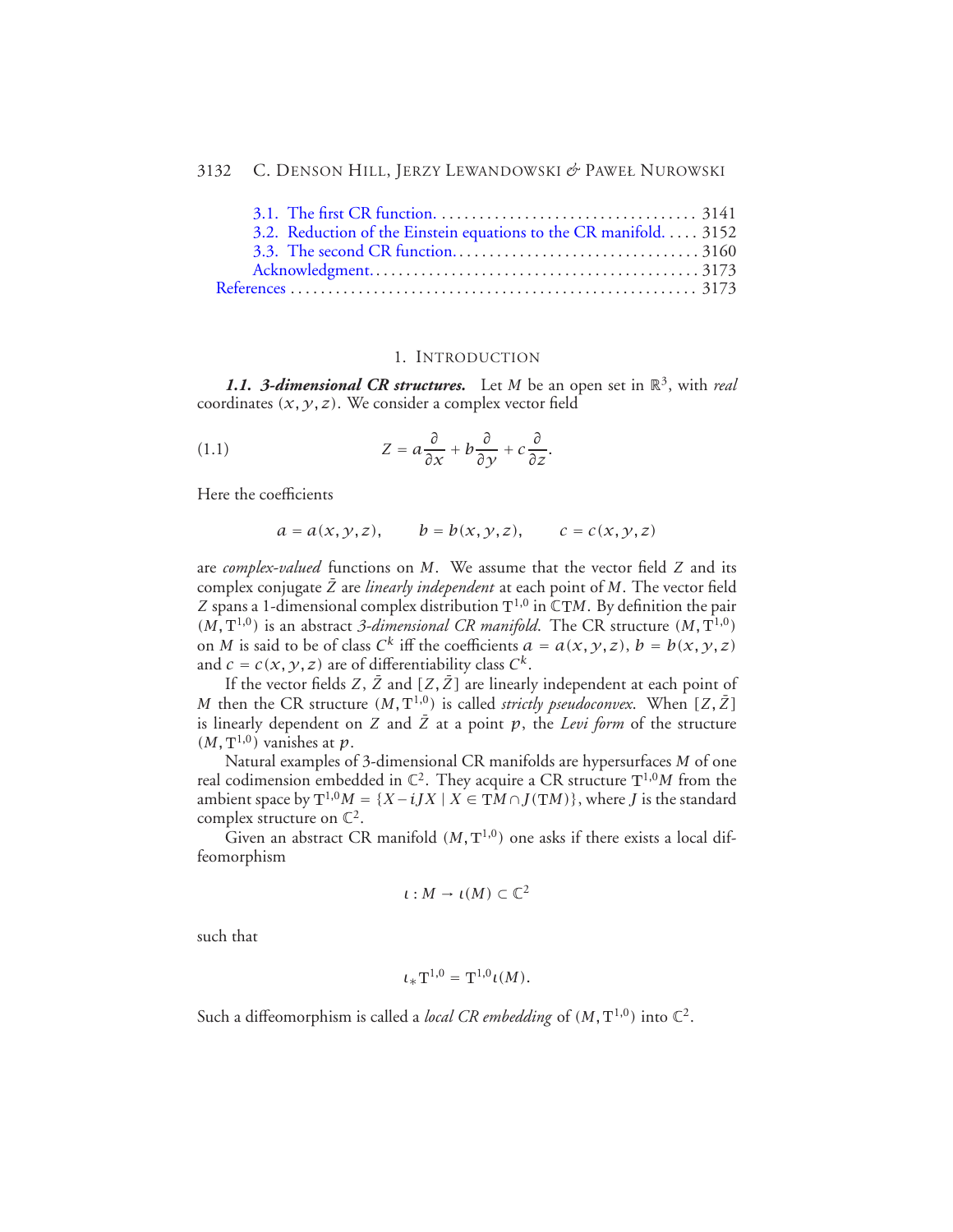The question of whether or not a given 3-dimensional CR manifold *(M,* <sup>T</sup>1*,*0*)* can be locally CR embedded as a hypersurface in  $\mathbb{C}^2$  is related to the problem of the local existence of solutions to the *linear* partial differential equation

$$
(1.2) \t\t \bar{Z}\zeta = 0,
$$

where

<span id="page-2-0"></span>
$$
\bar{Z} = \bar{a}\frac{\partial}{\partial x} + \bar{b}\frac{\partial}{\partial y} + \bar{c}\frac{\partial}{\partial z}
$$

is a section of the bundle  $\overline{T}^{1,0} = T^{0,1}$ . The solution  $\zeta = \zeta(x, y, z)$  is called a *CR function.* Of course any holomorphic function  $h = h(\zeta)$  of a CR function is a CR function. When speaking about different CR functions, we will mean only those which are not functionally related to each other by a holomorphic function in this sense.

If the CR structure  $(M, T^{1,0})$  on *M* is *real analytic*, then by the Cauchy-Kowalewska theorem, equation [\(1.2\)](#page-2-0) locally admits *two* functionally independent CR functions

$$
\zeta = \zeta(x, y, z), \quad \eta = \eta(x, y, z)
$$

such that

$$
\mathrm{d}\zeta\wedge\mathrm{d}\eta\neq0.
$$

Then the CR manifold is locally CR embeddable with the local CR embedding being real analytic, and given by [\[1,](#page-42-1) [24\]](#page-43-0)

$$
\iota: M\ni (x, y, z)\mapsto (\zeta, \eta)=(\zeta(x, y, z), \eta(x, y, z))\in \mathbb{C}^2.
$$

The situation in which [\(1.2\)](#page-2-0) has two functionally independent solutions may also happen when the CR structure on *M* is sufficiently smooth but *not* real analytic. The important thing is that the requirement that [\(1.2\)](#page-2-0) locally admits two functionally independent CR functions is *equivalent* to the local embeddability of *M*. The real analyticity is not needed for this equivalence to hold.

It turns out that if one abandons the assumption about the real analyticity of  $(M, T^{1,0})$ , e.g. if one assumes that  $(M, T^{1,0})$  is only of class  $C^{\infty}$ , then the equa-tion [\(1.2\)](#page-2-0) *may have no other local solutions than the trivial ones*  $\zeta$  = *const.* This remarkable result is due to Louis Nirenberg [\[26,](#page-43-1)[27\]](#page-43-2), where he gave the first example of a *Z* having  $C^{\infty}$  coefficients such that [\(1.2\)](#page-2-0) has only constant local solutions. As a consequence such abstract CR manifolds are *not* locally CR embeddable as hypersurfaces in  $\mathbb{C}^2$ .

There are a few situations in which a *C*<sup>∞</sup> 3-dimensional abstract CR manifold *is* locally embeddable. Among them are the *Levi flat* structures (those whose Levi form vanishes identically in a neighborhood), as well as those which admit a local *symmetry* (i.e. a local real vector field *X* such that  $[X, Z] \wedge Z = 0$ , in a neighborhood). It is also possible to find *C*<sup>∞</sup> 3-dimensional abstract CR structures on *M*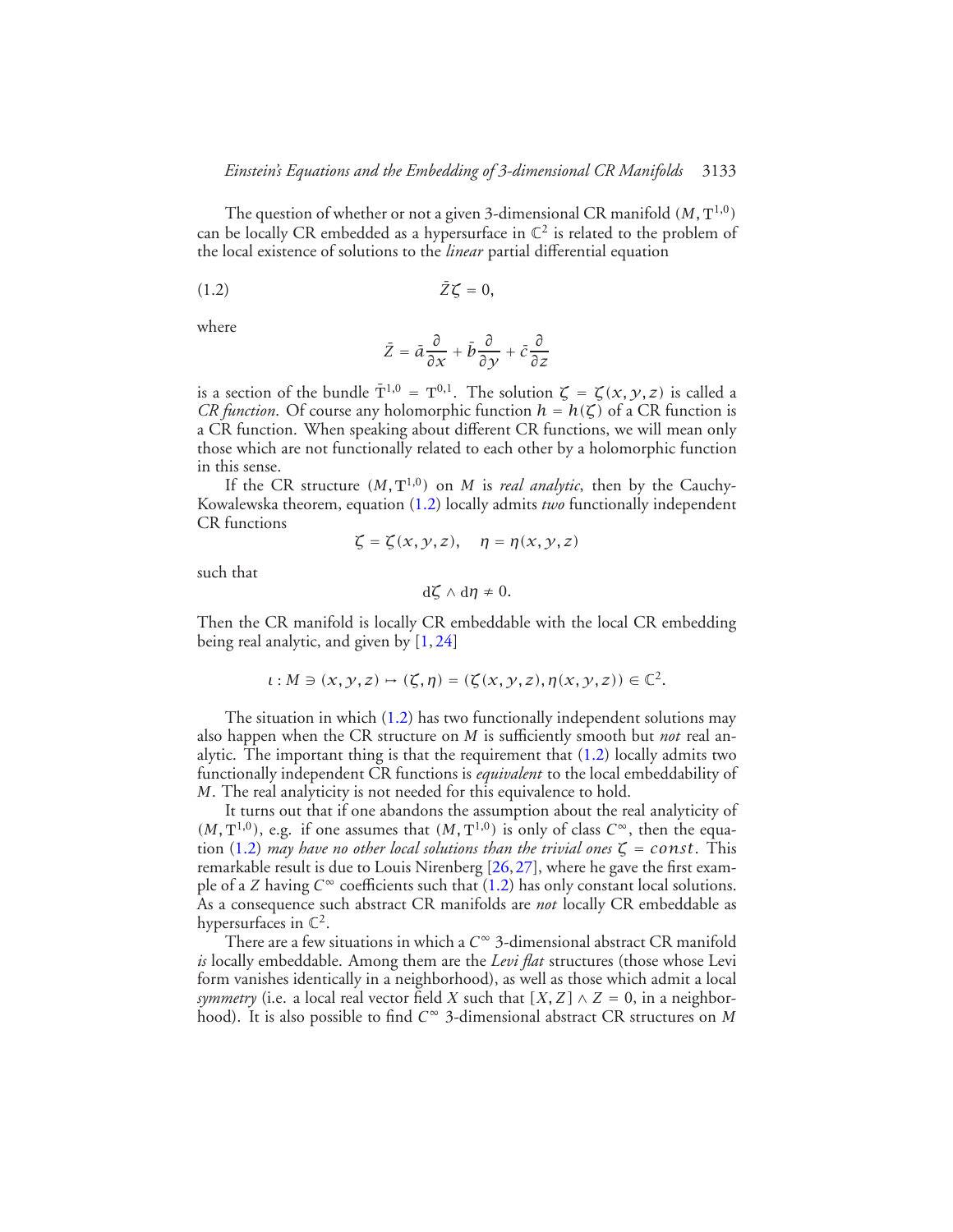which have one CR function  $\zeta$ , with  $d\zeta \neq 0$ , but such that any other local CR function is functionally dependent on *ζ*; hence such structures are also not locally CR embeddable.

However the surprising and remarkable thing about *C*<sup>∞</sup> 3-dimensional CR structures is that *the generic situation is like the example of Nirenberg*: The complex vector fields *Z*, having only locally constant solutions, *are dense* (in the *C*<sup>∞</sup> topology). This is a consequence of a Baire category argument.

Given a strictly pseudoconvex structure  $(M, T^{1,0})$  on M which is locally CR embeddable, an arbitrary small randomly chosen *C*<sup>∞</sup> perturbation of it will no longer be locally CR embeddable, see [\[14\]](#page-43-3).

Consequently, for smooth 3-dimensional CR structures, those which are locally embeddable form a *thin set* (in the sense of Baire category) in the space of all such structures. So we have the question: What sort of conditions (aside from real analyticity) can be imposed on a sufficiently smooth 3-dimensional CR structure in order to guarantee local CR embedding? In this paper, among other things, we show how imposing the vacuum Einstein equations on an associated space time can single out elements of this thin set.

<span id="page-3-0"></span>*1.2. The dual formulation.* Since we have  $Z \wedge \overline{Z} \neq 0$  we can supplement these two complex vector fields by one *real* vector field  $Z_0$  on  $M$  so that the triple  $(Z_0, Z, \bar{Z})$  constitutes a basis for complex vector fields on *M*. Associated to the basis  $(Z_0, Z, \bar{Z})$  there is its dual basis of 1-forms  $(\lambda, \mu, \bar{\mu})$  on *M* satisfying

$$
Z_0 \perp \lambda = 1, \quad Z \perp \mu = 1, \quad \bar{Z} \perp \bar{\mu} = 1,
$$

all other contractions being identically equal to zero. Note that the form  $\lambda$  is real valued.

<span id="page-3-1"></span>The forms  $(\lambda, \mu, \bar{\mu})$  are determined by the CR structure  $(M, T^{1,0})$  up to the following transformations:

(1.3) 
$$
\lambda \mapsto \lambda' = f\lambda, \quad \mu \mapsto \mu' = h\mu + p\lambda, \quad \bar{\mu} \mapsto \bar{\mu}' = \bar{h}\bar{\mu} + \bar{p}\lambda,
$$

where  $f \neq 0$  (real) and  $h \neq 0$ ,  $p$  (complex) are functions on *M*.

It is obvious that the differential equation

<span id="page-3-2"></span>
$$
\mathrm{d}\zeta\wedge\lambda\wedge\mu=0
$$

for a complex valued function  $\zeta$  on *M* is invariant under the transformations [\(1.3\)](#page-3-1). It is the dual version of the tangential CR equation [\(1.2\)](#page-2-0) and its solutions are just CR functions.

The Levi form of a 3-dimensional CR structure  $(M, T^{1,0})$  at a point is a nonvanishing multiple of the value of the real valued function  $\omega$  defined by

(1.4) 
$$
\lambda' \wedge d\lambda' = i\omega \lambda' \wedge \mu' \wedge \bar{\mu}'.
$$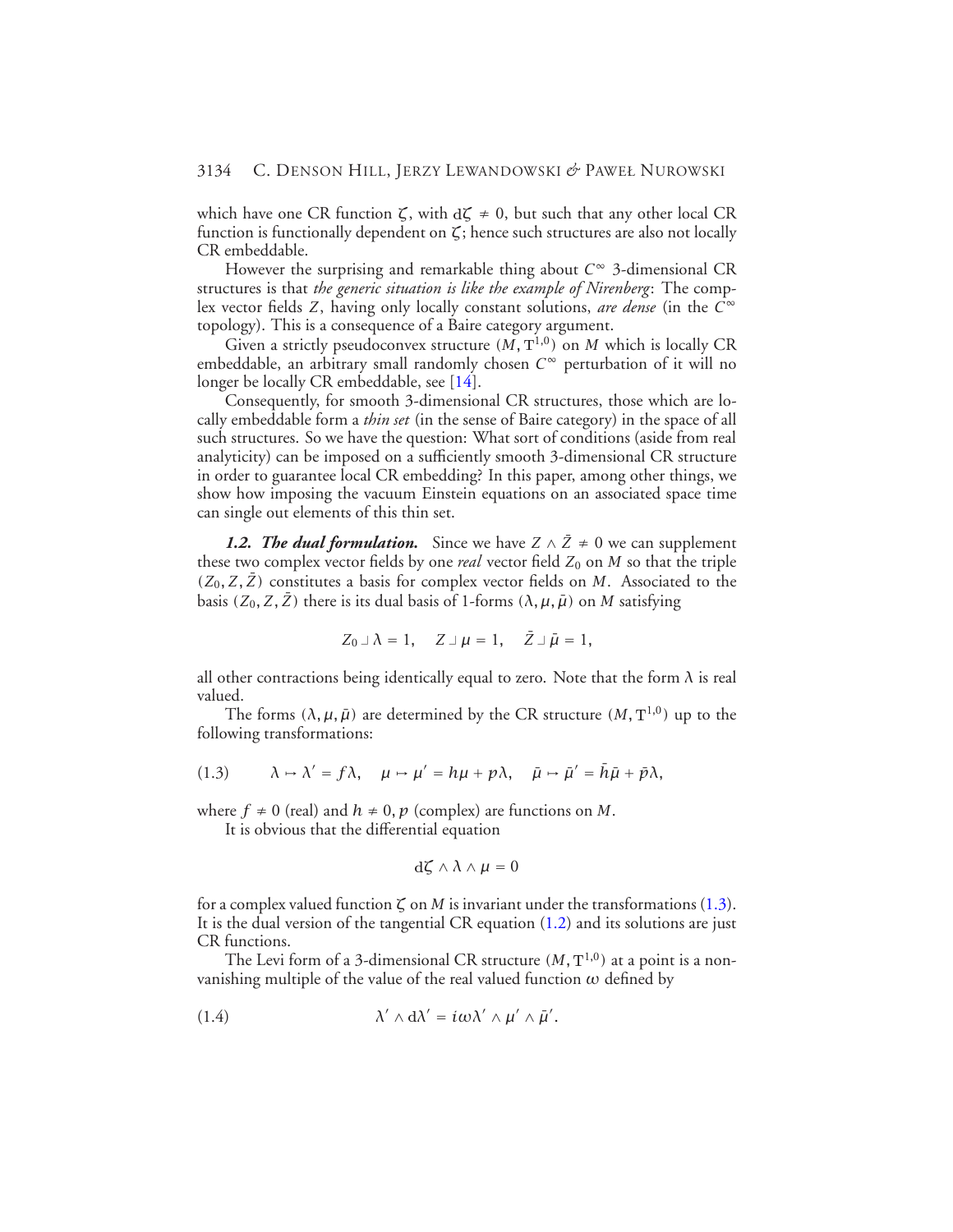Thus the CR structure is strictly pseudoconvex iff

$$
\lambda \wedge d\lambda \neq 0
$$

on *M*. (Note that this statement is independent of the choice of the representative  $λ'$  in [\(1.3\)](#page-3-1).)

This enables us to formulate an equivalent definition of a 3-dimensional CR structure, the original one, that was actually used by Elie Cartan [\[4\]](#page-42-2):

*Definition 1.1.* A 3-dimensional CR structure is a 3-dimensional real manifold *M* equipped with an equivalence class of pairs of 1-forms  $(\lambda, \mu)$  such that:

- $\lambda$  is real-valued,  $\mu$  is complex-valued;
- $\lambda \wedge \mu \wedge \bar{\mu} \neq 0$  at each point of *M*;
- two pairs  $(\lambda, \mu)$  and  $(\lambda', \mu')$  are in the same class iff there exists functions *f* , *h*, *p* such that [\(1.3\)](#page-3-1) holds.

We will use this definition in the following and, rather than  $(M, T^{(1,0)})$ , we will write  $(M, (\lambda, \mu))$  to stress that a CR structure is associated with a class  $[(\lambda, \mu)]$ .

<span id="page-4-0"></span>*1.3. Lifting CR manifolds to Lorentzian spacetimes.* Three dimensional  $CR$  structures are very closely related to the so-called congruences<sup>1</sup> of null geodesics without shear in a spacetime [\[36,](#page-43-4) [45,](#page-44-0) [52\]](#page-44-1). These are well known in general relativity theory and proved to be very useful in the process of constructing nontrivial solutions to the vacuum Einstein equations in 4-dimensional manifolds equipped with Lorentzian metrics.

Given a 3-dimensional CR manifold *M*, we consider a representative *(λ, µ)* of the class  $[(\lambda, \mu)]$  defining the CR structure on it. On the Cartesian product  $M = M \times \mathbb{R}$  we have a distinguished field of directions *k*, which is tangent to the R factor in M. The four manifold  $\mathcal{M} = M \times \mathbb{R}$  naturally projects onto M with a projection  $\pi : \mathcal{M} \to M$  and  $\pi_*(k) = 0$ . We choose a coordinate  $r$  along the  $\mathbb{R}$ factor, so that that *k* may be represented by  $k = \partial_r$ . Omitting the pullbacks  $\pi^*$ when expressing the forms on  $M$ , i.e. for example, denoting by  $\mu$  the pullback  $\pi^*(\mu)$ , we equip M with a class of metrics [\[45,](#page-44-0) [46,](#page-44-2) [56\]](#page-44-3)

<span id="page-4-2"></span>(1.5) 
$$
g = 2P^2 \left[ \mu \bar{\mu} + \lambda (\mathrm{d}r + W\mu + \bar{W}\bar{\mu} + H\lambda) \right],
$$

where  $P \neq 0$ , *H* (real) and *W* (complex) are arbitrary functions on *M*; the expressions like e.g.  $\mu\bar{\mu}$  denote the symmetrized tensor product:  $\mu\bar{\mu} = \frac{1}{2}(\mu \otimes \bar{\mu} + \bar{\mu} \otimes \mu)$ . We note that that the coordinate  $r$  has no geometrical meaning; it can be replaced by any other function  $r' = r'(r, x, y, z)$  such that  $\partial r'/\partial r \neq 0$ .

Now we consider the entire *class* of metrics [\(1.5\)](#page-4-2), which depends on arbitrary functions  $P$ ,  $W$ ,  $H$  and the class of coordinates  $r'$ . We claim that this *class* is

<span id="page-4-1"></span><sup>&</sup>lt;sup>1</sup>In mathematical language the physicists' term 'congruence' means: 'foliation of a manifold by curves'; in this particular situation it means: 'foliation by means of a three parameter family of null and shearfree geodesics'.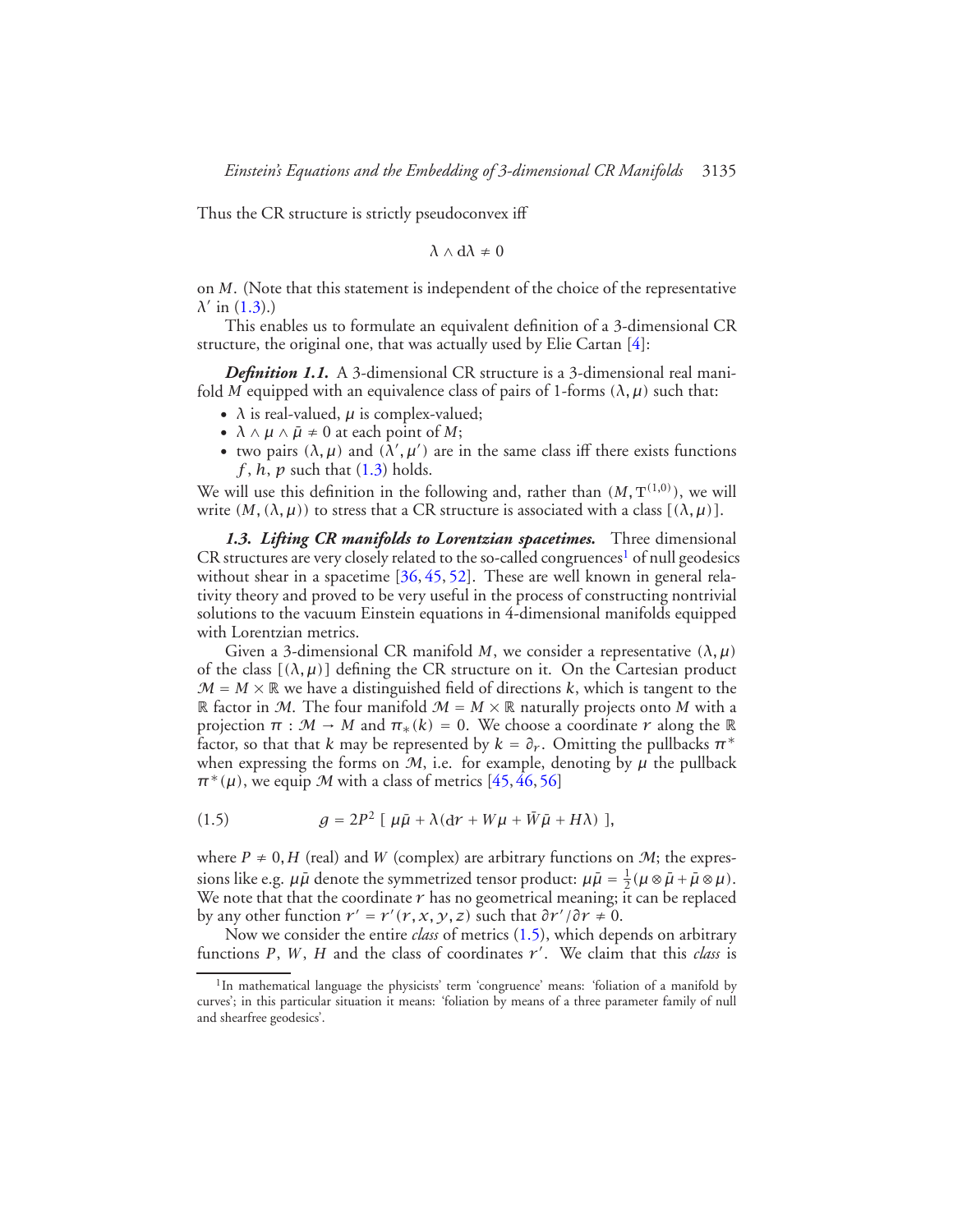*naturally* attached to the CR structure  $(M, (\lambda, \mu))$ . To see this, start with another representative  $(\lambda', \mu')$  of the class  $[(\lambda, \mu)]$ ). The new forms  $(\lambda', \mu')$  are related to the previous choice  $(\lambda, \mu)$  via [\(1.3\)](#page-3-1). Now, maintaining the same *P*, *W*, *H* and *r*, write a metric  $g'$  using formula [\(1.5\)](#page-4-2) with  $(\lambda, \mu, \bar{\mu})$  replaced by  $(\lambda', \mu', \bar{\mu}')$ . Using definitions  $(1.3)$  the metric  $g'$  can be reexpressed in terms of the original forms  $(λ, μ,  $\bar{μ}$ ). A short calculation shows that after this,  $g'$  has again form (1.5) with$  $(λ, μ,  $\bar{μ}$ ). A short calculation shows that after this,  $g'$  has again form (1.5) with$  $(λ, μ,  $\bar{μ}$ ). A short calculation shows that after this,  $g'$  has again form (1.5) with$ merely the functions  $P, W, H$  and the coordinate  $r$  being changed. Thus with each 3-dimensional CR structure  $(M, (\lambda, \mu))$  there is an associated 4-dimensional manifold  $\mathcal{M} = M \times \mathbb{R}$  with a class of Lorentzian metrics *q* as in [\(1.5\)](#page-4-2). Now we can compare *g* and *g*<sup>0</sup> . It follows that there exists a nonvanishing real function *α* and a 1-form  $\varphi$  on  $\mathcal M$  such that

<span id="page-5-0"></span>
$$
(1.6) \t\t g' = \alpha^2 g + 2g(k)\varphi.
$$

Here  $g(k)$  is the 1-form on M such that  $X \perp g(k) = g(k, X)$ . The class of Lorentzian 4-dimensional metrics [*g*] with the equivalence relation  $g \sim g'$  iff *g* and  $g'$  are related by [\(1.5\)](#page-4-2), [\(1.6\)](#page-5-0) is called the class of metrics *adapted* to the CR structure  $(M, (\lambda, \mu))$ .

<span id="page-5-1"></span>In each of the metrics from this class the lines tangent to the integral curves of the vector field  $k = \partial_r$ , are *null*. They have the further property of satisfying

$$
(1.7) \t\t\t\t\tL_k g = \Theta g + 2g(k)\vartheta,
$$

with a real function <sup>Θ</sup>, the *expansion*, and a real 1-form *<sup>ϑ</sup>* on <sup>M</sup>. This equation in particular means that the integral curves of *k* are *geodesics*. It also implies that the curves are *shearfree*, meaning that they preserve the natural conformal metric defined by the class [g] in the quotient space  $k^{\perp}/k$ .

In the traditional language of physicsts  $M = M \times \mathbb{R}$  is equipped with a *congruence* of null and shearfree geodesics tangent to *k*. Physicists say that this congruence is *diverging* at a point of <sup>M</sup> iff the expansion <sup>Θ</sup> in [\(1.7\)](#page-5-1) is nonvanishing at this point.

The leaf space of integral curves of the congruence generated by *k* can be identified with *M*. The property of the congruence of being null geodesic and shearfree means precisely that the 3-dimensional leaf space *M* of its integral curves has an abstract CR structure.

The above described procedure of associating a metric *g* from *[g]*, to a 3 dimensional CR structure *(M, (λ, µ))*, will be called a *lift of the CR structure to a spacetime* [\[44,](#page-44-4) [45,](#page-44-0) [56\]](#page-44-3).

Given a lift of a CR structure  $(M, (\lambda, \mu))$  to a spacetime, we now briefly define two concepts, which are important for the formulation of our main results. More detailed definitions are to be found in Section [3.1](#page-10-1) and Section [3.3.1,](#page-34-0) respectively.

The first notion (see the end of Section [3.1\)](#page-10-1) is defined as follows:

Having chosen a representative  $(\lambda, \mu)$  of  $[(\lambda, \mu)]$  we pull it back to  $\mathcal{M} =$  $\mathbb{R} \times M$  by  $\pi^*$ . Then we observe that the 2-dimensional complex distribution *N*,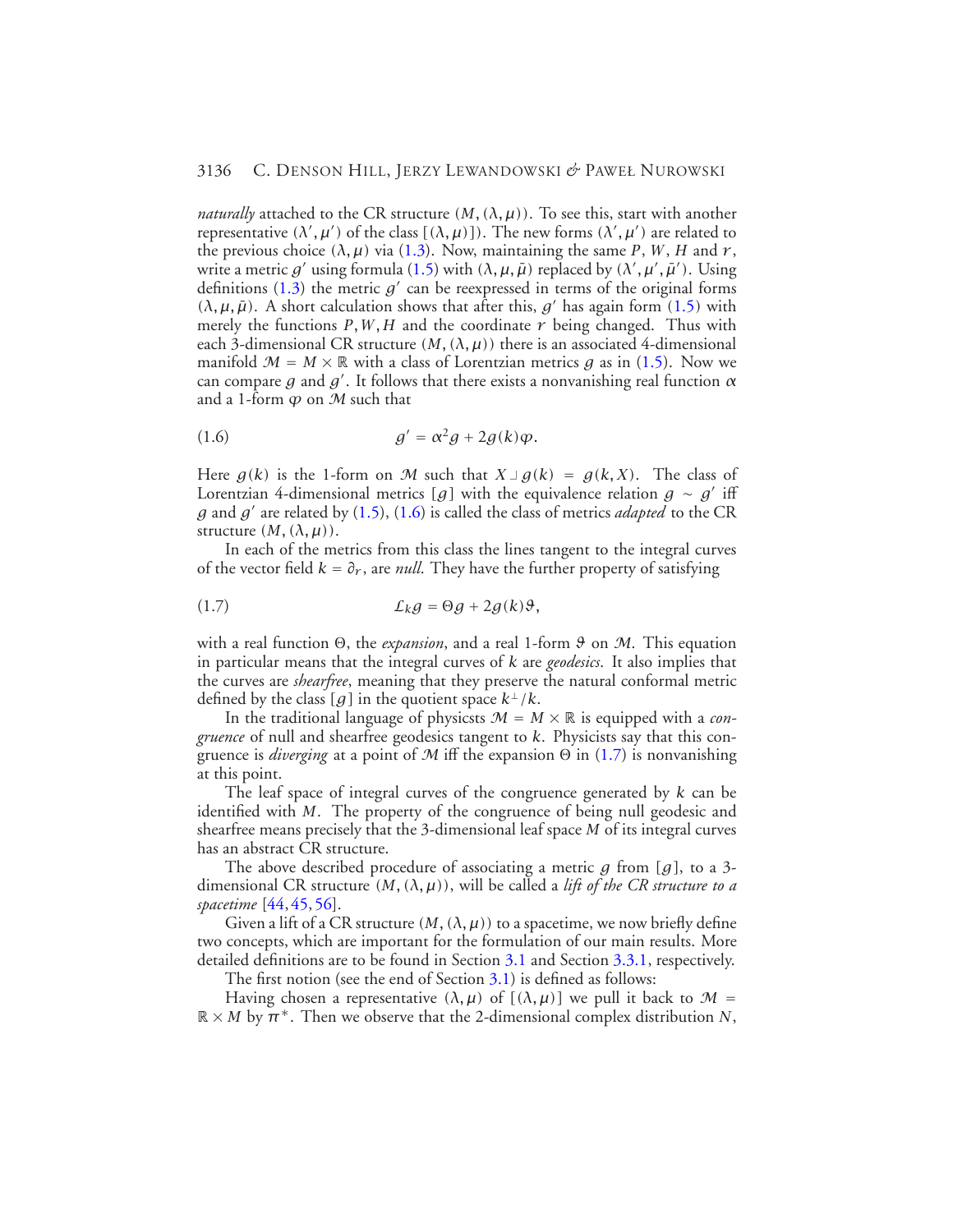consisting of complex vector fields *Y* on M satisfying  $Y \perp \pi^* (\lambda \wedge \mu) = 0$  is well defined. This is because the 2-forms  $\pi^*(\lambda \wedge \mu)$  and  $\pi^*(\lambda' \wedge \mu')$  corresponding to different representatives of the class  $[(\lambda, \mu)]$  merely differ by the scale of a nonvanishing complex function. The distribution *N* is called the *distribution of α planes* associated with the CR structure  $(M, (\lambda, \mu))$  in the lifted spacetime M.

The second notion we define here (again skipping the details to Section [3.3.1,](#page-34-0) which includes a beatiful example due to Ivor Robinson) is a *null Maxwell field aligned with the congruence*. Sometimes we will use the term 'a *null aligned Maxwell field*', for short. Suppose that in the class of forms  $[(\lambda, \mu)]$  there is a pair  $(\lambda', \mu')$ with the property that  $d(\pi^*(\lambda' \wedge \mu')) = 0$ . Then we say that the CR structure *(M, (* $\lambda$ *,*  $\mu$ *)*) admits a null aligned Maxwell field  $\mathcal{F} = \pi^* (\lambda' \wedge \mu')$ .

<span id="page-6-0"></span>*1.4. From congruences of shearfree and null geodesics to CR manifolds.* The fact that any 3-dimensional CR manifold  $(M, (\overline{\lambda}, \mu))$  locally defines a class of Lorentzian metrics [\(1.5\)](#page-4-2) on  $M \times \mathbb{R}$  in which the lines tangent to the  $\mathbb R$  factor are null and shearfree geodesics has also its converse. This is given by the following theorem [\[36,](#page-43-4) [44,](#page-44-4) [45,](#page-44-0) [49,](#page-44-5) [52,](#page-44-1) [56\]](#page-44-3).

<span id="page-6-1"></span>*Theorem 1.2. Let (*M*,g) be a 4-dimensional manifold equipped with a Lorentzian metric. Suppose that* M *is foliated by a 3-parameter family of curves which are null geodesics without shear. Then* M *is locally a cartesian product*  $M = M \times \mathbb{R}$ *with M being a 3-dimensional CR manifold. The CR structure*  $(M, (\lambda, \mu))$  *on M is uniquely determined by (*M*,g) and the shearfree congruence on* M*. If r is a real coordinate such that k* = *∂r is tangent to the congruence, then the Lorentzian metric g on* M *can be locally represented by* [\(1.5\)](#page-4-2) *with some specific functions P,W,H depending on the choice of the representatives (λ, µ) of the corresponding CR structure.*

It should be noticed that 4-dimensional Lorentzian metrics of the form [\(1.5\)](#page-4-2) have been studied by physicists since the late 1950s. In particular physicists found a lot of examples of such metrics which satisfy Einstein's equations  $Ric(g) = \Lambda g$ . Among them is the Schwarzschild solution (the corresponding CR manifold is Levi flat), the Taub-NUT solution (the corresponding CR manifold is almost everywhere CR equivalent to the Heisenberg group CR structure), the Kerr rotating black hole solution (the corresponding CR manifold is almost everywhere strictly pseudoconvex and has only a 2-dimensional group of local CR symmetries; so it is not CR equivalent to the Heisenberg group CR structure), and many others (see [\[15\]](#page-43-5), sections devoted to algebraically special solutions, for huge families of Einstein examples with various CR structures). Physicists were looking for the Einstein solutions among the metrics [\(1.5\)](#page-4-2) because such metrics were believed to correspond to gravitational radiation. Although the understanding of the mathematical fact that there is a CR structure behind the scenes came much later, physicists were from the very begining aware that radiative Maxwell or Einstein fields impose a sort of a complex structure in the underlying spacetimes. The notion of a CR structure was implicit in such papers as [\[6,](#page-42-3)[9,](#page-42-4)[17,](#page-43-6)[28,](#page-43-7)[34,](#page-43-8)[35,](#page-43-9)[40–](#page-44-6)[43,](#page-44-7)[47](#page-44-8)[–50,](#page-44-9)[54,](#page-44-10)[55\]](#page-44-11), but physicists did not manage to abstract the concept for about twenty years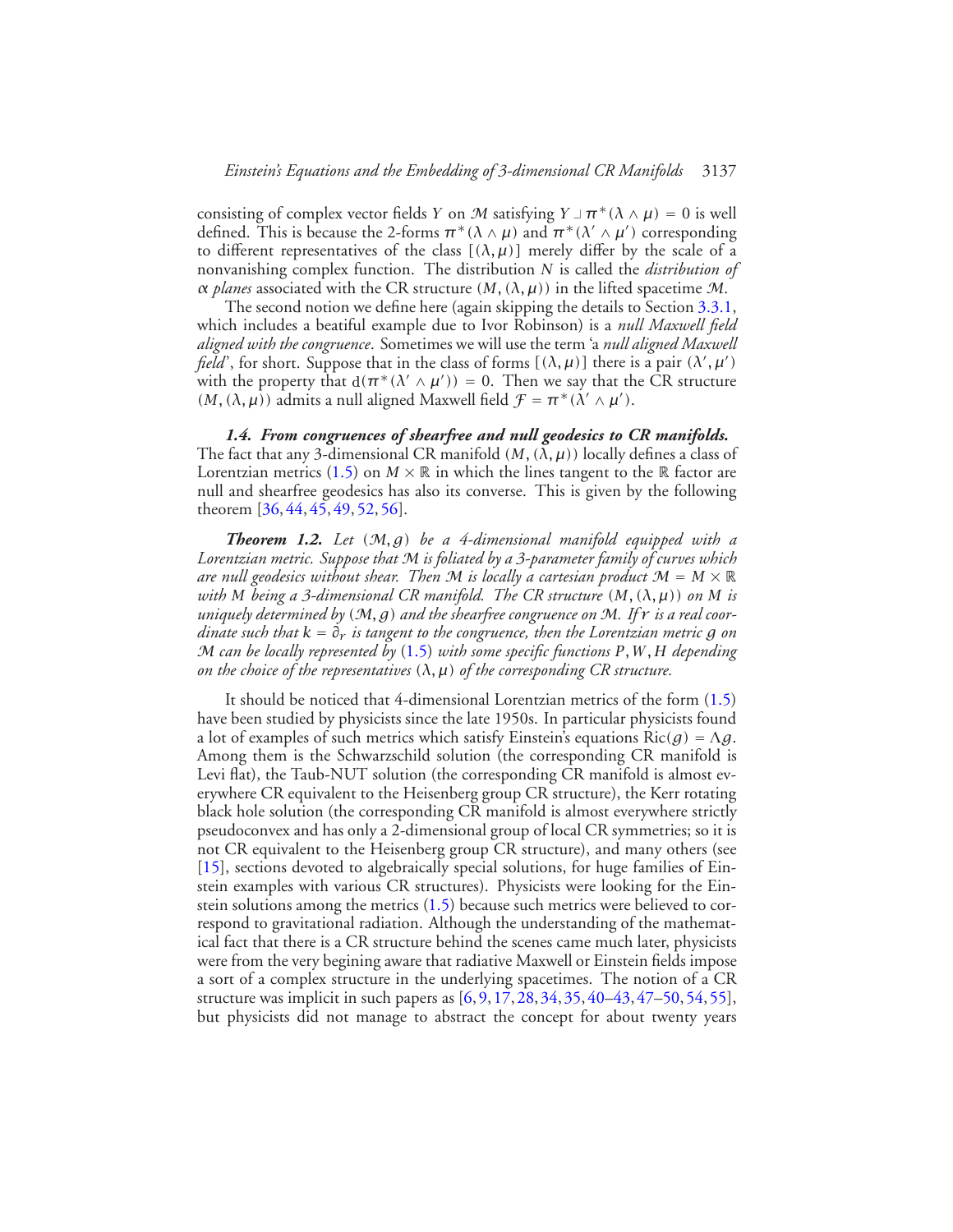[\[50,](#page-44-9) [52,](#page-44-1) [56\]](#page-44-3). Ironically, at about the same time when the systematic work on gravitational radiation started, the notion of a CR structure was being revived in mathematics, due to the discovery of the nonsolvability of equations of Hans Lewy type [\[25\]](#page-43-10). Mathematicians were however unaware of the developement in general relativity theory and also did not make the connection. We hope that this paper fills the gap between these two areas of mathematics and physics.

Our main motivation is the paper [\[22\]](#page-43-11) and the research on relations between 3-dimensional CR structures and algebraically special gravitational fields undertaken by the Warsaw Relativity Group in the 1980s [\[18–](#page-43-12)[21,](#page-43-13)[23,](#page-43-14)[29,](#page-43-15)[30,](#page-43-16)[32,](#page-43-17)[44–](#page-44-4)[46,](#page-44-2) [52,](#page-44-1) [53,](#page-44-12) [56,](#page-44-3) [57\]](#page-44-13). We are also inspired and impressed by the works of relativists on gravitational radiation; in particular by the contributions of Andrzej Trautman, Ivor Robinson, Roger Penrose, Ray Sachs, Roy Kerr, Ted Newman and Jacek Tafel.

2. LOCAL CR EMBEDDABILITY THEOREMS

<span id="page-7-0"></span>In the sequel we assume our CR structures have a sufficiently high *finite* order of differentiability, in particular they need *not* be real analytic. All considerations are *local* on *M*.

<span id="page-7-1"></span>*Theorem 2.1. Let M be a sufficiently smooth 3-dimensional CR manifold. If it has a lift to a spacetime whose congruence of null and shearfree geodesics is diverging over the points where the Levi form vanishes, and whose complexified Ricci tensor vanishes on the distribution of α planes associated with the congruence, then M admits a CR function <sup>ζ</sup> such that* <sup>d</sup>*<sup>ζ</sup>* <sup>∧</sup> <sup>d</sup>*ζ*¯ *is nowhere zero.*

In particular Theorem [2.1](#page-7-1) applies to the strictly pseudoconvex case. Thus it rules out the generic situation, like the example of Nirenberg, in which all CR functions are locally constant.

Actually, in the strictly pseudoconvex case, we have a stronger theorem.

<span id="page-7-2"></span>*Theorem 2.2. Let M be a sufficiently smooth strictly pseudoconvex 3-dimensional CR manifold. Then the following two conditions are equivalent.*

- (i) *M admits a lift to a spacetime whose complexified Ricci tensor vanishes on the corresponding distribution of α planes.*
- (ii) *<sup>M</sup> admits one CR function <sup>ζ</sup> such that* <sup>d</sup>*<sup>ζ</sup>* <sup>∧</sup> <sup>d</sup>*ζ*¯ *is nowhere zero.*

Our next result gives an if and only if criterion for the *local embeddability* of a sufficiently smooth, *not* necessarily real analytic, strictly pseudoconvex 3-dimensional CR manifold:

<span id="page-7-4"></span><span id="page-7-3"></span>*Theorem 2.3. Let M be a sufficiently smooth strictly pseudoconvex 3-dimensional CR manifold. It is locally CR embeddable as a hypersurface in*  $\mathbb{C}^2$  *if and only if:* 

- (i) *it admits a lift to a spacetime whose complexified Ricci tensor vanishes on the corresponding distribution of α planes, and*
- <span id="page-7-5"></span>(ii) *it admits a nontrivial null Maxwell field aligned with the null congruence of shearfree geodesics corresponding to the CR structure on M.*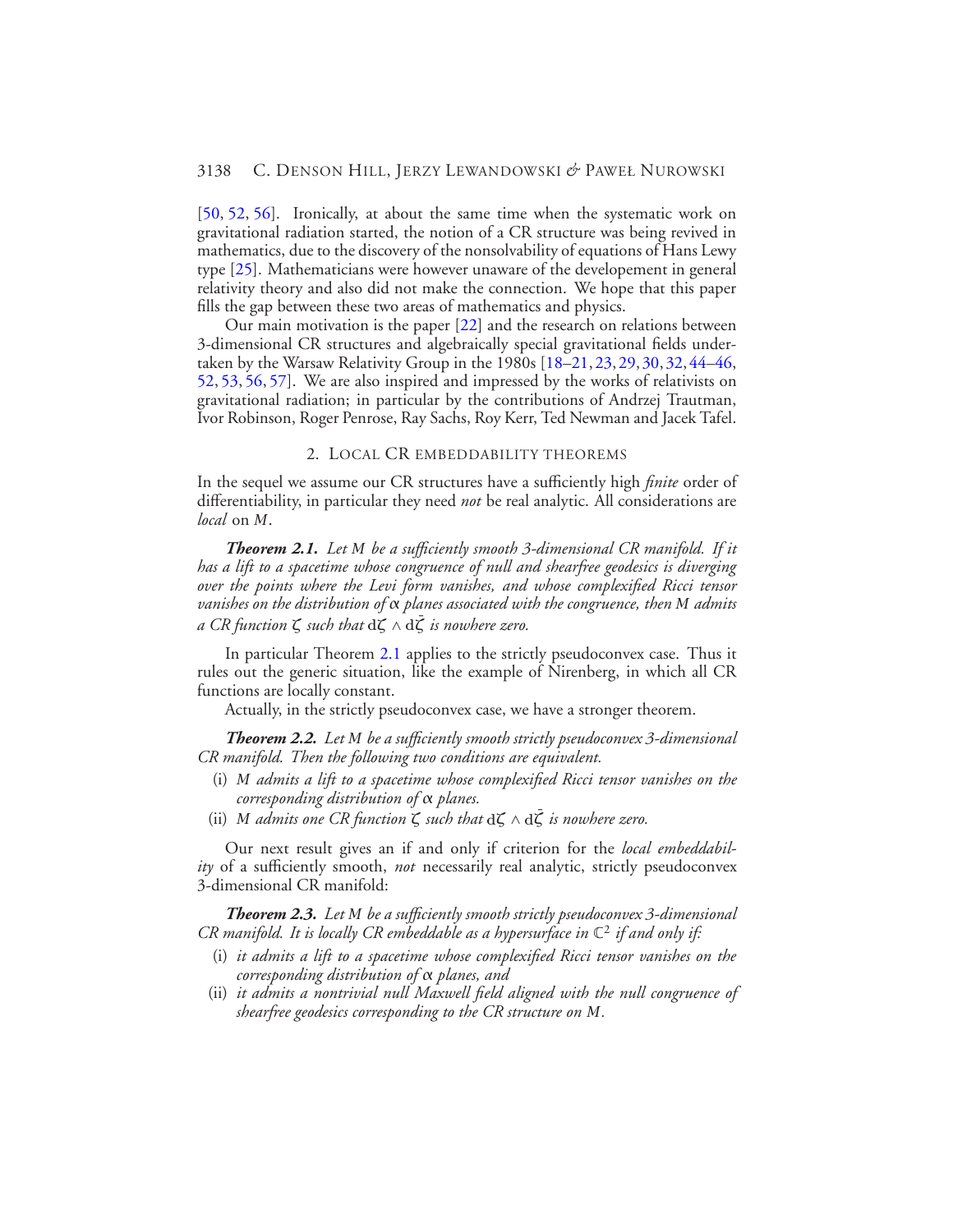<span id="page-8-0"></span>Next we abandon the requirement about the existence of a null Maxwell field and replace it by further assumptions about the curvature of the lifted spacetime. This leads to a remarkable theorem.

*Theorem 2.4. Let M be a sufficiently smooth strictly pseudoconvex 3-dimensional CR manifold. If M admits a lift to a Ricci flat spacetime which has locally constant Petrov type, then it is locally CR embeddable as a hypersurface in*  $\mathbb{C}^2$ .

The hypothesis of *locally constant Petrov type* is a technical assumption, which will be explained in detail in Section [3.1.](#page-10-1) Here we only mention that according to the theory of exact solutions of Einstein equations, a spacetime metric at a point can have one of the six Petrov types [\[3,](#page-42-5) [34,](#page-43-8) [38\]](#page-44-14). These are: Petrov types *I*, *II*, *D*, *III*, *N* or 0, and they may change from point to point in the spacetime. With this information we may formulate the following theorem.

<span id="page-8-1"></span>*Theorem 2.5.* Let  $(M, (\lambda, \mu))$  be a real analytic strictly pseudoconvex 3-dimen*sional CR manifold. Then it always has a lift to a spacetime satsifying the Einstein equations*  $\text{Ric}(q) = \Lambda q + \Phi \lambda \otimes \lambda$  *whose Petrov type is II or D*.

Here <sup>Λ</sup> is the *cosmological constant* and the function <sup>Φ</sup> corresponds to the energy momentum tensor of *pure radiation*. We believe that this theorem is also true when we replace the term 'real analytic' with 'sufficiently smooth embeddable' (see Remark [3.25\)](#page-38-0).

The proofs of the above theorems will emerge in the discussion which follows. Actually the theorems stated above, constitute only a selection of the results we prove in the paper. In special cases, which are systematically studied in the main body of the paper, we obtain sharper results than stated here.

We close this section with a remark about the nontriviality of Theorems [2.1](#page-7-1) and [2.4.](#page-8-0) As was already mentioned after Theorem [1.2](#page-6-1) both theorems are far from being empty. There is an abundance of Ricci flat Lorentzian 4-metrics which admit a congruence of null and shearfree geodesics. The encyclopedia book [\[15\]](#page-43-5) gives an up to date catalog of such metrics in the sections devoted to algebraically special vacuum solutions (Sections 26 through 30 in the second edition). Every Ricci flat metric in these sections of the book has a corresponding 3-dimensional CR structure. This may be Levi flat everywhere (as is the case for the Schwarzschild metric) or strictly pseudoconvex in 3-dimensional regions and Levi flat on some lower dimmensional sets as in the following example:

We consider the metric

$$
g = 2(p^2\mu\bar{\mu} + \lambda(\mathrm{d}r' + \mathcal{W}\mu + \bar{\mathcal{W}}\bar{\mu} + \mathcal{H}\lambda)),
$$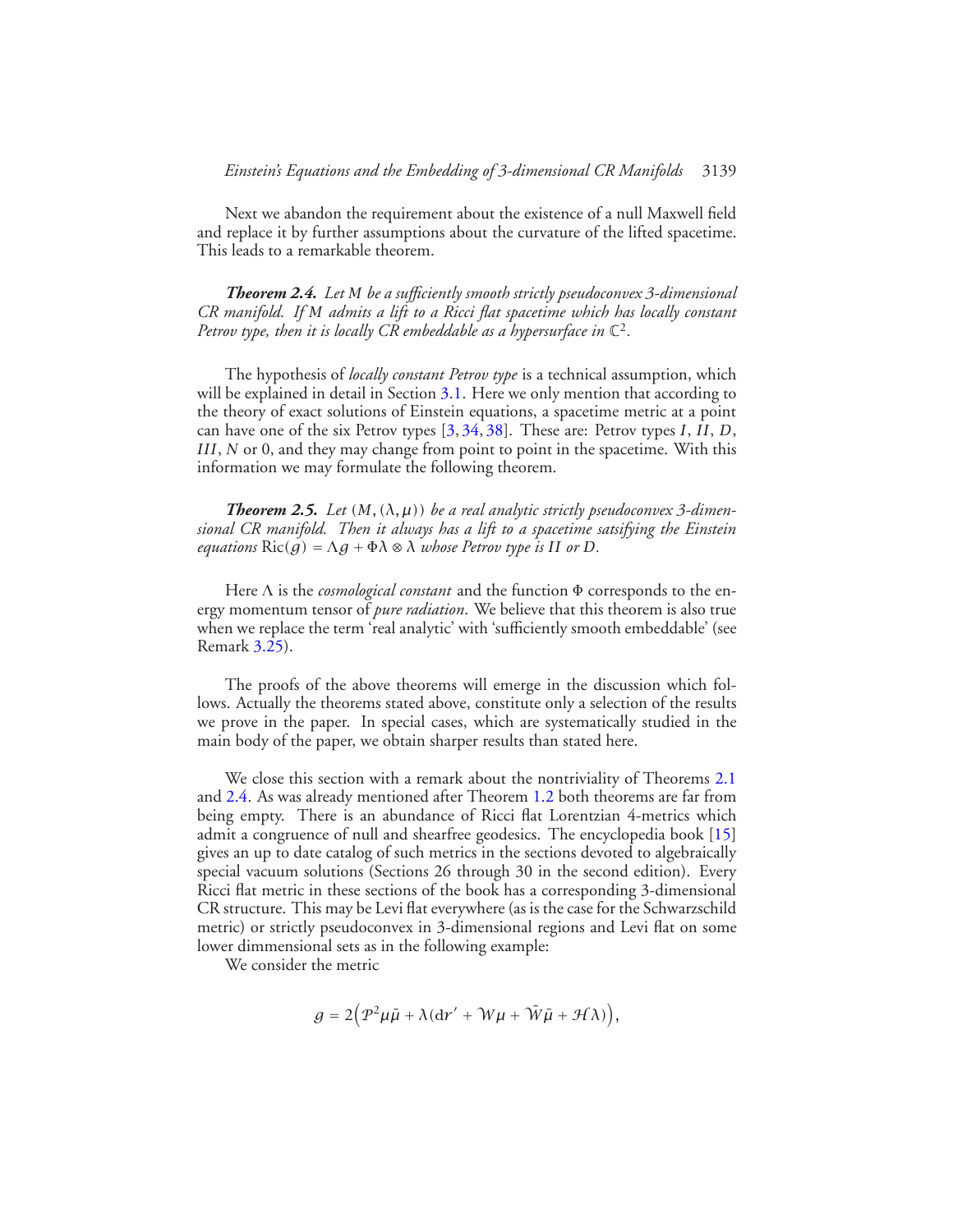where

$$
\lambda = du + \frac{i(2b + (a + b)\zeta\overline{\zeta})}{\zeta\left(1 + \frac{\zeta\overline{\zeta}}{2}\right)^2} d\zeta - \frac{i(2b + (a + b)\zeta\overline{\zeta})}{\overline{\zeta}\left(1 + \frac{\zeta\overline{\zeta}}{2}\right)^2} d\overline{\zeta}, \quad \mu = d\zeta,
$$
\n
$$
T^2 = \frac{r'^2}{\left(1 + \frac{\zeta\overline{\zeta}}{2}\right)^2} + \frac{\left(b - a + (b + a)\frac{\zeta\overline{\zeta}}{2}\right)^2}{\left(1 + \frac{\zeta\overline{\zeta}}{2}\right)^4},
$$
\n
$$
W = \frac{ia\overline{\zeta}}{\left(1 + \frac{\zeta\overline{\zeta}}{2}\right)^2}, \quad H = -\frac{1}{2} + \frac{mv' + b^2 - ab}{\left(1 + \frac{\zeta\overline{\zeta}}{2}\right)^2},
$$
\n
$$
r'^2 + \frac{\left(b - a + (b + a)\frac{\zeta\overline{\zeta}}{2}\right)^2}{\left(1 + \frac{\zeta\overline{\zeta}}{2}\right)^2}.
$$

and *m*, *a*, *b* are *real* constants.

Clearly this metric is in the form [\(1.5\)](#page-4-2), and as such may be considered as the lift of a CR structure  $(\lambda, \mu)$  which is defined on the 3-dimensional manifold *M* parametrized by  $(u, \text{Re}(\zeta), \text{Im}(\zeta)).$ 

The interesting feature of this scarry-looking 3-parameter family of metrics is that it is *Ricci flat* for all values of the coordinates *(u,* Re*(ζ),* Im*(ζ), r* <sup>0</sup> *)* in which *g* is not singular [\[15\]](#page-43-5). Actually if  $b = 0$  the above metric is just the Kerr rotating black hole with mass *m* and the angular momentum parameter *a*; if  $a = b = 0$ the metric *g* describes the Schwarzsschild black hole with mass *m*. If  $m = a = 0$ the corresponding metric is the Taub-NUT vacuum metric.

Calculating  $\lambda \wedge d\lambda$ , we get

$$
\lambda \wedge d\lambda = i \frac{(a+b)\zeta\overline{\zeta} - 2(a-b)}{\left(1 + \frac{\zeta\overline{\zeta}}{2}\right)^3} du \wedge d\zeta \wedge d\overline{\zeta}.
$$

This means that for each value of the three parameters *(m, a, b)* the corresponding CR structure  $(M, (\lambda, \mu))$  is strictly pseudoconvex everywhere except the points where

$$
(a+b)\zeta\overline{\zeta}-2(a-b)=0.
$$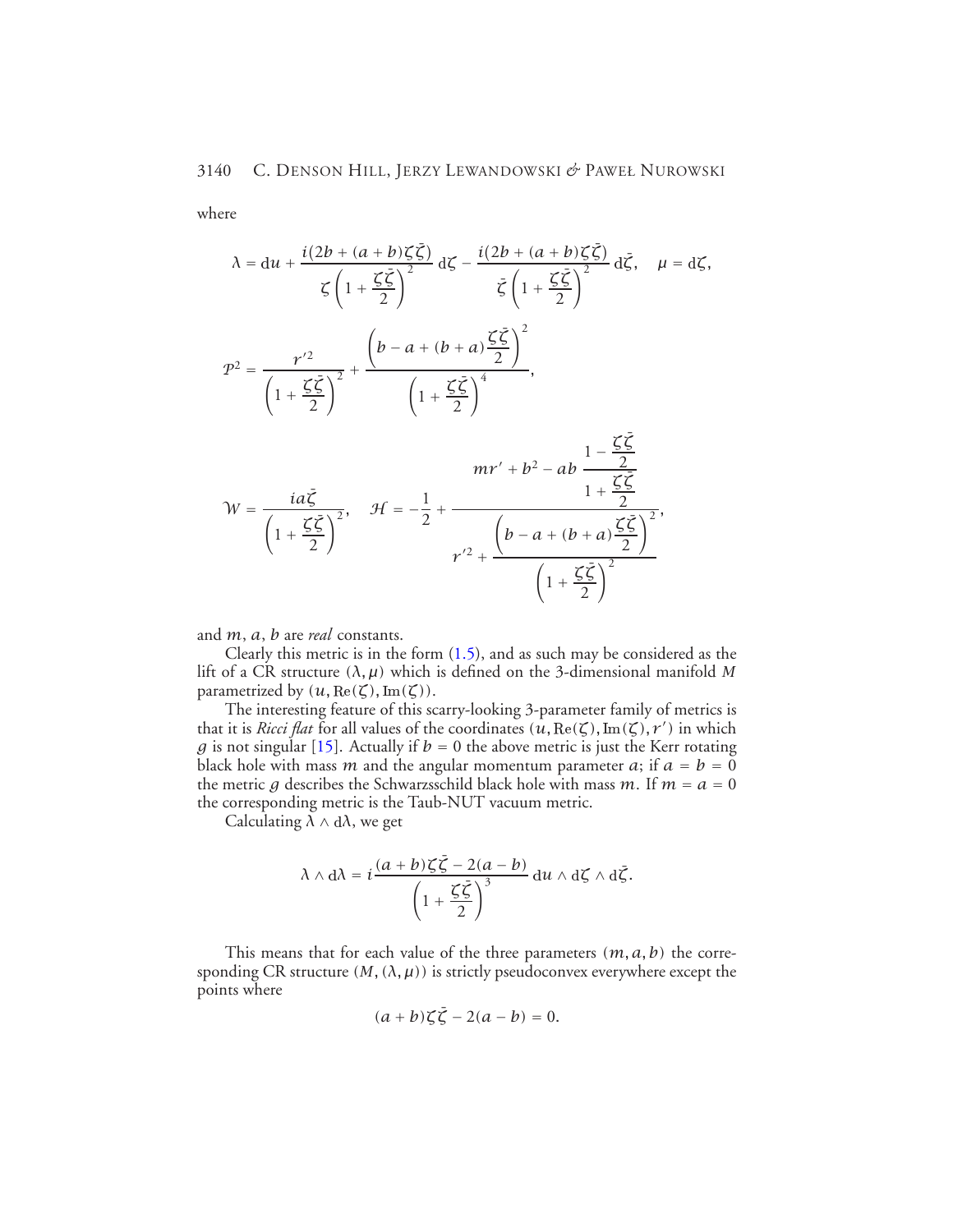Note that if  $a > b$  and  $a \ne -b$ , there is an entire cylinder

$$
\zeta \bar{\zeta} = \frac{2(a-b)}{a+b}
$$

in *M* on which  $\lambda \wedge d\lambda = 0$ . In such case the corresponding CR structure is Levi flat on this cylinder and strictly pseudoconvex outside it. A short calculation shows that on this cylinder the shearfree congruence of null geodesics tangent to  $k = \partial r$  is diverging everywhere. So this case is a nontrivial example of a metric which appears in Theorem [2.1.](#page-7-1) Many more such examples can be found in the appropriate sections of [\[15\]](#page-43-5).

## <span id="page-10-2"></span>3. THE EINSTEIN EQUATIONS AND CR FUNCTIONS

<span id="page-10-1"></span><span id="page-10-0"></span>*3.1. The first CR function.* Here we prove Theorem [2.1](#page-7-1) by adapting the argument presented in [\[15\]](#page-43-5).

We consider a general 4-dimensional spacetime  $M$ , i.e. a 4-manifold equipped with a metric *g* of Lorentzian signature  $(+, +, +, -)$ . We assume that the spacetime M admits a null congruence of shearfree and null geodesics. This may be described as follows:

The congruence is tangent to a nonvanishing vector field *k* which is *null*,  $g(k, k) = 0$ . Having k, we introduce a coframe  $(\theta^1, \theta^2, \theta^3, \theta^4)$  on M such that

(3.1) 
$$
g = 2(\theta^1 \theta^2 + \theta^3 \theta^4), \quad \theta^3 = g(k, \cdot), \text{ and } k \perp \theta^1 = k \perp \theta^2 = 0.
$$

Note that, due to the signature of the metric  $g$ , this definition implies that the 1-forms  $\theta^3$ ,  $\theta^4$  are *real* valued, whereas the 1-forms  $\theta^1$ ,  $\theta^2$  are *complex* valued with  $\bar{\theta}^2 = \theta^1$ . Note also that the coframe  $(\theta^1, \theta^2, \theta^3, \theta^4)$  is *not* uniquely defined by [\(3.1\)](#page-10-2). It is given up to a linear transformation associated with a 4-dimensional parabolic subgroup of the Lorentz group preserving the null direction *k*. Explicitly:

<span id="page-10-3"></span>(3.2)  
\n
$$
\begin{aligned}\n\theta^{1'} &= e^{i\varphi} (\theta^1 + \bar{B}\theta^3) \\
\theta^{2'} &= e^{-i\varphi} (\theta^2 + B\theta^3) \\
\theta^{3'} &= A\theta^3 \\
\theta^{4'} &= A^{-1} (\theta^4 - B\theta^1 - \bar{B}\theta^2 - B\bar{B}\theta^3),\n\end{aligned}
$$

where  $A \neq 0$ ,  $\varphi$  are real functions, and *B* is a complex function. The coframes [\(3.2\)](#page-10-3) are said to be *adapted* to *k*.

Imagine now that we have *k*, which in some adapted coframe  $(\theta^1, \theta^2, \theta^3, \theta^4)$ satisfies:

<span id="page-10-4"></span>(3.3) 
$$
d\theta^3 \wedge \theta^1 \wedge \theta^3 = -\bar{\kappa} \theta^1 \wedge \theta^2 \wedge \theta^3 \wedge \theta^4 d\theta^1 \wedge \theta^1 \wedge \theta^3 = -\bar{\sigma} \theta^1 \wedge \theta^2 \wedge \theta^3 \wedge \theta^4,
$$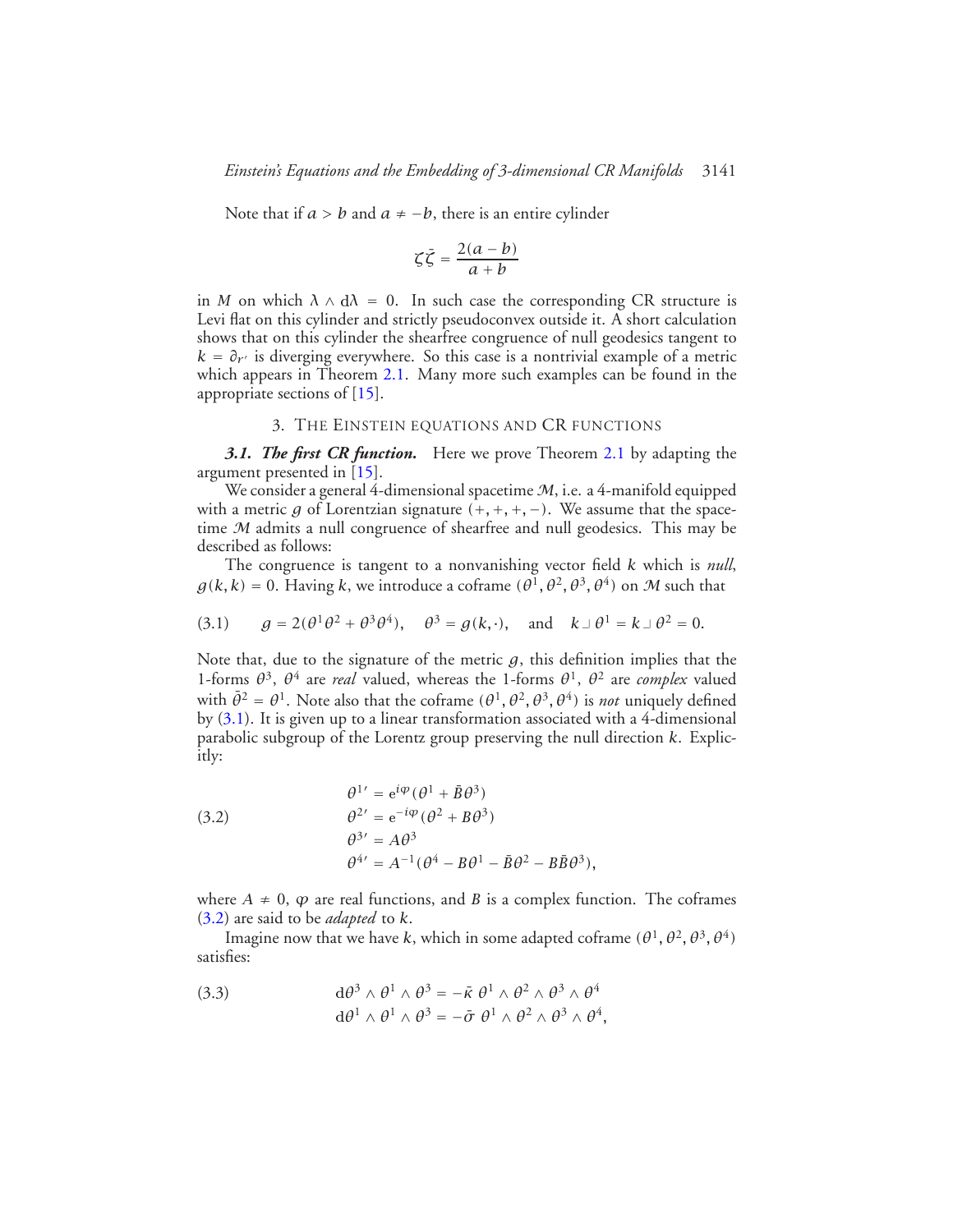with some complex functions  $\kappa$  and  $\sigma$ . Then, it follows that in any other adapted coframe [\(3.2\)](#page-10-3) we have

<span id="page-11-0"></span>
$$
d\theta^{3'} \wedge \theta^{1'} \wedge \theta^{3'} = -A^2 e^{i\varphi} \bar{\kappa} \theta^{1'} \wedge \theta^{2'} \wedge \theta^{3'} \wedge \theta^{4'}
$$
  

$$
d\theta^{1'} \wedge \theta^{1'} \wedge \theta^{3'} = -A e^{2i\varphi} (\bar{B} \bar{\kappa} + \bar{\sigma}) \theta^{1'} \wedge \theta^{2'} \wedge \theta^{3'} \wedge \theta^{4'},
$$

as can be easily checked. This means that the *simultaneous vanishing* or *not* of both coefficients  $\kappa$ ,  $\sigma$  at a point, is independent of the choice of the adapted coframe, and thus is a property of a null congruence associated with *k*. If

$$
\kappa = \sigma = 0
$$

everywhere, the null congruence associated with *k* is called a *shearfree* congruence of null *geodesics*. We mention in addition that the vanishing of *κ* alone at a point, is also an invariant property of the congruence. If we assume nothing about *σ* but require that  $\kappa = 0$  everywhere, such a congruence turns out to consist of null *geodesics*, which may or may not be shearfree.

<span id="page-11-2"></span>It is also worthwhile to look at the transformations of  $d\theta^3 \wedge \theta^3$ . To be consistent with [\(3.3\)](#page-10-4) we write it as:

(3.5) 
$$
d\theta^3 \wedge \theta^3 = i\Omega \theta^1 \wedge \theta^2 \wedge \theta^3 - (\kappa \theta^1 + \bar{\kappa} \theta^2) \wedge \theta^3 \wedge \theta^4,
$$

with a real function  $\Omega$  on M. Changing the adapted coframe to [\(3.2\)](#page-10-3) we get:

$$
d\theta^{3'} \wedge \theta^{3'} = A(\bar{B}\kappa - B\bar{\kappa} + i\Omega)\theta^{1'} \wedge \theta^{2'} \wedge \theta^{3'} - A^2(e^{-i\varphi}\kappa\theta^{1'} + e^{i\varphi}\bar{\kappa}\theta^{2'}) \wedge \theta^{3'} \wedge \theta^{4'}.
$$

<span id="page-11-1"></span>In the case of a geodesic null congruence,  $\kappa \equiv 0$ , these equations reduce respectively to:

(3.6) 
$$
d\theta^3 \wedge \theta^3 = i\Omega \theta^1 \wedge \theta^2 \wedge \theta^3
$$

and

$$
d\theta^{3'} \wedge \theta^{3'} = iA\Omega\theta^{1'} \wedge \theta^{2'} \wedge \theta^{3'}.
$$

This proves that in such case the vanishing or not of  $\Omega$  at a point is also an invariant property of *k*, and thus, of the congruence. Consider a *null* and *geodesic* congruence at a point  $x \in M$ . If

$$
\Omega \neq 0
$$

at *x*, we say that the congruence is *twisting* there. If

$$
\Omega = 0
$$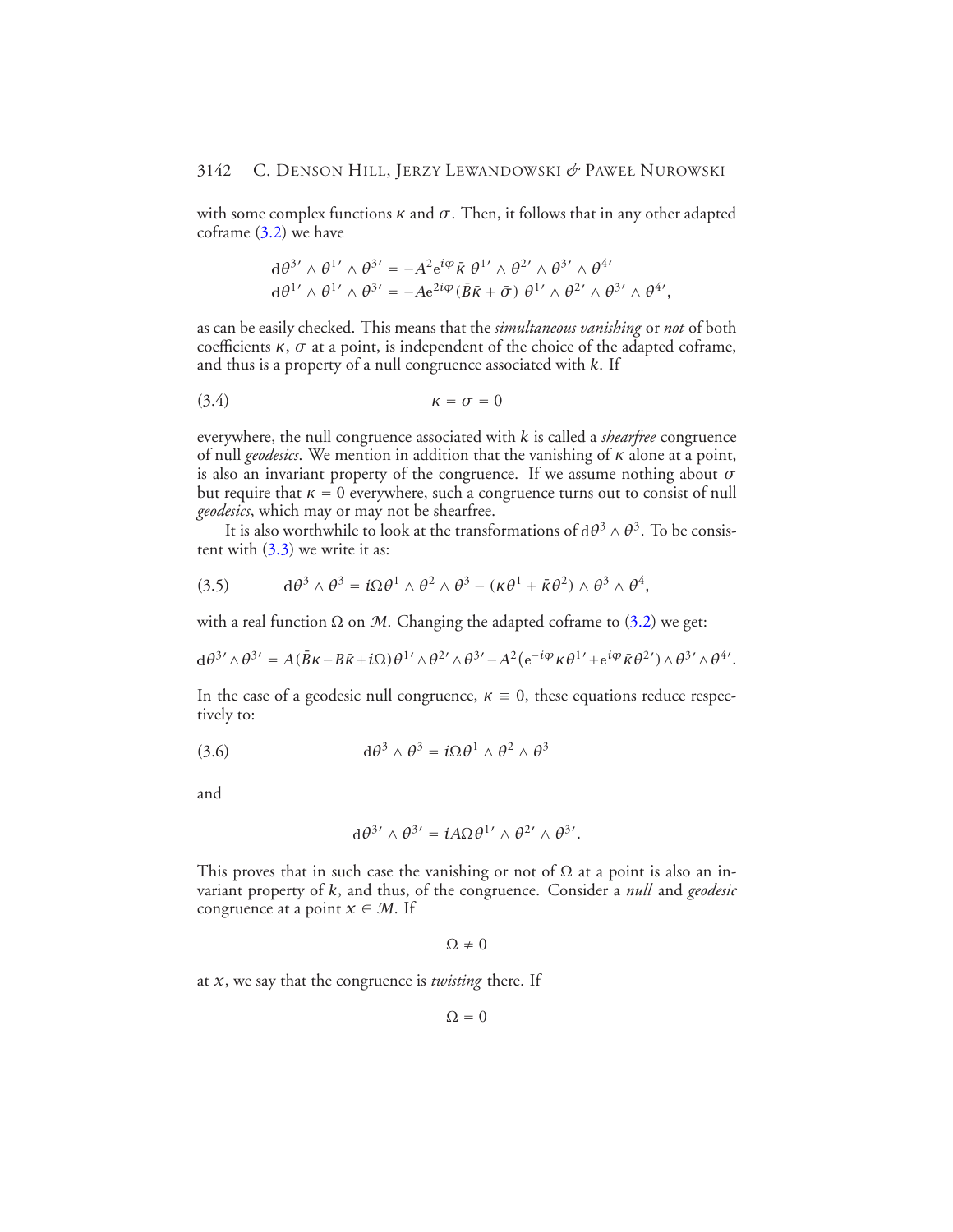at *x*, we say that the congruence is *not twisting* at *x*.

From now on we assume that we have *k* with  $\kappa = \sigma = 0$  everywhere, i.e. that we have a null congruence of shearfree geodesics in M. Our next step is to give the geometric interpretation of [\(3.4\)](#page-11-0).

Choosing an adapted coframe [\(3.1\)](#page-10-2), using Cartan's formula  $\mathcal{L}_k \theta = k \perp d\theta +$  $d(k \perp \theta)$  for the Lie derivative of a 1-form  $\theta$ , and the respective equations [\(3.6\)](#page-11-1),  $(3.3)<sub>2</sub>$  $(3.3)<sub>2</sub>$  with  $\sigma = 0$ , we easily get

$$
(\mathcal{L}_k \theta^3) \wedge \theta^3 = 0
$$
 and  $(\mathcal{L}_k \theta^1) \wedge \theta^1 \wedge \theta^3 = 0$ ,

everywhere in M. The meaning of these two equations is obvious: the real 1-form  $\theta^3$ , when Lie transported by the flow  $\varphi_t$  generated by the congruence, transforms as  $\varphi_t^*(\theta^3) = f\theta^{\tilde{3}}$ , where *f* is a real function on  $I \times \mathcal{M}$ ,  $t \in I$ ; the complex 1-form  $\theta$ <sup>1</sup> transforms as  $\varphi_t^*(\theta^1) = h\theta^1 + p\theta^3$ , where *h*, *p* are complex functions on  $I \times M$ . Since  $\varphi_t$  is a local diffeomorphism, the functions f and h are locally nonvanishing.

Now, taking any hypersurface *M* in M transversal to *k*, we equip it with a CR structure  $(\lambda', \mu', \bar{\mu}')$  as in [\(1.3\)](#page-3-1) by setting

$$
\lambda' = \iota^*(\theta^3), \quad \mu' = \iota^*(\theta^1), \quad \bar{\mu}' = \iota^*(\theta^2).
$$

Here  $\iota : M \to M$  is the natural inclusion of M in M, so that  $\iota^* \theta$  is just the restriction of *θ* to *M*. The above discussed changes of  $θ^3$  and  $θ^1$  along *k* imply that the CR structures on any two transversal hypersurfaces are CR equivalent. The pseudoconvexity property of these CR structures is easily described by means of equation [\(3.6\)](#page-11-1). Indeed, pulling back this equation by means of *ι*<sup>∗</sup>, from the spacetime to *M*, we get

$$
d\lambda' \wedge \lambda' = i\iota^*(\Omega)\mu' \wedge \bar{\mu}' \wedge \lambda'.
$$

This means that the Levi form  $\omega$ , as defined by [\(1.4\)](#page-3-2), is  $\omega = \iota^*(\Omega)$ . Thus the CR structure  $(\lambda', \mu', \bar{\mu}')$  has a nonvanishing Levi form  $\omega \neq 0$  at  $p \in M$  iff the unique congruence curve passing through *p* is twisting at *ι(p)*.

Summarizing we have the following lemma [\[45\]](#page-44-0).

*Lemma 3.1. The 3-dimensional leaf space of a null congruence of shearfree geodesics in spacetime is locally a CR manifold. This CR manifold is strictly pseudoconvex at a point iff the congruence curve is twisting at the corresponding point in spacetime.*

It is convenient to choose a real function *r* on *M*, so that  $k = P^{-1}\partial_r$ , where *P*  $\neq$  0 is a real function on *M*. Then our Lemma guarantees that the adapted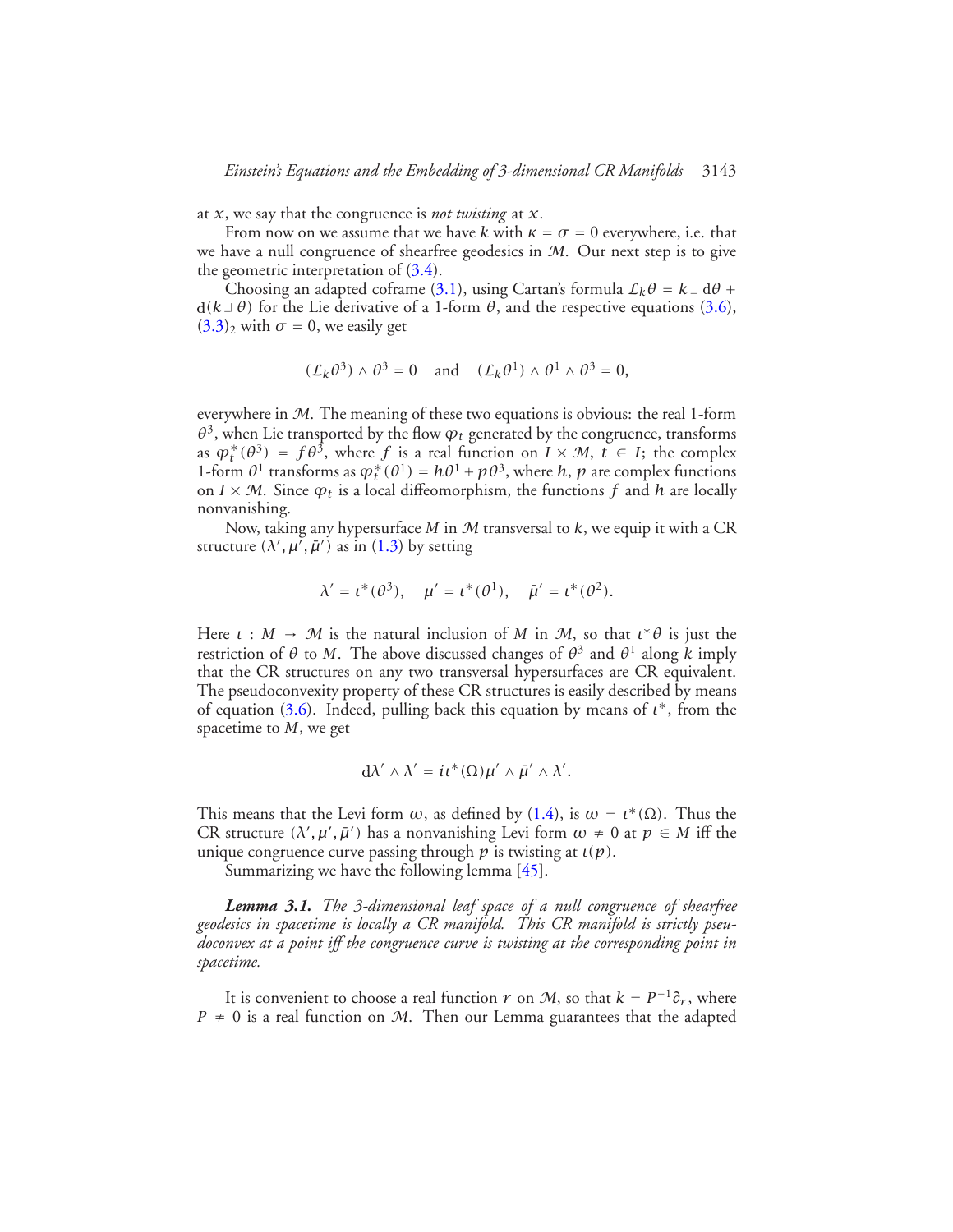coframe  $(\theta^1, \theta^2, \theta^3, \theta^4)$  can be chosen in such a way that

<span id="page-13-0"></span>(3.7)  
\n
$$
\begin{aligned}\n\theta^1 &= P\mu \\
\theta^2 &= P\bar{\mu} \\
\theta^3 &= P\lambda \\
\theta^4 &= P(\mathrm{d}r + W\mu + \bar{W}\bar{\mu} + H\lambda),\n\end{aligned}
$$

where locally  $\mathcal{M} = \mathbb{R} \times M$ ,  $\lambda, \mu$  are the 1-forms on *M* which define the CR structure there, and the functions *H* (real) and *W* (complex) are functions on M. This in particular means that in addition to  $k \perp \lambda = k \perp \mu = 0$  we also have  $k \perp d\lambda = k \perp d\mu = 0$ . Thus we just demonstrated how a shearfree congruence of null geodesics in spacetime restricts the spacetime metric to the form [\(1.5\)](#page-4-2). As we already mentioned in Section [1.3,](#page-4-0) we also have the statement in the opposite direction: given a 3-dimensional CR structure represented on *M* via forms (λ,  $\mu$ ,  $\bar{\mu}$ ) we lift it to a spacetime  $M = \mathbb{R} \times M$  with metric [\(1.5\)](#page-4-2) and with a null congruence of shearfree geodesics represented by  $k = P^{-1} \partial_r$ .

Whether we start with a 3-dimensional CR structure and then define the spacetime with a null congruence of shearfree geodesics, or immediately start with a spacetime with such congruence, we may try to impose some curvature conditions on *g*. The question arises if these conditions say something about the underlying CR geometry.

To study this question we consider Cartan's structure equations for the metric  $(1.5)$ , written in an adapted coframe  $(3.7)$ . These are:

<span id="page-13-1"></span>(3.8) 
$$
d\theta^i + \Gamma^i_{j} \wedge \theta^k = 0
$$

(3.9) 
$$
d\Gamma_j^i + \Gamma_k^i \wedge \Gamma_j^k = \frac{1}{2} R^i_{\ jk\ell} \theta^k \wedge \theta^\ell.
$$

Here the 1-forms  $\Gamma^i_j$  are the Levi-Civita connection 1-forms. They define  $\Gamma_{ij}$  =  $g_{ik}\Gamma_j^k$ , which satisfy  $\Gamma_{ij} = -\Gamma_{ji}$ . Modulo the symmetry the only nonzero components of the metric are  $g_{12} = g_{34} = 1$ . Its inverse  $g^{ij}$ , again modulo symmetry, has  $g^{12} = g^{34} = 1$  as the only nonvanishing components. The coeffcients  $R^i_{\; jk\ell}$ are the Riemann tensor coeffcients. The Ricci tensor is defined as  $R_{ij} = R^k_{\ ikj}$ . Using the metric  $g_{ij}$  we also define  $R_{ijk\ell} = g_{im}R^{m}_{jk\ell}$ . This can be used to define the covariant components of the Weyl tensor  $C^i_{\ jk\ell}$  via

<span id="page-13-3"></span>
$$
(3.10) \quad C_{ijk\ell} = R_{ijk\ell} + \frac{1}{6}R(g_{ik}g_{lj} - g_{il}g_{kj})
$$

$$
+ \frac{1}{2}(g_{il}R_{kj} - g_{ik}R_{lj} + g_{jk}R_{li} - g_{j\ell}R_{ki}).
$$

<span id="page-13-2"></span>Here  $R = R_{ij}g^{ij}$  is the Ricci scalar. The Weyl tensor  $C^i_{jk\ell} = g^{im}C_{mjk\ell}$  carries the conformal information about the spacetime.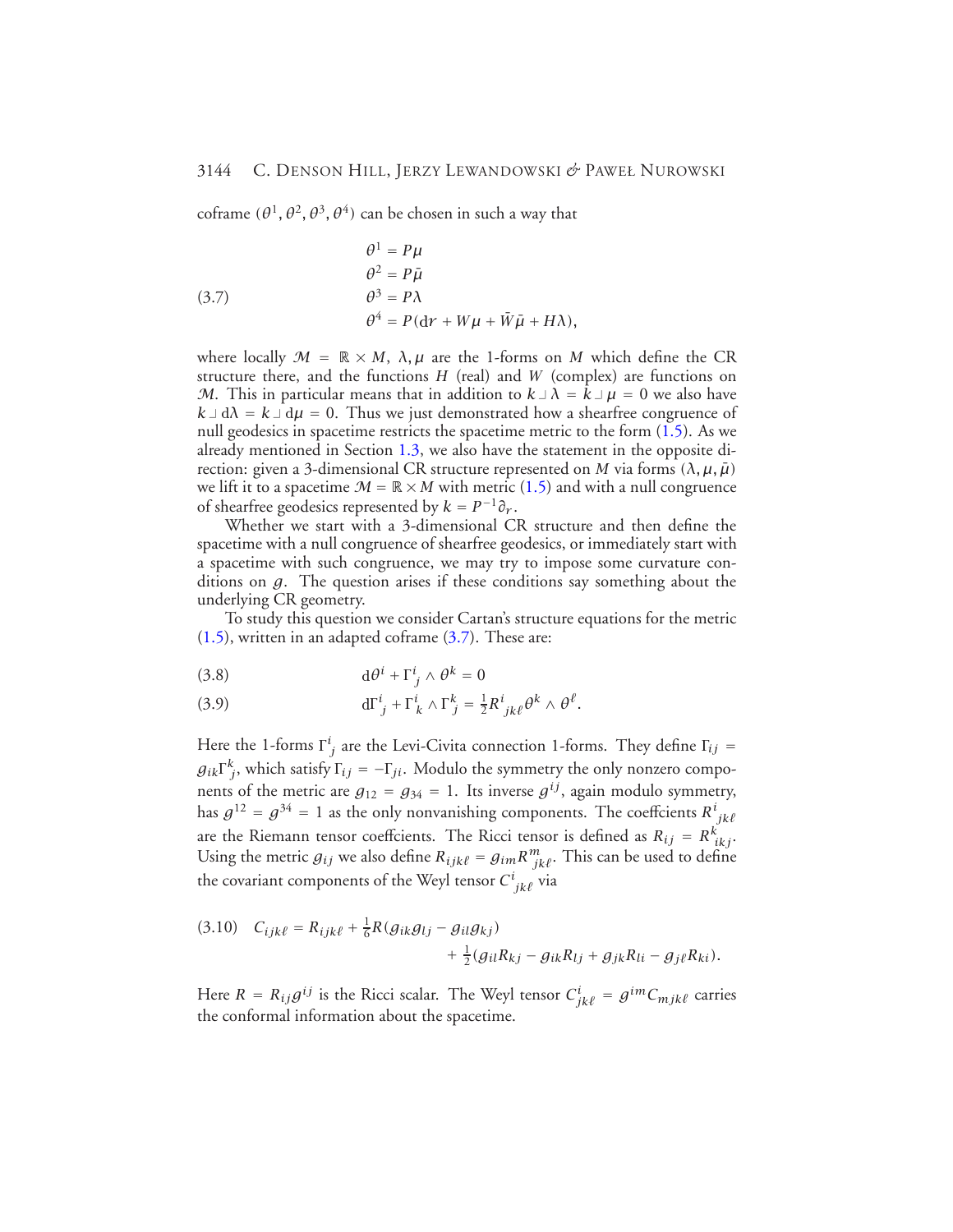*Remark 3.2.* Note that, due to the reality conditions:  $\bar{\theta}^1 = \theta^2$ ,  $\bar{\theta}^3 = \theta^3$ ,  $\bar{\theta}^4 = \theta^4$  we have  $\bar{R}_{13} = R_{23}, \bar{R}_{33} = R_{33}, \bar{\Gamma}_{14} = \Gamma_{24}$ , etc. This means that complex conjugation interchanges the indices  $1 \leftrightarrow 2$  and leaves the indices 3 and 4 unchanged.

Now, since  $\kappa = \sigma = 0$ , the connection 1-form  $\Gamma_{24}$  satisfying Cartan's first structure equation  $(3.8)$  and, being compatible with our conventions  $(3.3)$  and [\(3.5\)](#page-11-2), must be a linear combination of  $\theta^1$  and  $\theta^3$  only:

$$
\Gamma_{24}=-\bar{\rho}\,\theta^1-\bar{\tau}\,\theta^3.
$$

This equation defines complex functions *ρ* and *τ*. Our conventions do not give any restrictions on  $\tau$ . On the other hand, to be compatible with [\(1.7\)](#page-5-1) and [\(3.6\)](#page-11-1) the function *ρ* has to assume the form

<span id="page-14-3"></span>
$$
\rho=\tfrac{1}{2}(-\Theta+i\Omega),
$$

with real  $\Omega$  being the twist, and real  $\Theta$  being the expansion of the congruence.

Now we pass to the curvature analysis. The first option is to impose the Einstein equations

(3.12) 
$$
R_{ij} = \Lambda g_{ij}, \quad i, j = 1, 2, 3, 4
$$

<span id="page-14-1"></span><span id="page-14-0"></span>on *g*. These equations conveniently split into three types of equations [\[15\]](#page-43-5):

(a) 
$$
R_{22} = R_{24} = R_{44} = 0
$$
,

(b) 
$$
R_{12} = R_{34} = \Lambda
$$
,

(c)  $R_{33} = R_{23} = 0.$ 

<span id="page-14-2"></span>According to Remark [3.2](#page-13-2) the set [\(a\)](#page-14-0) consists of five real equations (*R*<sup>44</sup> is real!), the set [\(b\)](#page-14-1) consists of two real equations and the set [\(c\)](#page-14-2) consists of three real equations.

To proceed with the proof of Theorem [2.1](#page-7-1) we now focus our attention on equations [\(a\)](#page-14-0).

First, using the definition of the Ricci tensor, we write equations [\(a\)](#page-14-0) in terms of the Riemann tensor coefficients. A short calculation shows that, modulo the symmetries of the Riemann tensor, they are equivalent to:

$$
R_{44} = 0 \Leftrightarrow R_{2414} = 0
$$
  
\n
$$
R_{24} = 0 \Leftrightarrow R_{2412} - R_{2434} = 0
$$
  
\n
$$
R_{22} = 0 \Leftrightarrow R_{2423} = 0.
$$

Second, we invoke the celebrated theorem due to Goldberg and Sachs [\[9\]](#page-42-4). We will need this theorem in a very technical version. Before giving its formulation suitable for our purposes it is worthwhile to present its original meaning.

As noted by Cartan [\[3\]](#page-42-5), every 4-dimensional spacetime  $M$  distinguishes at each point at most *four* null directions - the *principal null directions*, as they are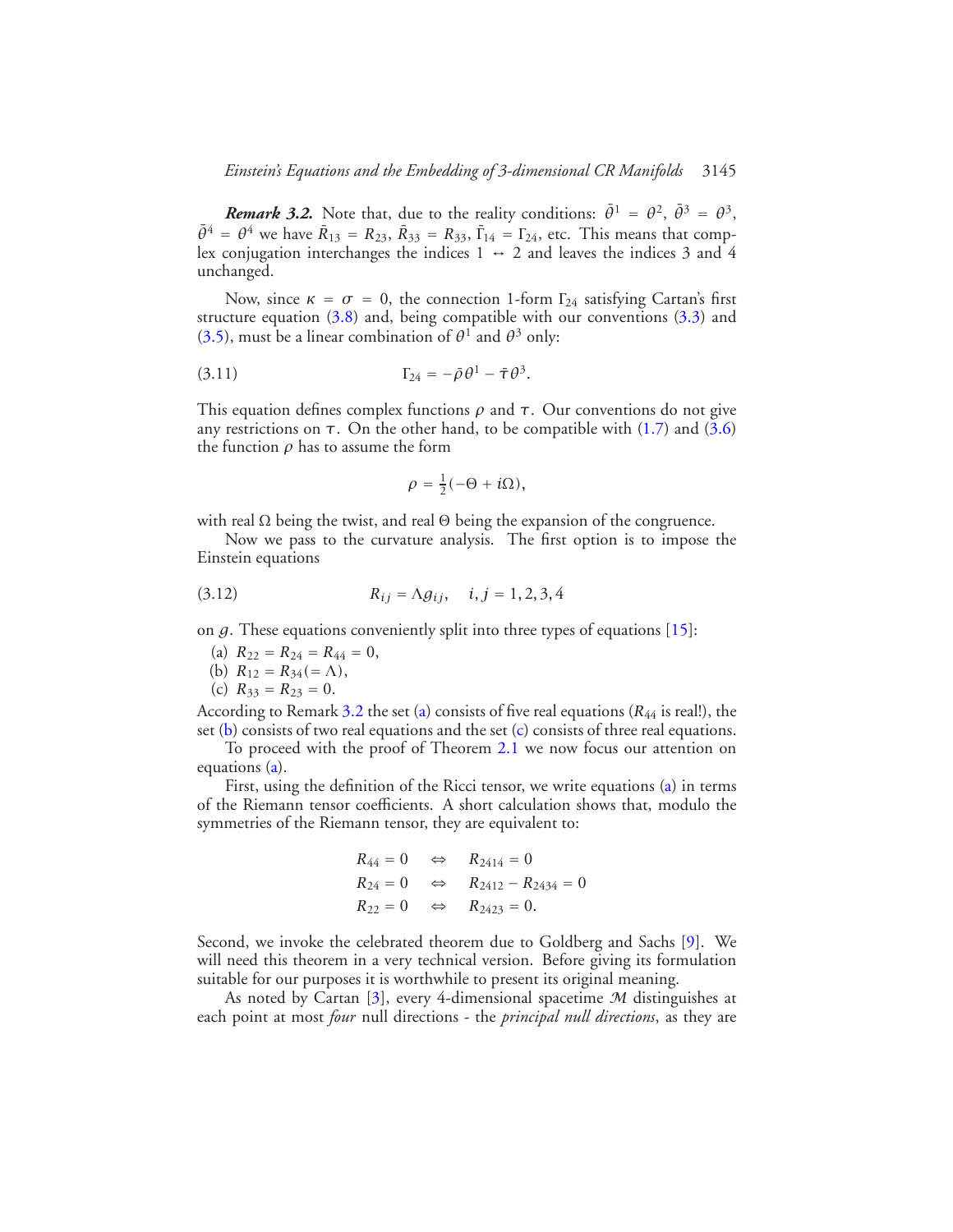nowadays called. If at a point  $p \in M$  the Weyl tensor of the metric is not zero, then the number *s* of distinct directions is  $1 \leq s \leq 4$ . The number *s* at a point depends on the Weyl tensor in an algebraic fashion: it is the number of distinct roots of a certain fourth order complex polynomial associated with the Weyl tensor. If  $s = 4$  at  $p \in \mathcal{M}$  the spacetime is called *algebraically general* at p. If  $1 \leq s \leq 3$ , the spacetime is called *algebraically special* at p. If  $1 \leq s \leq 3$ , then at least two of Cartan's principal null directions coincide. The coinciding principal null directions are called *multiple* principal null directions.

All the possible degeneracies of the principal null directions at a point can be enumerated by the possible partitions of the number *four*. Thus we have cases *[*1111*]*, *[*112*]*, *[*22*]*, *[*13*]*, *[*4*]*. The algebraically general case corresponds to *[*1111*]*. The case where there is only one doubly degenerate principal null direction corresponds to *[*112*]*. The case with two doubly degenerate principal null direction coresponds to *[*22*]*, and so on. This classification of points in a spacetime, is known as the *Petrov types* [\[38\]](#page-44-14), although it was known to Elie Cartan [\[3\]](#page-42-5), and was brought to its contemporary form by Roger Penrose [\[34\]](#page-43-8). In Penrose's formulation it reads as follows:

- (i) Petrov type I ('non-degenerate') *[*1111*]*,
- (ii) Petrov type II *[*112*]*,
- (iii) Petrov type III *[*13*]*,
- (iv) Petrov type D ('degenerate') *[*22*]*,
- (v) Petrov type N ('null') *[*4*]*.



The 0 in the diagram above, the *Penrose diagram* as it is called, represents a vanishing Weyl tensor at a point. The arrows point towards more special cases.

A convenient way to determine the Petrov type is to calculate the *Weyl scalars*  $\Psi_0$ ,  $\Psi_1$ ,  $\Psi_2$ ,  $\Psi_3$ ,  $\Psi_4$  at a point. These quantities are complex numbers at a point, which fully determine the 10 independent components of the Weyl tensor at this point. In a frame  $(e_1, e_2, e_3, e_4) = (m, \overline{m}, \ell, k)$ , dual to the coframe adapted to a null vector field *k*, they are defined by

$$
\Psi_0 = C_{ijk\ell} k^i m^j k^k m^\ell = C_{4141} = R_{4141}
$$
  
\n
$$
\Psi_1 = C_{ijk\ell} k^i \ell^j k^k m^\ell = C_{4341} = \frac{1}{2} (R_{4341} + R_{1421})
$$
  
\n
$$
\Psi_2 = C_{ijk\ell} k^i m^j \ell^k \bar{m}^\ell = C_{4132}
$$
  
\n
$$
\Psi_3 = C_{ijk\ell} \ell^i k^j \ell^k \bar{m}^\ell = C_{3432} = \frac{1}{2} (R_{3432} + R_{2312})
$$
  
\n
$$
\Psi_4 = C_{ijk\ell} \ell^i \bar{m}^j \ell^k \bar{m}^\ell = C_{3232} = R_{3232}.
$$

For the convenience of the reader, we we have used here formula  $(3.10)$ , to reexpress  $\Psi_0$ ,  $\Psi_1$ ,  $\Psi_3$  and  $\Psi_4$  in terms of the Riemann tensor components.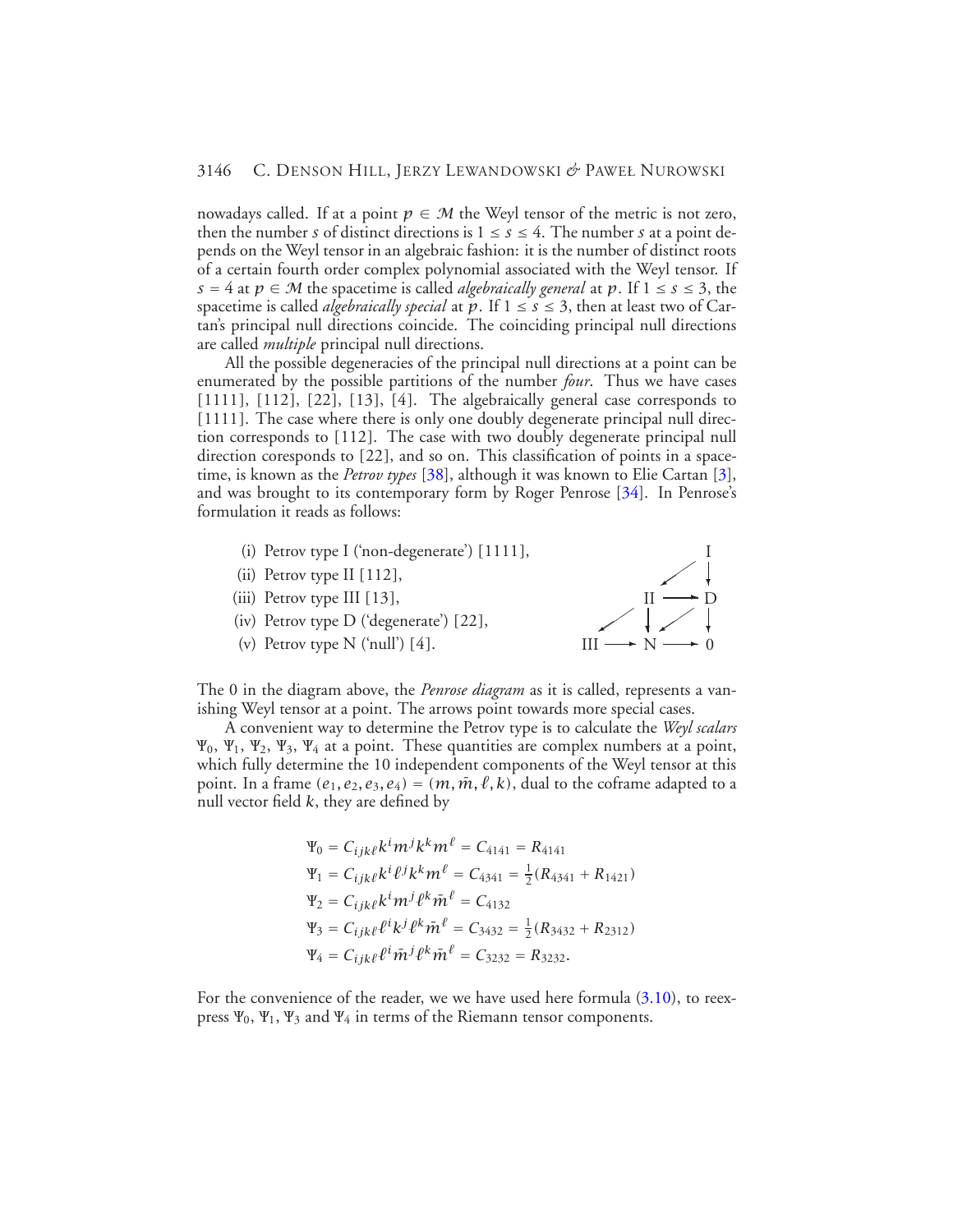The importance of the Weyl scalars for the Petrov classification consists in the following observations:

- $\Psi_0 = 0 \Leftrightarrow k$  is a principal null direction;
- $\Psi_0 = \Psi_1 = 0$ ,  $\Psi_2 \neq 0 \Leftrightarrow k$  has degeneracy [112] or [22];
- $\Psi_0 = \Psi_1 = \Psi_2 = 0$ ,  $\Psi_3 \neq 0 \Leftrightarrow k$  has degeneracy [13];
- $\Psi_0 = \Psi_1 = \Psi_2 = \Psi_3 = 0$ ,  $\Psi_4 \neq 0 \Leftrightarrow k$  has degeneracy [4];
- $\Psi_0 = \Psi_1 = \Psi_2 = \Psi_3 = \Psi_4 = 0 \Leftrightarrow$  Weyl tensor is zero.

We will use them in Sections [3.2](#page-21-0) and [3.3.](#page-29-0)

In turns out, and this has been known for years by physicists, that if the spacetime admits a congruence of shearfree and null geodesics, then tangent vectors to the congruence at a point should be aligned with one of the principal null directions. The Goldberg-Sachs theorem says more [\[9\]](#page-42-4):

<span id="page-16-2"></span><span id="page-16-0"></span>*Theorem 3.3* (Goldberg-Sachs)*. Suppose that a 4-dimensional spacetime satisfies Einstein's equations* Ric*(g)* <sup>=</sup> <sup>Λ</sup>*g. Then the following conditions are equivalent:*

- (i) *The spacetime admits a null congruence of shearfree geodesics tangent to a vector field k.*
- <span id="page-16-1"></span>(ii) *The spacetime is algebraically special with a multiple principal null direction tangent to k.*

Algebraically special fields are important in physics because they are connected with what *gravitational radiation* could be. By this we mean the following.

Roughly speaking, if one observes a *general* gravitational field *far from the sources* and measures the 'distance' from the sources by means of *r >* 0, then studying the *r* -dependence of the Weyl tensor *C* of the metric (which in the *empty* spacetime describes the gravitational field strength), he will discover a

$$
C = \frac{N}{r} + \frac{III}{r^2} + \frac{II+D}{r^3} + \frac{I}{r^4} + O\left(\frac{1}{r^5}\right)
$$

behavior, as  $r \to \infty$ .

Here *N*, *III*, *II*, *D* and *I* are tensorial quantities with all the symmetries of the Weyl tensor. They have the respective algebraic Petrov type denoted by the corresponding symbols. Thus, a *general* gravitational field far from the sources is of Petrov type *N*, as first observed in [\[54\]](#page-44-10). Approaching the sources, the field becomes less and less algebraically special. This is the so called *peeling property* of the gravitational field [\[47,](#page-44-8) [48\]](#page-44-15). It gives an *algebraic* criterion for a gravitational field to be 'radiative'.

Since the original paper of Goldberg and Sachs [\[9\]](#page-42-4) the theorem was strengthend in various ways. In particular, it is known that to achieve the implication [\(i\)](#page-16-0)  $\Rightarrow$  [\(ii\)](#page-16-1) in Theorem [3.3](#page-16-2) the full set of the Einstein equations is not needed. One can weaken Ric(g) =  $\Lambda$ g to our equations [\(a\)](#page-14-0) and the implication [\(i\)](#page-16-0)  $\Rightarrow$  [\(ii\)](#page-16-1) in Theorem [3.3](#page-16-2) is still true. Also the geometric condition about algebraic speciality can be reformulated directly in terms of the vanishing of certain components of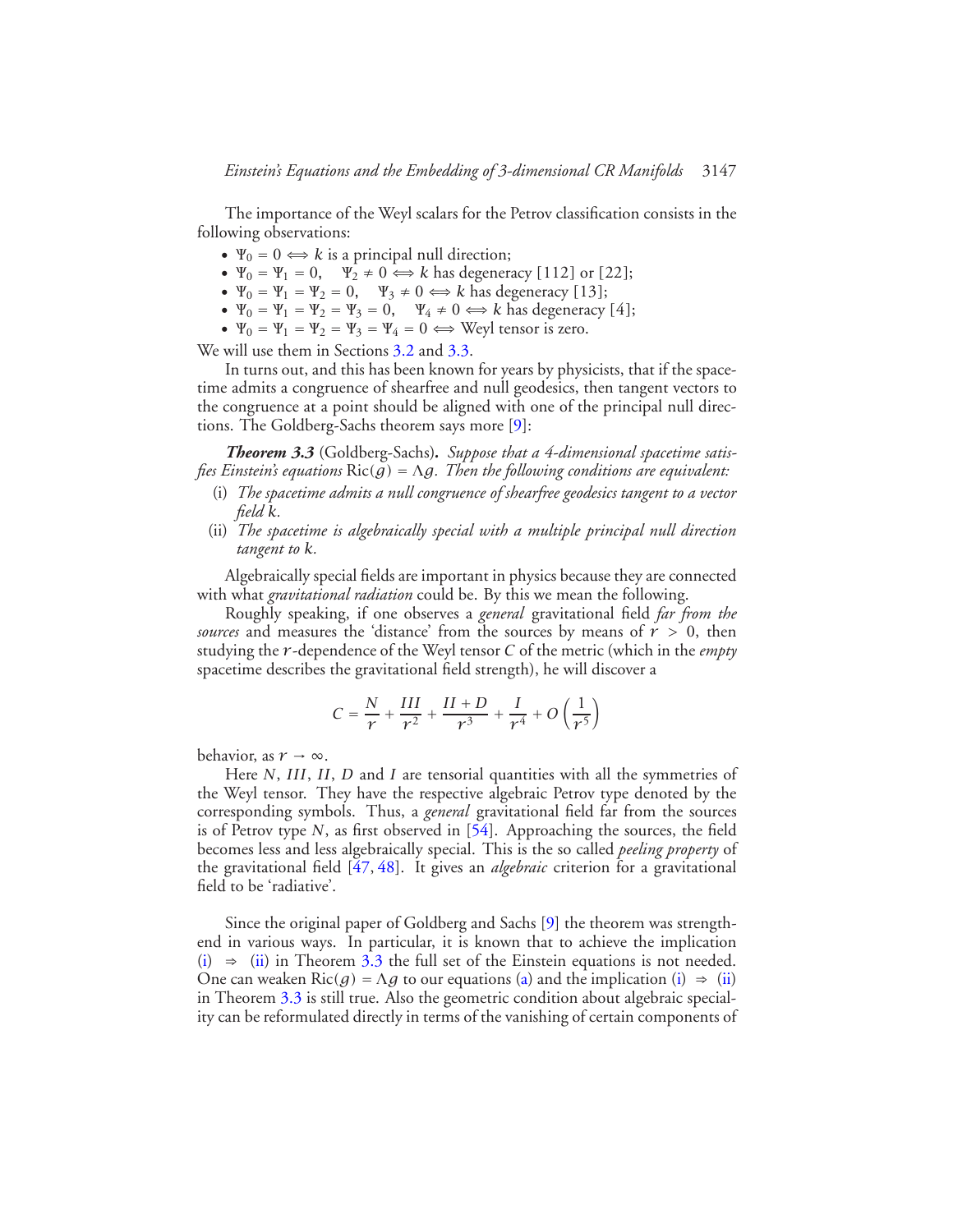the Weyl tensor, and in turn, of the Riemann tensor. Such a form of the theorem is needed for proving our Theorem [2.1.](#page-7-1) We quote it below [\[10\]](#page-42-6) (see also Lemma 2.2 on p. 577 in [\[39\]](#page-44-16)):

*Theorem 3.4. Suppose that a 4-dimensional manifold* M *is equipped with a Lorentzian metric which in a null coframe*  $(\theta^1, \theta^2, \theta^3, \theta^4)$  *has the form* 

$$
g=2(\theta^1\theta^2+\theta^3\theta^4),
$$

 $with \bar{\theta}^1 = \theta^2$ ,  $\bar{\theta}^3 = \theta^3$ ,  $\bar{\theta}^4 = \theta^4$ . Let  $\kappa$  *and*  $\sigma$  *be given by* [\(3.3\)](#page-10-4). *Assume that the Ricci tensor of*  $g$ *, in the coframe*  $(\theta^1, \theta^2, \theta^3, \theta^4)$ *, satisfies* 

<span id="page-17-0"></span>
$$
R_{22}=R_{24}=R_{44}=0
$$

*everywhere on* M*. Then:*

(i)  $\kappa = \sigma = 0$  *everywhere on* M

*implies*

(ii)  $\Psi_0 = \Psi_1 = 0$  *everywhere on* M.

Third, using this theorem, and the definitions of  $\Psi_0$  and  $\Psi_1$ , we conclude that if our metric  $(3.1)$ ,  $(3.7)$  satisfies [\(a\)](#page-14-0), then, in our adapted coframe it has:

$$
(3.13) \t R_{2412} = R_{2424} = R_{2414} = R_{2423} = R_{2434} = 0,
$$

everywhere on M.

Fourth, we write down explicitly the second Cartan's structure equations for indices {24}:

$$
d\Gamma_{24} + (-\Gamma_{12} + \Gamma_{34}) \wedge \Gamma_{24} = \frac{1}{2} R_{24kl} \theta^k \wedge \theta^l.
$$

Due to  $(3.13)$  the r.h.s. of the above equality has only one nonvanishing term:

$$
\frac{1}{2}R_{24kl}\theta^k \wedge \theta^{\ell} = R_{2413}\theta^1 \wedge \theta^3.
$$

Thus, assuming equations (a) we have an identity:

<span id="page-17-2"></span><span id="page-17-1"></span>
$$
d\Gamma_{24} + (-\Gamma_{12} + \Gamma_{34}) \wedge \Gamma_{24} - R_{2413}\theta^1 \wedge \theta^3 = 0.
$$

Since  $\Gamma_{24}$  as given by [\(3.11\)](#page-14-3) is a linear combination of  $\theta^1$  and  $\theta^3$ , after wedging this identity with  $\Gamma_{24}$ , we conclude that:

$$
d\Gamma_{24} \wedge \Gamma_{24} = 0
$$

everywhere on  $M$ . A short calculation shows that

(3.15) 
$$
\Gamma_{24} \wedge \overline{\Gamma}_{24} = |\rho|^2 \theta^1 \wedge \theta^2 + \overline{\rho} \tau \theta^1 \wedge \theta^3 - \rho \overline{\tau} \theta^2 \wedge \theta^3.
$$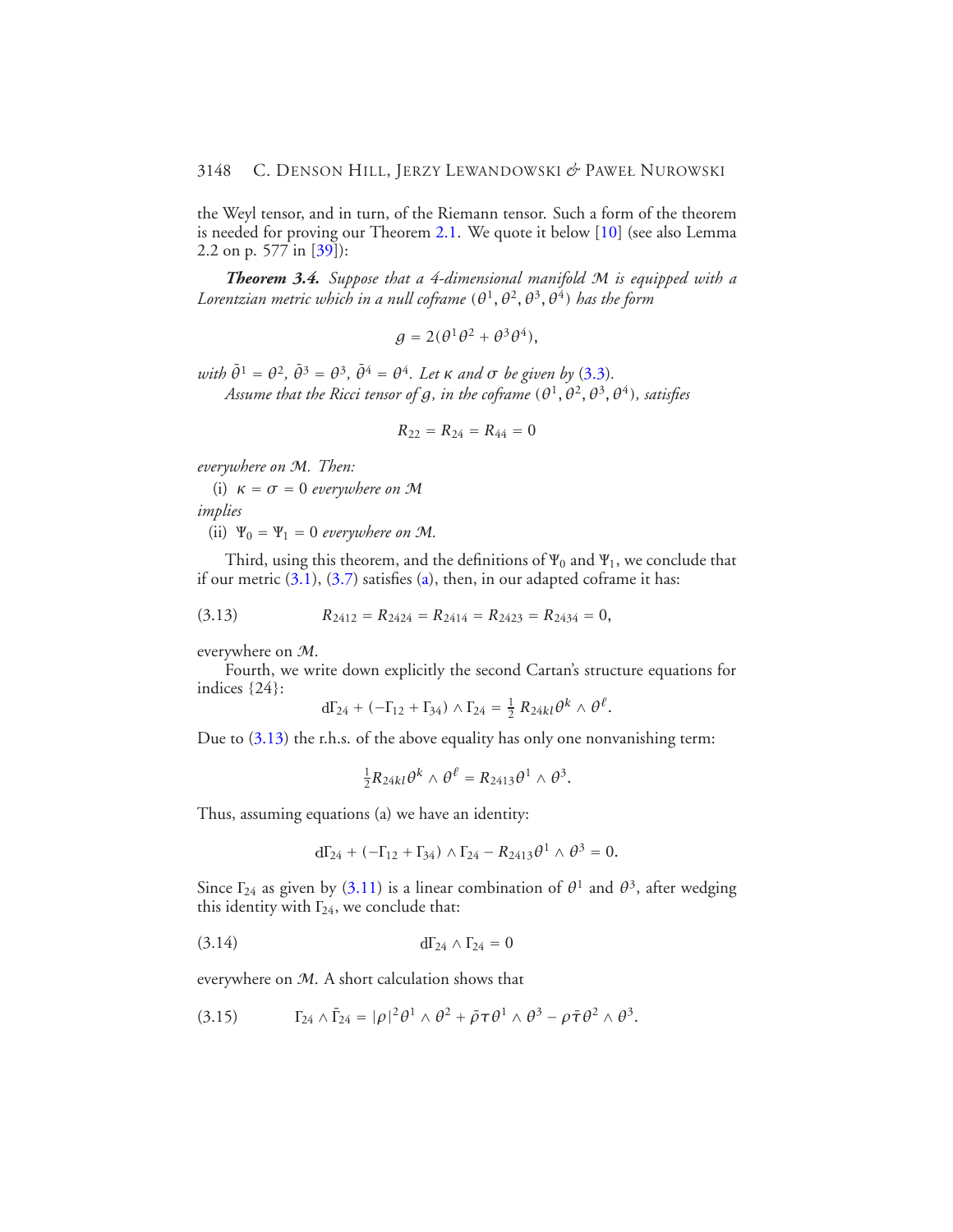From now on we assume that

 $\rho \neq 0$ 

at every point on M. This is equivalent to saying that the congruence of null and shearfree geodesics is diverging at points where the associated CR structure has vanishing Levi form.

<span id="page-18-1"></span>Our assumption about nonvanishing  $\rho$ , when compared with [\(3.15\)](#page-17-1), implies that

$$
(3.16) \t\t \t\t \Gamma_{24} \wedge \overline{\Gamma}_{24} \neq 0
$$

<span id="page-18-2"></span>at every point on M.

Now we need the following lemma.

*Lemma 3.5. Let*  $\varphi$  *be a smooth complex valued 1-form defined locally in*  $\mathbb{R}^n$ ,  $n \geq 3$ *, such that*  $\varphi \wedge \bar{\varphi} \neq 0$ *. Then* 

$$
d\varphi \wedge \varphi \equiv 0 \quad \text{if and only if } \varphi = h \, d\zeta \, ,
$$

*where*  $\zeta$  *is a smooth complex function such that*  $d\zeta \wedge d\overline{\zeta} \neq 0$ *, and h is a smooth nonvanishing complex function.*

*Proof.* Consider an open set  $U \in \mathbb{R}^n$  in which we have  $\varphi$  such that  $d\varphi \wedge \varphi =$ 0 and  $\varphi \wedge \bar{\varphi} \neq 0$ . We define *real* 1-forms  $\varphi^1 = \text{Re}(\varphi)$  and  $\varphi^2 = \text{Im}(\varphi)$ . They satisfy  $\varphi^1 \wedge \varphi^2 \neq 0$  in *U*. Our assumption  $d\varphi \wedge \varphi = 0$ , when written in terms of the real 1-forms  $\varphi^1$ ,  $\varphi^2$  is:

$$
d\varphi^1 \wedge \varphi^1 - d\varphi^2 \wedge \varphi^2 + i(d\varphi^2 \wedge \varphi^1 + d\varphi^1 \wedge \varphi^2) = 0.
$$

Taking the real and imaginary parts we have

<span id="page-18-0"></span>
$$
d\varphi^{1} \wedge \varphi^{1} - d\varphi^{2} \wedge \varphi^{2} = 0
$$
  

$$
d\varphi^{2} \wedge \varphi^{1} + d\varphi^{1} \wedge \varphi^{2} = 0.
$$

Now the argument splits into two cases. For dimension  $n \geq 4$  we wedge the first equality, and then the second equality with  $\varphi^2$ , and get

(3.17) 
$$
\mathrm{d}\varphi^1\wedge\varphi^1\wedge\varphi^2=0, \quad \mathrm{d}\varphi^2\wedge\varphi^1\wedge\varphi^2=0.
$$

If  $n = 3$  these equations are trivially satisfied. In whatever dimension  $n \geq 3$  we are in, once we have noticed that  $(3.17)$  is true, we see that the *real* forms  $\varphi^1$ , *ϕ*<sup>2</sup> form a closed differential ideal. Thus we can use the *real* Frobenius theorem, ¨ which implies that there exists a coordinate chart  $(x, y, u^{\gamma})$ ,  $\nu = 3, 4, \dots n$ , in *U* such that  $\varphi^1 = t_{11}dx + t_{12}dy$  and  $\varphi^2 = t_{21}dx + t_{22}dy$ , with some *real* functions *t<sub>ij</sub>* in *U* such that  $t_{11}t_{22} - t_{12}t_{21} \neq 0$ . Thus in the coordinates  $(x, y, u^{\nu})$  the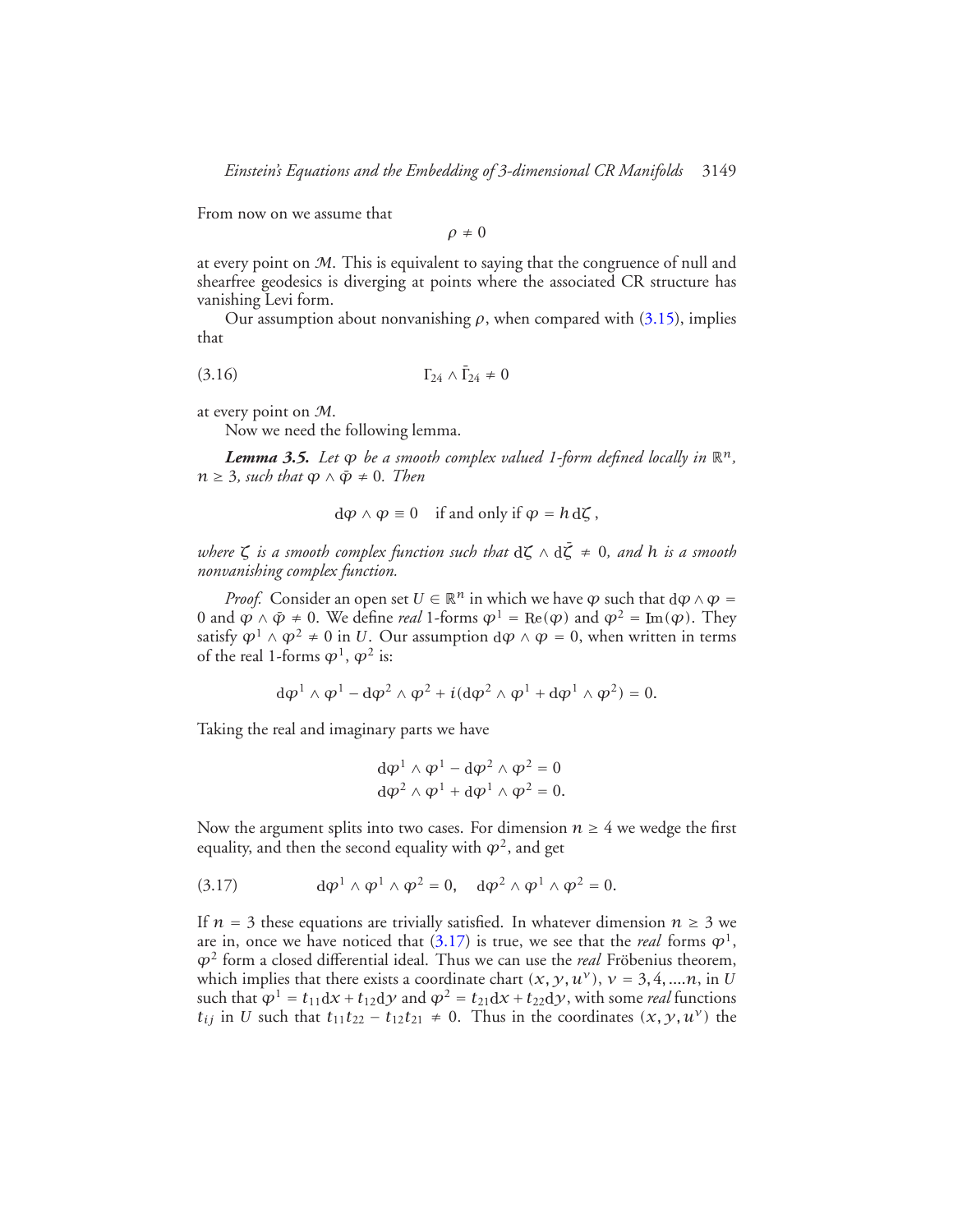form  $\varphi = \varphi^1 + i\varphi^2$  can be written as  $\varphi = c_1 dx + c_2 dy$ , where now  $c_1$ ,  $c_2$  are *complex* functions such that  $c_1\bar{c}_2 - \bar{c}_1c_2 \neq 0$  on *U*, so neither  $c_1$  nor  $c_2$  can be zero. The  $d\varphi \wedge \varphi = 0$  condition for  $\varphi$  written in this representation is simply  $c_2^2 d(c_1/c_2) \wedge dx \wedge dy \equiv 0$ . Thus all the partial derivatives

$$
\frac{\partial \left(\frac{c_1}{c_2}\right)}{\partial u^{\nu}} \equiv 0, \quad \forall \nu = 3, 4, ..., n.
$$

This means that the ratio  $c_1/c_2$  does not depend on  $u^{\nu}$ . This ratio defines a nonvanishing *complex* function  $F(x, y) = c_1/c_2$  of only *two* real variables x and *y*. Returning to  $\varphi$  we see that it is of the form  $\varphi = c_2(dy + F(x, y)dx)$ . Consider the real bilinear symmetric form

$$
G = 2\varphi \tilde{\varphi} = |c_2|^2 \Big( \mathrm{d} y^2 + 2 \big( F(x, y) + \bar{F}(x, y) \big) \, \mathrm{d} x \, \mathrm{d} y + \big| F(x, y) \big|^2 \, \mathrm{d} x^2 \Big).
$$

Invoking the classical theorem on the existence of isothermal coordinates we are able to find an open set  $U' \subset U$  with new coordinates  $(\xi, \eta, u^{\nu})$  in which  $G =$  $h^2(d\xi^2 + d\eta^2)$ , where  $h = h(\xi, \eta, u^{\gamma})$  is a real function in U'. This means that in these coordinates  $\varphi = hd(\xi + i\eta) = h d\zeta$ , and because of  $\varphi \wedge \bar{\varphi} \neq 0$  we have  $d\zeta \wedge d\zeta \neq 0$ . The proof in the other direction is obvious.

Since the connection 1-form  $\Gamma_{24}$  satisfies [\(3.14\)](#page-17-2) and [\(3.16\)](#page-18-1), we can apply the above Lemma for  $\varphi = \Gamma_{24}$ . Now,  $n = 4$  and we have

$$
\Gamma_{24} = h \, d\zeta \quad \text{with } d\zeta \wedge d\bar{\zeta} \neq 0 \text{ on } U' \subset \mathcal{M}.
$$

Using [\(3.11\)](#page-14-3), which relates  $\Gamma_{24}$  to the coframe 1-forms  $\theta^1$  and  $\theta^3$ , and expressing these two in terms of the 1-forms  $(\lambda, \mu, \bar{\mu})$  by [\(3.7\)](#page-13-0), we get:

<span id="page-19-0"></span>
$$
h\mathrm{d}\zeta=\Gamma_{24}=-P(\bar{\rho}\mu+\bar{\tau}\lambda).
$$

Since the function *P* is nowhere vanishing we can write this last equation as  $-P^{-1}h d\zeta = \bar{\rho}\mu + \bar{\tau}\lambda$ . Wedging this with  $d\zeta \wedge \lambda$ , we get  $\bar{\rho} d\zeta \wedge \lambda \wedge \mu = 0$ on  $U'$ . Because of our assumption that  $\rho$  is nowhere vanishing we finally obtain

(3.18) 
$$
d\zeta \wedge \lambda \wedge \mu = 0 \quad \text{with } d\zeta \wedge d\overline{\zeta} \neq 0 \text{ on } U' \subset \mathcal{M}.
$$

The last equation pullsback to the CR manifold *M* providing a CR function there.

Our construction of *ζ* obviously works if the CR structure is of class *C*3. Actually we think that class  $C^{2,1}$  suffices, see [\[13\]](#page-43-18).

The last part of the proof consists in giving a geometric interpretation to the Einstein conditions [\(a\)](#page-14-0).

To discuss this we go back to a general spacetime  $M$  equipped with a null congruence associated with a vector field *k*. We do not require that this congruence is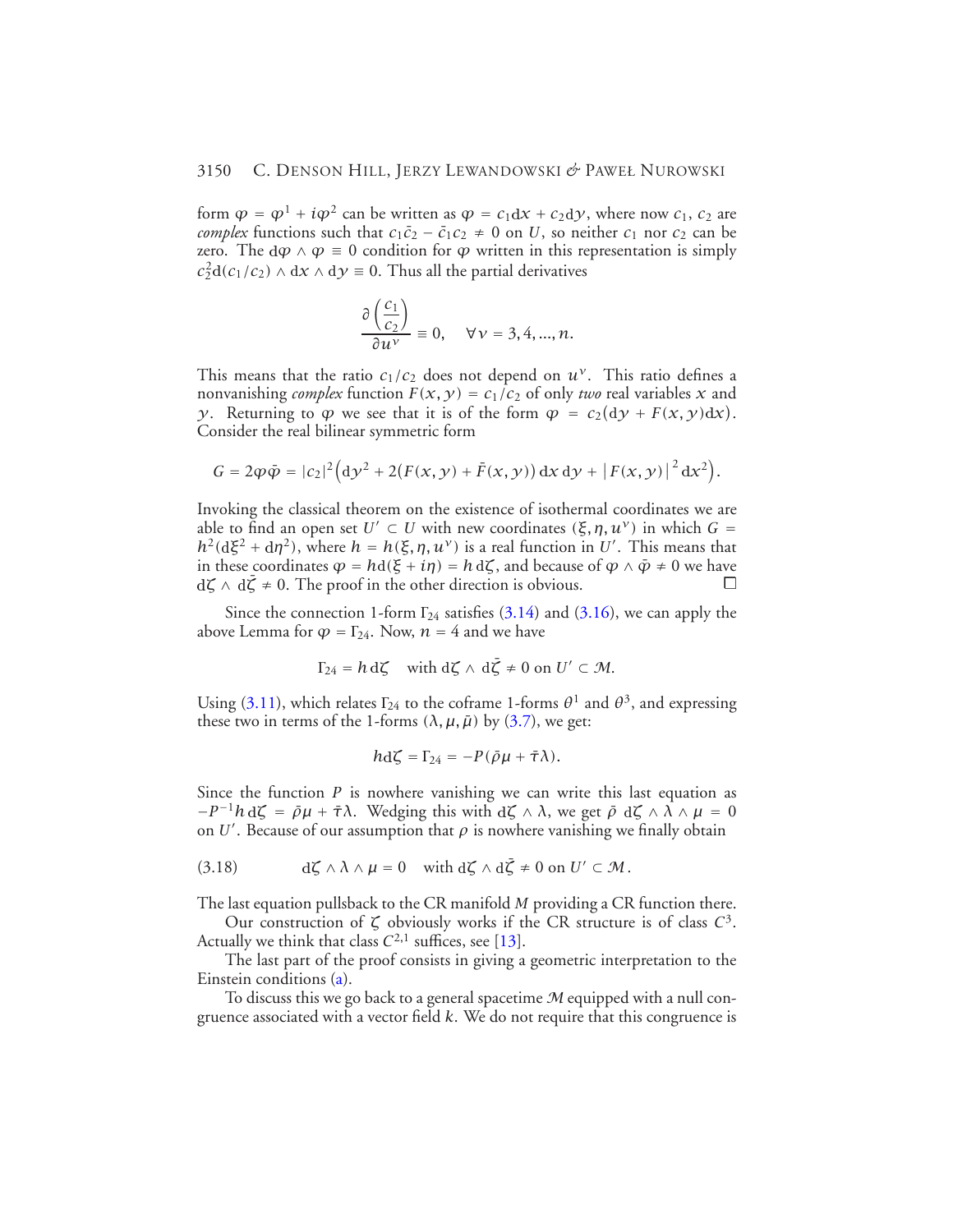geodesic and shearfree here. Such a congruence defines a class of adapted coframes  $(3.1)$ ,  $(3.2)$ . It follows from equations  $(3.2)$  that although *k* does not specify the coframe 1-forms  $\theta^1$ ,  $\theta^3$  uniquely, we have

$$
\theta^{1'} \wedge \theta^{3'} = A e^{i\varphi} \theta^1 \wedge \theta^3.
$$

This may be used to define complex valued vector fields *Y* on M such that

$$
Y \perp (\theta^1 \wedge \theta^3) = 0.
$$

The complex valued distribution *N* consisting of all such vector fields is uniquely defined by the null congruence on  $M$ . It follows that

$$
N = \{ae_2 + be_4\}
$$

where  $a, b$  are arbitrary complex valued functions on M and  $e_2, e_4$  is a part of the null frame  $(e_1, e_2, e_3, e_4)$  dual to  $(\theta^1, \theta^2, \theta^3, \theta^4)$ , i.e.  $e_i \perp \theta^j = \delta^j_i$  and, in particular,  $e_4 \wedge k = 0$ .

Thus a null congruence defines at each point  $x \in M$  a 2-complex-dimensional plane *Nx*. These planes are called *α* planes. They have the property of being *totally null*:

$$
g(Y_1, Y_2) = 0, \quad \forall Y_1, Y_2 \in N.
$$

Thus all vectors in  $N_x$  are null and orthogonal to each other.

The Ricci tensor of a spacetime may be considered as a symmetric bilinear form. We extend it to the complexification by linearity.

Now combining these two facts we may require that we have a spacetime in which the Ricci tensor, extended to the complexification, has a similar property with respect to *N* as the metric. We say that the complexified Ricci tensor Ric*(g) vanishes on the distribution N* iff

$$
Ric(g)(Y_1, Y_2) = 0, \quad \forall Y_1, Y_2 \in N.
$$

We will denote this condition by  $Ric(g)|_N = 0$ . Obviously it is weaker than the Ricci flatness condition. Actually if *N* is the distribution of *α* planes associated with the congruence, then in an adapted coframe  $(\theta^1, \theta^2, \theta^3, \theta^4)$ 

$$
Ric(g)_{|N} = 0 \Leftrightarrow R_{22} = R_{24} = R_{44} = 0.
$$

Hence the vanishing of Ricci on *N* is precisely equivalent to our conditions [\(a\)](#page-14-0).

This completes the proof of Theorem [2.1.](#page-7-1)  $\Box$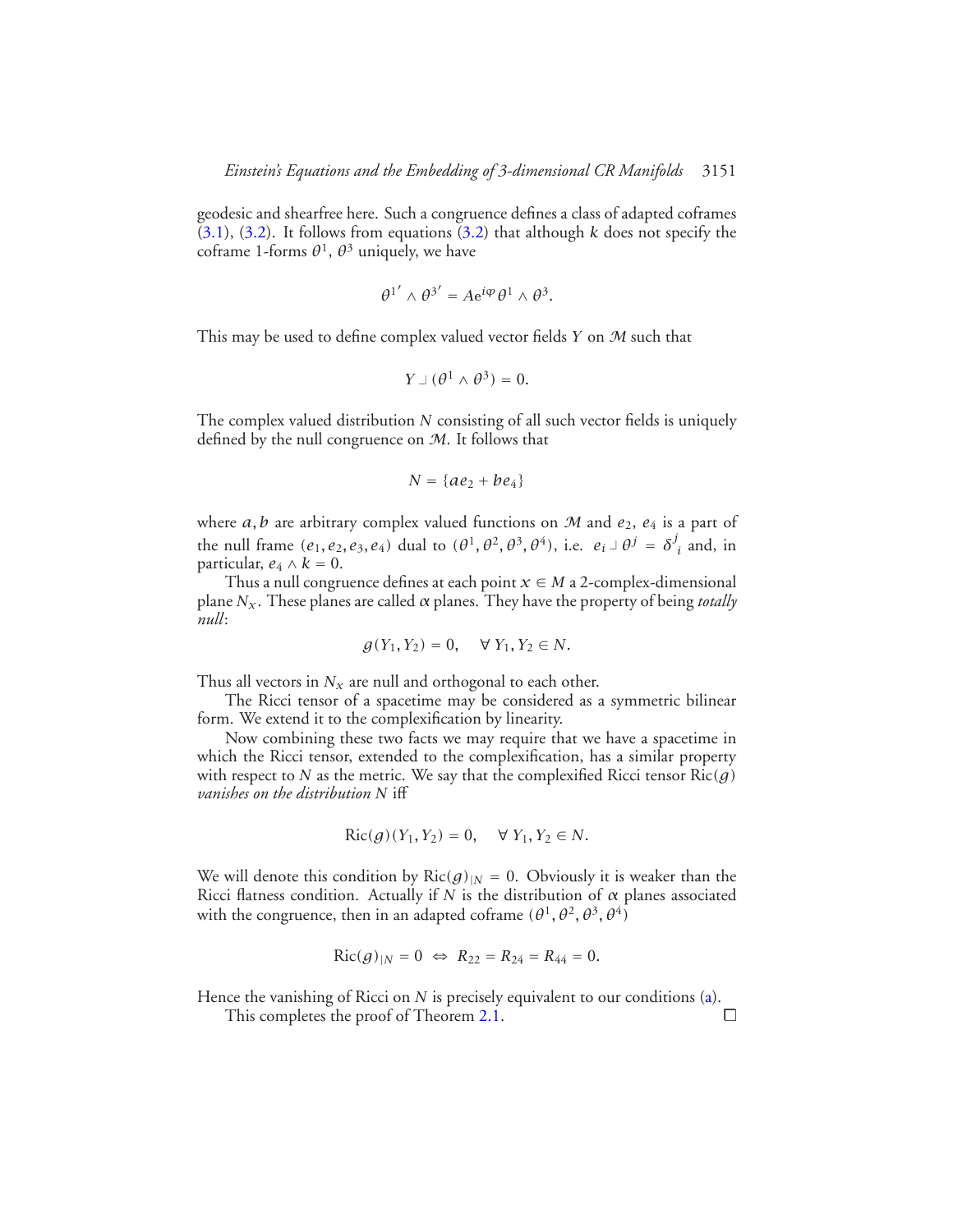<span id="page-21-0"></span>*3.2. Reduction of the Einstein equations to the CR manifold.* In this section we derive a maximally reduced system corresponding to the Einstein equations for a spacetime admitting a congruence of null and shearfree geodesics. We will assume that the congruence has nonvanishing twist at every point of the spacetime. This is the same as to assume that the underlying CR structure is strictly pseudoconvex.

As we know, the Einstein equations for such spacetimes split conveniently into three types of equations, which in Section [3.1](#page-10-1) were denoted by  $(a)$ ,  $(b)$  and  $(c)$ . Our reduction procedure will follow this split: we first impose equations [\(a\)](#page-14-0), then  $(b)$  and finally  $(c)$ .

We start with equations [\(a\)](#page-14-0). They will be reduced according to the following scheme. As we have proven in Section  $3.1$  equations [\(a\)](#page-14-0) imply that the corresponding CR structure admits at least one CR-function. This result enables us to start our reduction procedure with a 4-manifold  $\mathcal{M} = \mathbb{R} \times M$  by taking the metric in the form

<span id="page-21-2"></span>(3.19) 
$$
g = 2(\theta^1 \theta^2 + \theta^3 \theta^4),
$$

where

$$
\theta^1 = P\mu, \quad \theta^2 = P\bar{\mu}, \quad \theta^3 = P\lambda, \quad \theta^4 = P[\mathrm{d}r + W\mu + \bar{W}\bar{\mu} + H\lambda],
$$

with the 1-forms  $(\lambda, \mu, \bar{\mu})$  satisfying

<span id="page-21-1"></span>(3.20) 
$$
d\mu = 0
$$
,  $d\bar{\mu} = 0$ ,

(3.21) 
$$
d\lambda = i\mu \wedge \bar{\mu} + (c\mu + \bar{c}\bar{\mu}) \wedge \lambda.
$$

The forms  $(\lambda, \mu, \bar{\mu})$  define the CR structure on *M*. Note that formula [\(3.20\)](#page-21-1) follows from our result on the existence of one CR function. This result enables us to put

$$
\mu=\mathrm{d}\zeta,
$$

where  $\zeta$  is the first CR function obtained in [\(3.18\)](#page-19-0). We remain with this choice for  $\mu$  in the rest of this section. Formula [\(3.21\)](#page-21-1), which says that there is a choice of  $\lambda$  such that the coefficient of the  $i\mu \wedge \bar{\mu}$  term is equal to one, is equivalent to our assumption about strict pseudoconvexity.

At this stage we introduce a basis

<span id="page-21-3"></span>
$$
(\partial_0,\partial,\bar\partial)
$$

of vector fields on *M*, which is dual to the coframe  $(\lambda, \mu, \bar{\mu})$  on *M*. The complex vector field ¯ *∂* is the *tangential CR operator on M*.

We also note that the closure of the system  $(3.20)$ - $(3.21)$  implies that:

$$
\partial \bar{c} = \bar{\partial} c,
$$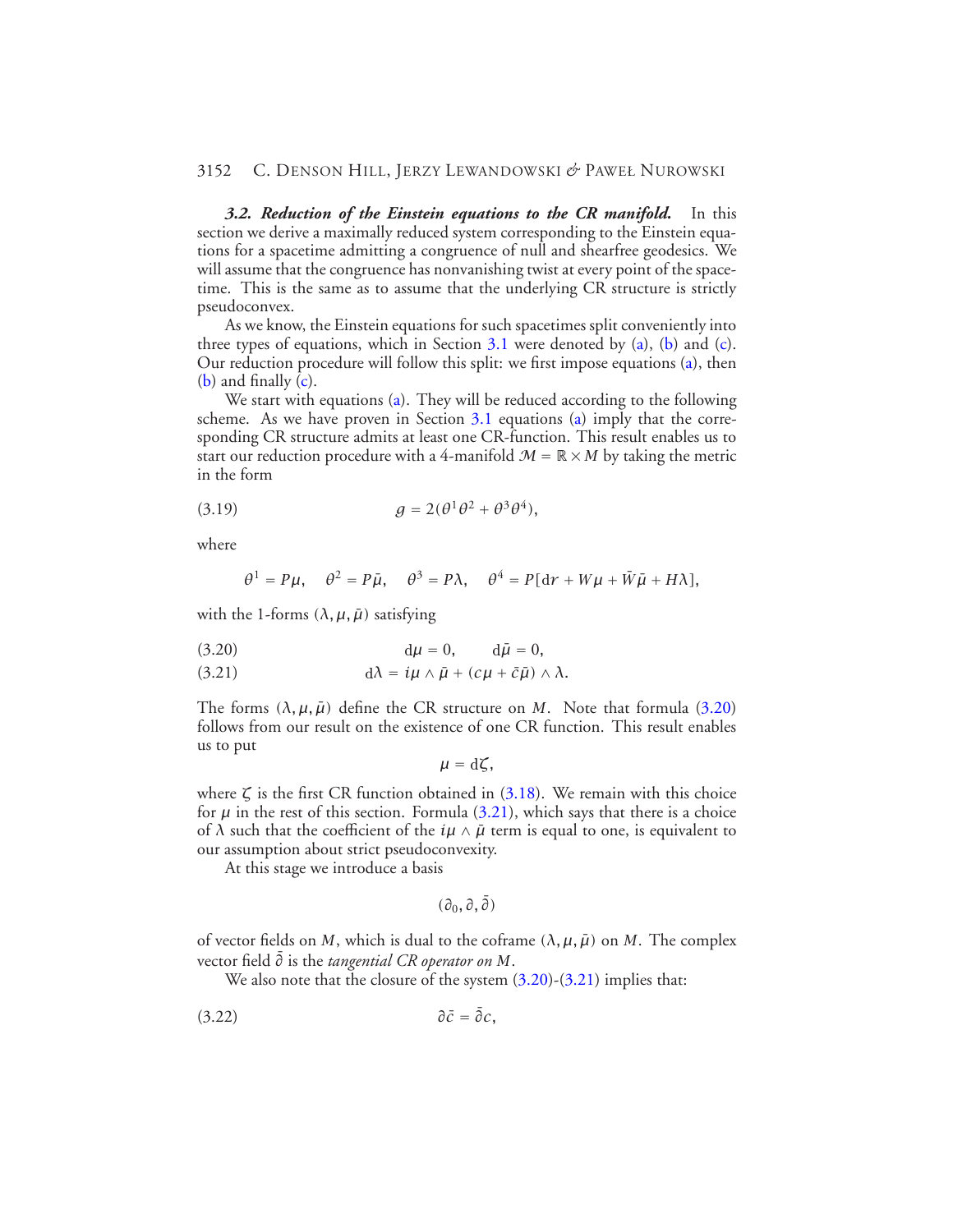so that *∂c*¯ is *real*.

Thus from now on we assume that we have a CR manifold *M* with the defining forms  $(\lambda, \mu, \bar{\mu})$  satisfying  $(3.20)$ - $(3.21)$ . Our goal is to lift this CR structure to an Einstein spacetime.

*Remark 3.6.* We stress that although we did not impose the full equations [\(a\)](#page-14-0) on our spacetime, we already used in  $(3.20)-(3.21)$  $(3.20)-(3.21)$  $(3.20)-(3.21)$  a consequence of these equations, which enabled us to assume that  $(\lambda, \mu, \bar{\mu})$  are in the form [\(3.21\)](#page-21-1). It is a justified procedure: since ultimately we are interested in the maximal reduction of the full system [\(a\)](#page-14-0), we may freely use its consequence at any stage of the reduction procedure.

The reduction of equations [\(a\)](#page-14-0) goes as follows:

• We first use the Goldberg-Sachs theorem, which says that if equations [\(a\)](#page-14-0) are satisfied then  $R_{2412} + R_{2434} = 0$ . Modulo complex conjugation this is equivalent to the requirement that the function *W* satisfies:

<span id="page-22-0"></span>
$$
W_r - iW_{rr} = 0.
$$

This equation may be easily integrated, proving that the most general form of a *W* satisfying [\(a\)](#page-14-0) is given by

$$
(3.23) \t\t W = i e^{-i r} x + y,
$$

where the complex functions *x* and *y* are *r*-independent,  $x_r = y_r = 0$ . Thus the requirement that our spacetime is algebraically special (the require-ment that is implied by [\(a\)](#page-14-0)) is equivalent to the form  $(3.23)$  of the function *W*.

• The first of equations [\(a\)](#page-14-0), namely  $R_{44} = 0$ , is equivalent to the differential equation on *P*:

<span id="page-22-1"></span>
$$
-4PP_{rr} + P_r^2 + P^2 = 0.
$$

This again can be easily solved to get:

$$
(3.24) \t\t P = \frac{p}{\cos\left(\frac{r+s}{2}\right)},
$$

with real functions  $p \neq 0$  and *s* satisfying  $p_r = s_r = 0$ .

• Equation  $R_{24} = 0$  is equivalent to

$$
y = -ic - 2i\partial \log p + \partial s + 2ie^{is}x,
$$

i.e., to an equation which expresses the function  $\gamma$  in terms of the unknowns *p*, *s*, *x* and the CR quantities *c* and *∂*.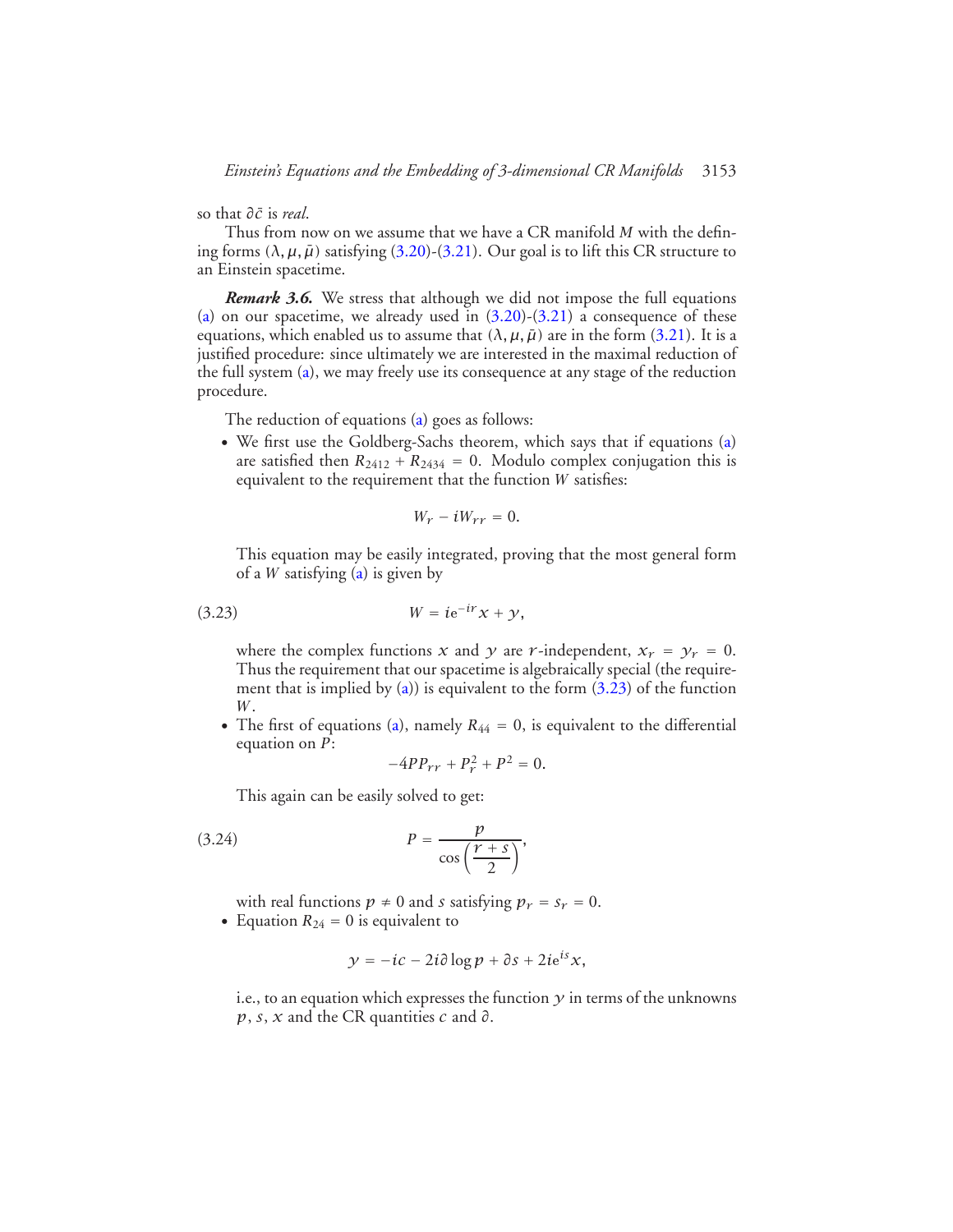<span id="page-23-0"></span>• Now it is convenient to introduce a *new* unknown *t*, a complex valued function on *M*, which replaces the unknown *x*. The quantity *x* is related to *t* via:

$$
(3.25) \qquad \qquad e^{is}x = c + 2\partial \log p - t.
$$

<span id="page-23-2"></span><span id="page-23-1"></span>This enables us to write *y* as

$$
(3.26) \t y = ic + 2i\partial \log p + \partial s - 2it.
$$

• In terms of *t* the Einstein equation  $R_{22} = 0$  is equivalent to

$$
\partial t + (c - t)t = 0.
$$

<span id="page-23-3"></span>We summarize this in the following proposition.

*Proposition 3.7. The metric* [\(3.19\)](#page-21-2)-[\(3.21\)](#page-21-1) *satisfies the Einstein equations*  $R_{44}$  =  $R_{24} = R_{22} = 0$  *if and only if the function W is given by* [\(3.23\)](#page-22-0), the function *P is given by* [\(3.24\)](#page-22-1) *with*  $p$ *, s* (real)*,*  $x$ *,*  $y$ *,*  $t$  (complex) *satisfying*  $p_r = s_r = x_r = y_r = t_r =$ 0*, definitions* [\(3.25\)](#page-23-0)*,* [\(3.26\)](#page-23-1) *and the differential equation (*[\(3.27\)](#page-23-2)*).*

Observe that equation [\(3.27\)](#page-23-2) always has the solution  $t \equiv 0$ . Using this ob-servation we prove the converse of Theorem [2.1](#page-7-1) in the strictly pseudoconvex case. Indeed if we have a strictly pseudoconvex 3-dimensional CR manifold with one CR function *<sup>ζ</sup>* such that <sup>d</sup>*<sup>ζ</sup>* <sup>∧</sup> <sup>d</sup>*ζ*¯ <sup>≠</sup> 0, we define *<sup>µ</sup>* <sup>=</sup> <sup>d</sup>*ζ*. We next choose *<sup>λ</sup>* so that [\(3.21\)](#page-21-1) is satisfied. Then we take  $t \equiv 0$  and choose sufficiently smooth arbitrary real functions *p* and *s*. Using them we define a lift to a spacetime having the metric *g* as in [\(3.19\)](#page-21-2), with *P* given by  $(3.24)$ , and *W* given by  $(3.23)$ ,  $(3.25)$ , [\(3.26\)](#page-23-1). Then it follows that such a metric satisfies Einstein's equations [\(a\)](#page-14-0), independently of the choice of a real function *H* on M. Combining this with Theorem [2.1,](#page-7-1) we have proved Theorem [2.2.](#page-7-2)  $\Box$ 

We now pass to the reduction of equations  $(b)$ . The steps here are:

• Assuming equations [\(a\)](#page-14-0) to be satisfied, so that the metric is given by Propo-sition [3.7,](#page-23-3) we first impose a consequence of [\(b\)](#page-14-1), namely  $R_{12} + R_{34} = 2\Lambda$  = const, which is just the condition that the Ricci scalar is constant and equal to 4Λ. This equation determines the *<sup>r</sup>* dependence of the function *<sup>H</sup>*. It reads:

<span id="page-23-4"></span>(3.28) 
$$
H = \frac{m}{p^4}e^{2i(r+s)} + \frac{\bar{m}}{p^4}e^{-2i(r+s)} + Qe^{i(r+s)} + \bar{Q}e^{-i(r+s)} + h,
$$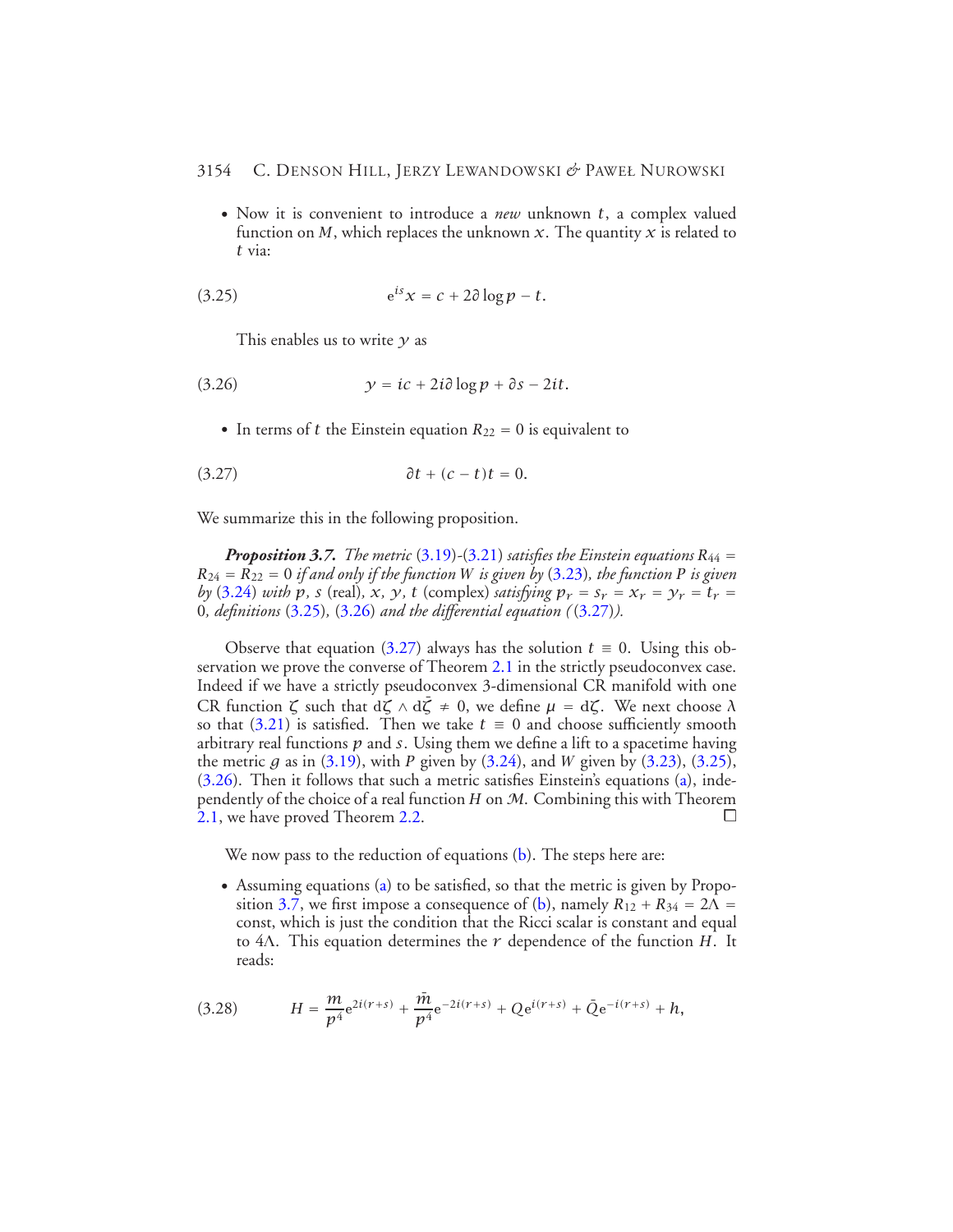with

$$
Q = \frac{3m + \bar{m}}{p^4} + \frac{2}{3}\Lambda p^2 + \frac{2\partial p\bar{\partial}p - p(\partial\bar{\partial}p + \bar{\partial}\partial p)}{2p^2}
$$
  
 
$$
- \frac{i}{2}\partial_0 \log p - 2t\bar{\partial}p - \bar{t}\partial \log p + \frac{3}{2}\bar{\partial}t - \bar{c}t - \frac{1}{2}c\bar{t} + \frac{5}{2}t\bar{t} + \partial\bar{t} - \bar{\partial}c,
$$
  

$$
h = 3\frac{m + \bar{m}}{p^4} + 2\Lambda p^2 + \frac{2\partial p\bar{\partial}p - p(\partial\bar{\partial}p + \bar{\partial}\partial p)}{p^2}
$$
  

$$
- 3(t\bar{\partial}\log p + \bar{t}\partial\log p) + \frac{5}{2}(\partial\bar{t} + \bar{\partial}t) + 6t\bar{t} - \frac{3}{2}(c\bar{t} + \bar{c}t) - 2\bar{\partial}c + \partial_0s.
$$

Note that *h* is *real* due to [\(3.22\)](#page-21-3). The unknown *m* is complex and satisfies  $m_r = 0$ .

- At this stage we have found the explicit  $r$  dependence of the entire metric [\(3.19\)](#page-21-2)-[\(3.21\)](#page-21-1). For the full determination of this dependence we only needed equations [\(a\)](#page-14-0) and the subset of equations [\(b\)](#page-14-1) given by  $R_{12} + R_{34} = 2\Lambda$ const.
- We now impose another consequence of [\(b\)](#page-14-1), namely  $R_{12} R_{34} = 0$ . This, together with  $R_{12} + R_{34} = 2\Lambda$  = const, is equivalent to [\(b\)](#page-14-1). The reduction of this equation gives the following differential equation connecting *p*, *t* and *m*:

<span id="page-24-0"></span>
$$
(3.29) \quad \left[ \partial \bar{\partial} + \bar{\partial} \partial + \bar{c} \partial + c \bar{\partial} + \frac{1}{2} c \bar{c} + \frac{3}{4} (\partial \bar{c} + \bar{\partial} c) - \frac{3}{2} (\partial \bar{t} + \bar{\partial} t + t \bar{t}) \right] p
$$
\n
$$
= \frac{m + \bar{m}}{p^3} + \frac{2}{3} \Delta p^3.
$$

This completes the reduction of equations [\(b\)](#page-14-1). We summarize this in the following theorem.

*Theorem 3.8.* A strictly pseudoconvex CR structure  $(M, (\lambda, \mu))$  lifts to a space*time satisfying Einstein equations* [\(a\)](#page-14-0) *and* [\(b\)](#page-14-1) *if and only if it admits at least one CR function*  $\zeta$  *with*  $d\zeta \wedge d\overline{\zeta} \neq 0$  *and, in addition, it admits a solution to equation* [\(3.29\)](#page-24-0) *for a real function p on M, with c, t obeying respectively* [\(3.21\)](#page-21-1) *and* [\(3.27\)](#page-23-2)*.*

If we do not insist on the full system  $(a)$  and  $(b)$ , we conclude with the following remarkable theorem.

<span id="page-24-1"></span>*Theorem 3.9.* A strictly pseudoconvex CR structure  $(M, (\lambda, \mu))$  lifts to a space*time having constant Ricci scalar and satisfying equations* [\(a\)](#page-14-0) *if and only if it admits* at least one CR function  $\zeta$  with  $d\zeta \wedge d\zeta \neq 0$ . In such case the spacetime metric satis*fying* [\(a\)](#page-14-0) *and having constant Ricci scalar equal to* 4<sup>Λ</sup> *is* [\(3.19\)](#page-21-2)*-*[\(3.21\)](#page-21-1) *with <sup>W</sup> given by* [\(3.23\)](#page-22-0)*, P given by* [\(3.24\)](#page-22-1)*, x, y given by* [\(3.25\)](#page-23-0)*,* [\(3.26\)](#page-23-1)*, and H, Q, h given by*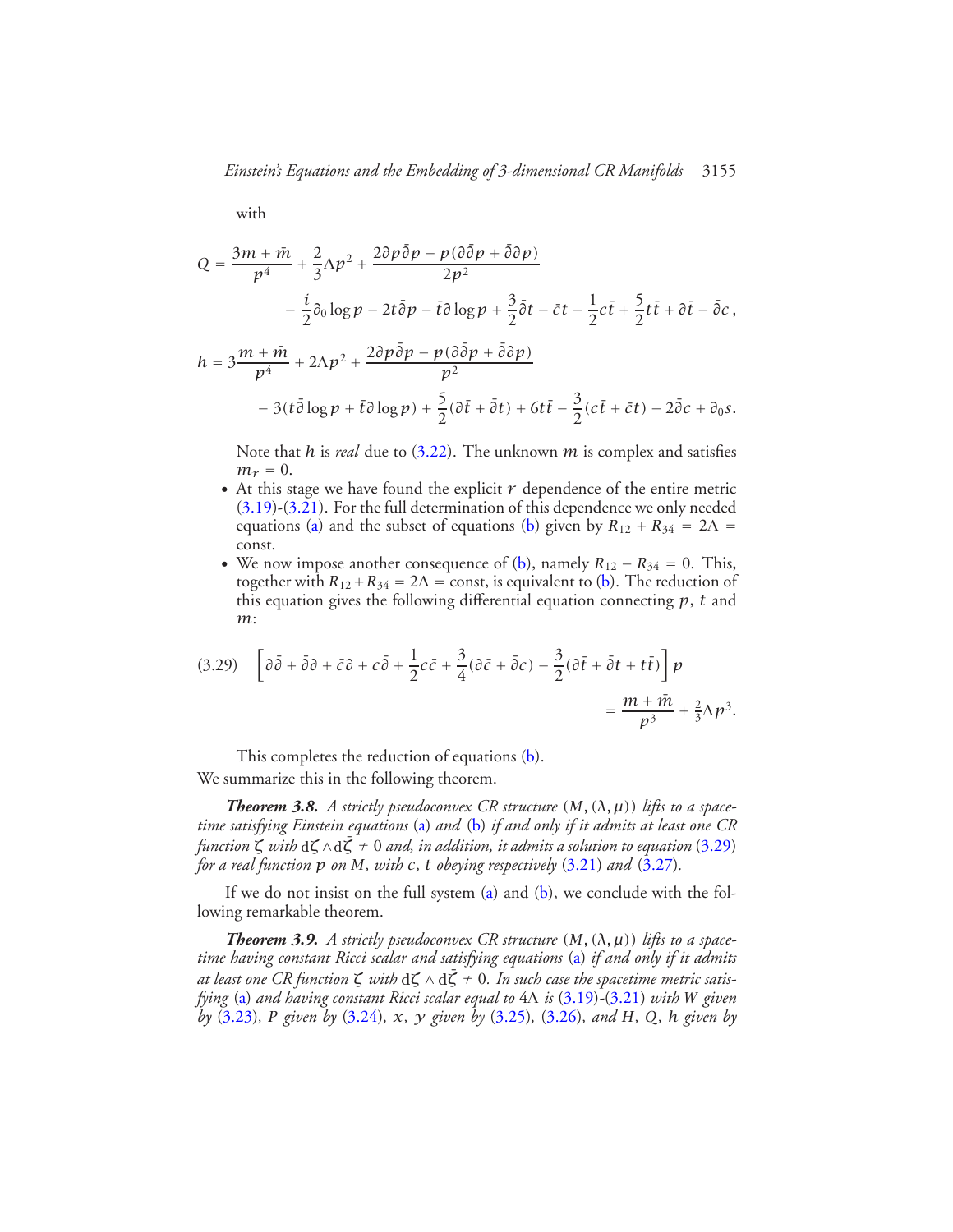[\(3.28\)](#page-23-4)*. The functions m* (complex)*, p* (real) *are arbitrary, and the complex function t satisfies the partial differential equation* [\(3.27\)](#page-23-2)*.*

This theorem is remarkable for the reasons highlighted in the following remarks.

*Remark 3.10.* Given a CR structure with one CR function, to determine the most general lift to a spacetime with a metric satisfying the Ricci conditions of Theorem [\(3.9\)](#page-24-1), we need to have a general solution for only *one* complex equation [\(3.27\)](#page-23-2) for the complex function *t* on the CR manifold. This equation has always one solution, namely  $t = 0$ . Surprisingly the question if this equation has other solutions is equivalent to the question if the CR structure admits more CR functions, and hence is locally embeddable. To see this take the CR manifold  $(M, (\lambda, \mu))$  satisfying [\(3.20\)](#page-21-1)-[\(3.21\)](#page-21-1) and consider the complex 1-form  $\varphi$  defined by:

<span id="page-25-2"></span>
$$
\varphi = \mu + i\bar{t}\lambda.
$$

Then due to  $(3.20)$ - $(3.21)$  we have

<span id="page-25-0"></span>
$$
d\varphi \wedge \varphi = i \left[ \bar{\partial}\bar{t} + (\bar{c} - \bar{t})\bar{t} \right] \mu \wedge \bar{\mu} \wedge \lambda.
$$

Thus  $d\varphi \wedge \varphi = 0$  is equivalent to the Einstein equation [\(3.27\)](#page-23-2). Since obviously  $\varphi \wedge \bar{\varphi} \neq 0$ , then according to Lemma [3.5,](#page-18-2)  $\varphi$  defines a CR function  $\eta$  such that  $h \, d\eta = \varphi$ . Thus the equation

$$
(3.31) \t\t\t\t\t h d\eta = \mu + i\bar{t}\lambda
$$

relates the CR functions *η* and solutions *t* of the Einstein equation [\(3.27\)](#page-23-2). As an example take the trivial solution  $t = 0$  of [\(3.27\)](#page-23-2). Since  $\mu = d\zeta$  and since for  $t = 0$  equation [\(3.31\)](#page-25-0) gives  $h \, d\eta = \mu$ , the CR function  $\eta$  is dependent on the CR function *ζ* of [\(3.18\)](#page-19-0). To get a *ζ*-independent CR function *η* we need a nonzero solution of [\(3.27\)](#page-23-2). That this requirement is also sufficient follows from the relation  $h \, d\eta \wedge d\zeta = i\bar{t}\lambda \wedge \mu$  implied by [\(3.31\)](#page-25-0). This proves the following corollary.

<span id="page-25-1"></span>*Corollary 3.11. Every nonzero solution t of the Einstein equation* [\(3.27\)](#page-23-2) *provides a second CR function η such that* <sup>d</sup>*η* ∧ <sup>d</sup>*ζ* ≠ 0*. Also the converse is true: every CR function η defines a complex function t satisfying the Einstein equation* [\(3.27\)](#page-23-2)*. The transformation between*  $\eta$  *and*  $t$  *is given by*  $\dot{h} d\eta = d\zeta + i\bar{t}\lambda$ *.* 

Thus, in particular, if the starting CR structure is locally embedded, which means that the general solution to the tangential CR equation is explicitly known, we may write the general solution for  $t$  satisfying  $(3.27)$  and obtain the most general solution for the metric satisfying the highly nonlinear system of equations [\(a\)](#page-14-0) and  $R_{12} + R_{34} = 2\Lambda = \text{const.}$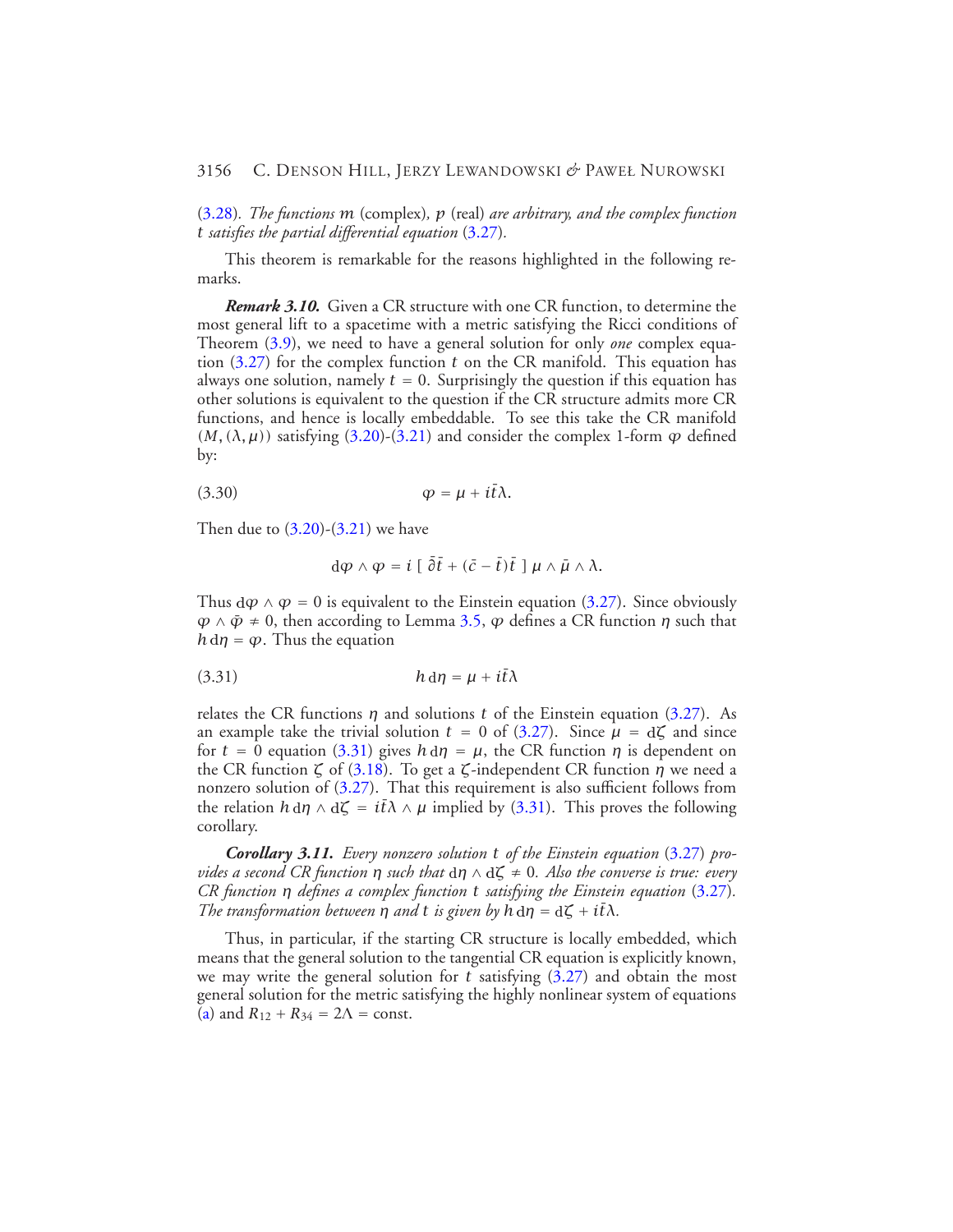*Remark 3.12.* Another remarkable feature of Theorem [3.9](#page-24-1) is that the met-rics [\(3.19\)](#page-21-2)-[\(3.21\)](#page-21-1) satisfying [\(a\)](#page-14-0) and  $R_{12} + R_{34} = 2\Lambda$  = const have an explicit *r* dependence which is very particular. Note that the functions *W* of [\(3.23\)](#page-22-0) and *H* of [\(3.28\)](#page-23-4) are *periodic* in *r* with period 2*π*. If we forget about the conformal factor we may write the metrics in the form [\[30\]](#page-43-16)

<span id="page-26-0"></span>(3.32) 
$$
\hat{g} = 2p \left[ \mu \bar{\mu} + \lambda \left[ \mathrm{d}r + (ie^{-ir}x + y)\mu + (-ie^{ir}\bar{x} + \bar{y})\bar{\mu} + \left( \frac{m}{p^4} e^{2i(r+s)} + \frac{\bar{m}}{p^4} e^{-2i(r+s)} + Q e^{i(r+s)} + \bar{Q} e^{-i(r+s)} + h \right) \right] \right],
$$

which is periodic and *regular* in  $r$ . Thus, what the Einstein equations [\(a\)](#page-14-0) and  $R_{12} + R_{34} = 2\Lambda$  = const impose on the spacetime  $\mathcal{M} = \mathbb{R} \times M$  is a *circle bundle structure*  $\mathbb{S}^1 \to \hat{\mathcal{M}} \to M$  on the Lorentzian manifold  $(\hat{\mathcal{M}}, \hat{g})$  which has M as its universal cover. The Lorentzian manifold  $(\hat{M}, \hat{g})$  is called by physicists a *conformal* (*fiberwise*) *compactification* of *(*M*,g)*. It is used by them to study the asymptotic behavior of a gravitational field. We summarize in the following corollary.

*Corollary 3.13. The Einstein equations* [\(a\)](#page-14-0) *and the constancy of the Ricci scalar imposed on the metrics* [\(3.19\)](#page-21-2)*-*[\(3.21\)](#page-21-1) *imply that all the metric functions are periodic in the r coordinate, so that there is a natural circle bundle over the strictly pseudoconvex CR manifold onto which all the Einstein metrics* [\(3.19\)](#page-21-2)*-*[\(3.21\)](#page-21-1) *descend.*

*Remark 3.14.* In 1976 Fefferman [\[7\]](#page-42-7) introduced a natural *conformal* Lorentzian metric  $\hat{g}_F$  on a circle bundle  $\mathbb{S}^1 \to \hat{\mathcal{M}}_F \to M$  over any strictly pseudoconvex 3-dimensional CR manifold  $(M, (\lambda, \mu))$  embedded in  $\mathbb{C}^2$ . A natural question is how his circle bundle and his Lorentzian metrics are related to our  $(\hat{M}, \hat{g})$  above. The answer is the following:

- Fefferman metrics constitute a simple subclass of our metrics  $(3.32)$ .
- They happen to be conformally Einstein *only* in the case when the corresponding CR manifold is locally CR equivalent to the Heisenberg group CR structure [\[18\]](#page-43-12); in such case  $\hat{g}_F$  is conformally flat.
- Given a CR structure as in  $(3.20)-(3.21)$  $(3.20)-(3.21)$  $(3.20)-(3.21)$  the Fefferman metric  $\hat{g}_F$  is obtained from our  $\hat{g}$  by putting  $x = m = Q = 0$ ,  $y = -\frac{i}{3}c$ ,  $h = -\frac{1}{12}(\partial \bar{c} + \bar{\partial}c)$ .
- <span id="page-26-1"></span>• Thus, in our setting, the Fefferman metrics (or, strictly speaking, their generalizations to strictly pseudoconvex CR manifolds which admit one CR function) are represented by

(3.33) 
$$
\hat{g}_F = 2 \left[ \mu \bar{\mu} + \lambda \left[ dr - \frac{i}{3} c \mu + \frac{i}{3} \bar{c} \bar{\mu} - \frac{1}{12} (\partial \bar{c} + \bar{\partial} c) \right) \lambda \right] \right].
$$

Note that the Fefferman metrics are *r* -independent. This reflects the well-known fact [\[18,](#page-43-12)[30,](#page-43-16)[31,](#page-43-19)[51\]](#page-44-17) that the null congruence of shearfree geodesics associated with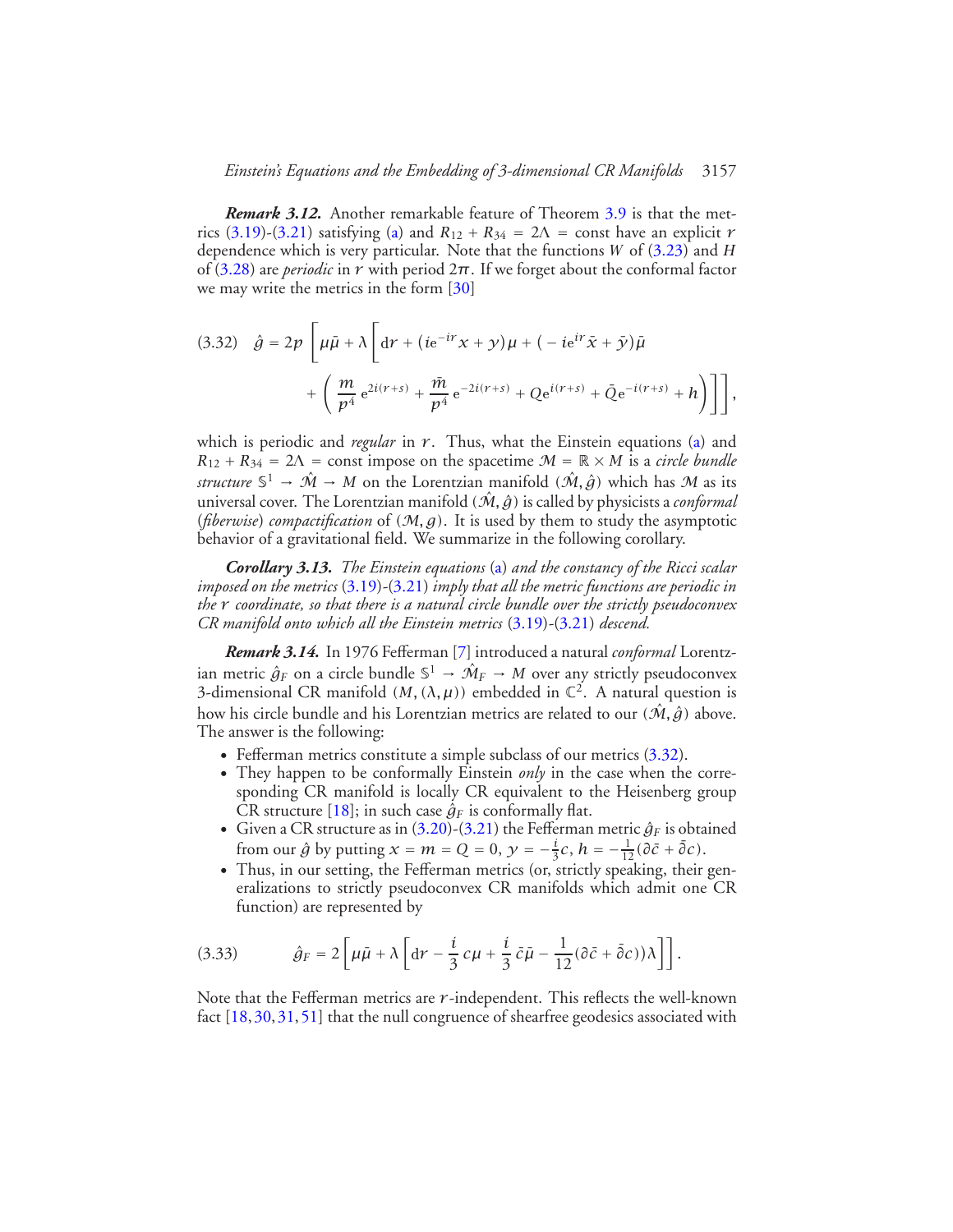<span id="page-27-0"></span>the *k* = *∂r* direction is a *conformal Killing* vector for each Fefferman metric. Actually, the above formula for the Fefferman metric for CR manifolds having one CR function is obtained by

- (i) imposing the requirement that the metric  $(3.32)$  has a conformal Killing vector alligned with  $k = \partial_r$  (this forces *x*, *m* and *Q* to vanish), and
- <span id="page-27-1"></span>(ii) imposing another requirement that the metrics [\(3.32\)](#page-26-0) be of Petrov type *N* (this specifies that  $\gamma$  and  $h$  must be expressed in terms of  $c$  as above).

That the requirements [\(i\)](#page-27-0) and [\(ii\)](#page-27-1) are neccessary and sufficient to distinguish the Fefferman metrics among metrics  $(3.32)$  is a well-known fact  $[18, 30, 31, 51]$  $[18, 30, 31, 51]$  $[18, 30, 31, 51]$  $[18, 30, 31, 51]$  $[18, 30, 31, 51]$  $[18, 30, 31, 51]$  $[18, 30, 31, 51]$ .

Looking at the Fefferman metrics [\(3.33\)](#page-26-1) one may say that the circle bundle structure of the spacetime is not visible, since the metrics are *constant* along the *r*-direction. Only if a more general class of metrics  $(3.19)-(3.21)$  $(3.19)-(3.21)$  $(3.19)-(3.21)$  is taken into account does the circle bundle structure emerge. And it emerges in a natural way, as a consequence of the Einstein equations [\(a\)](#page-14-0) and  $R_{12} + R_{34} = 2\Lambda = \text{const.}$ 

The fact that the Fefferman metrics are of Petrov type *N* everywhere essentially means that the Weyl tensor has only one nonvanishing complex component. This is proportional to

$$
\Psi_4 = \partial \bar{\partial} \partial c + 3c \bar{\partial} \partial c - 7ic \partial_0 c - 3i \partial \partial_0 c + (\partial c + 2c^2) \bar{\partial} c.
$$

The vanishing or not of  $\Psi_4$  is a CR invariant property. It is also a conformal invariant property. In the CR context, vanishing of  $\Psi_4$  is an if and only if condition for the CR structure [\(3.20\)](#page-21-1)-[\(3.21\)](#page-21-1) to be CR equivalent to the Heisenberg group CR structure [\[2,](#page-42-8) [18\]](#page-43-12). In the conformal context, the vanishing of  $\Psi_4$  means that  $\hat{g}$  is conformally flat. Thus the  $\Psi_4$  component of the Weyl tensor for  $\hat{g}_F$  is proportional to Cartan's lowest order invariant [\[4\]](#page-42-2) of a strictly pseudoconvex CR structure.

We thus have the following corollary.

*Corollary 3.15. The CR structure* [\(3.20\)](#page-21-1)*-*[\(3.21\)](#page-21-1) *is locally CR equivalent to the Heisenberg group CR structure if and only if the function c in* [\(3.21\)](#page-21-1) *satisfies*

$$
\partial\bar{\partial}\partial c + 3c\bar{\partial}\partial c - 7ic\partial_0 c - 3i\partial\partial_0 c + (\partial c + 2c^2)\bar{\partial}c = 0.
$$

*Remark 3.16.* We are now prepared to give the geometric interpretation of the leading terms in the partial differential equation [\(3.29\)](#page-24-0). Having chosen a strictly pseudoconvex CR structure  $(M, (\lambda, \mu))$  and functions t and m on M this is a partial differential equation for a real function *p* on *M*. Below we give the interpretation of the *linear* operator on its left hand side.

Since the Fefferman metrics  $\hat{g}_F$  are defined up to a conformal scale it is reasonable to consider the *conformally invariant* wave operator  $(- * d * d - \frac{1}{6}R)$ , with − ∗ <sup>d</sup> ∗ <sup>d</sup> being the D'Alembert operator and *R* being the Ricci scalar; both being calculated in the Fefferman metric  $\hat{g}_F$ . Let us apply this operator to a real function *f* on the Fefferman bundle  $\hat{\mathcal{M}}_F$ , which is constant along the fibres. Remarkably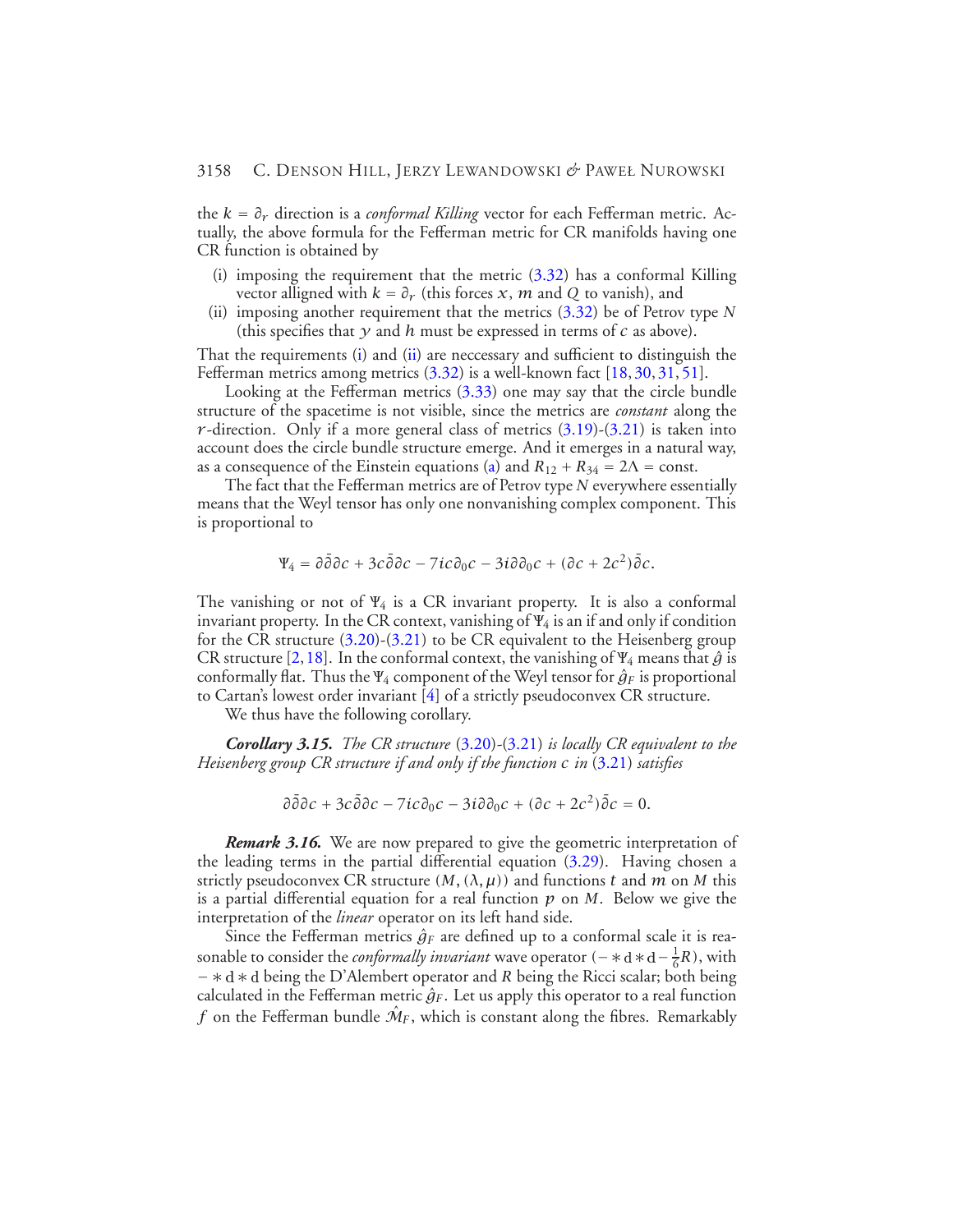<span id="page-28-0"></span>we get  $[30]$ :

$$
(3.34) \quad (-*d*d - \frac{1}{6}R)f = \left[\partial\bar{\partial} + \bar{\partial}\partial + c\bar{\partial} + \bar{c}\partial + \frac{1}{2}c\bar{c} + \frac{3}{8}(\partial\bar{c} + \bar{\partial}c)\right]f.
$$

It is worthwhile to add that  $R = -3c\bar{c} - \frac{9}{4}(\partial \bar{c} + \bar{\partial}c)$  and that  $*d * df =$  $-(\partial \bar{\partial} + \bar{\partial}\partial + c\bar{\partial} + \bar{c}\partial)f$ , but neither *R* nor the 3-dimensional operator  $\partial \bar{\partial} + \bar{\partial}\partial +$ *c* ¯ *∂* + *c∂*¯ has a CR geometrical meaning. Only their sum

$$
\triangle_{CR} = \partial \bar{\partial} + \bar{\partial} \partial + c \bar{\partial} + \bar{c} \partial + \frac{1}{2} c \bar{c} + \frac{3}{8} (\partial \bar{c} + \bar{\partial} c)
$$

is CR meaningful.

Using  $(3.34)$ , we rewrite the Einstein equation  $(3.29)$  in the following equivalent form:

$$
\left[\triangle_{CR}+\frac{3}{8}(\partial\bar{c}+\bar{\partial}c)-\frac{3}{2}(\partial\bar{t}+\bar{\partial}t+t\bar{t})\right]p=\frac{m+\bar{m}}{p^3}+\frac{2}{3}\,\Lambda p^3.
$$

The appearence of the  $\frac{3}{8}$ ( $\partial \bar{c} + \bar{\partial} c$ ) term here in the potential is unpleasent, but we can not avoid it.

<span id="page-28-1"></span>Finally we pass to equations [\(c\)](#page-14-2):

• Assuming [\(a\)](#page-14-0) and [\(b\)](#page-14-1) are satisfied, we first reduce the complex equation  $R_{13} = 0$ . This is equivalent to one complex equation

$$
(3.35) \t\t \t\t \partial m + 3(c - t)m = 0,
$$

for the complex function *m* of [\(3.28\)](#page-23-4).

• Now assuming that the metric  $(3.19)-(3.21)$  $(3.19)-(3.21)$  $(3.19)-(3.21)$  satisfies the Einstein equations [\(3.23\)](#page-22-0), [\(3.24\)](#page-22-1), [\(3.25\)](#page-23-0), [\(3.26\)](#page-23-1), [\(3.27\)](#page-23-2), [\(3.28\)](#page-23-4), [\(3.29\)](#page-24-0) and [\(3.35\)](#page-28-1) we calculate the Weyl tensor. Since, via Goldberg-Sachs, the metric is algebraically special, only three of the five Weyl scalars  $\Psi_0$ ,  $\Psi_1$ ,  $\Psi_2$ ,  $\Psi_3$ ,  $\Psi_4$  are in principle nonvanishing. These are:  $\Psi_2$ ,  $\Psi_3$ ,  $\Psi_4$ . The Weyl spinor  $\Psi_2$ , whose vanishing means that the metric is of Petrov type *III*, *N* or 0, has a particularly neat form:

<span id="page-28-3"></span>(3.36) 
$$
\Psi_2 = \frac{(1 + e^{i(r+s)})^3}{2p^6}m.
$$

• Although we succeded in reducing the last equation  $R_{33} = 0$ , the explicit reduced form of it is too complicated to be presented here.

<span id="page-28-2"></span>The following remark is in order.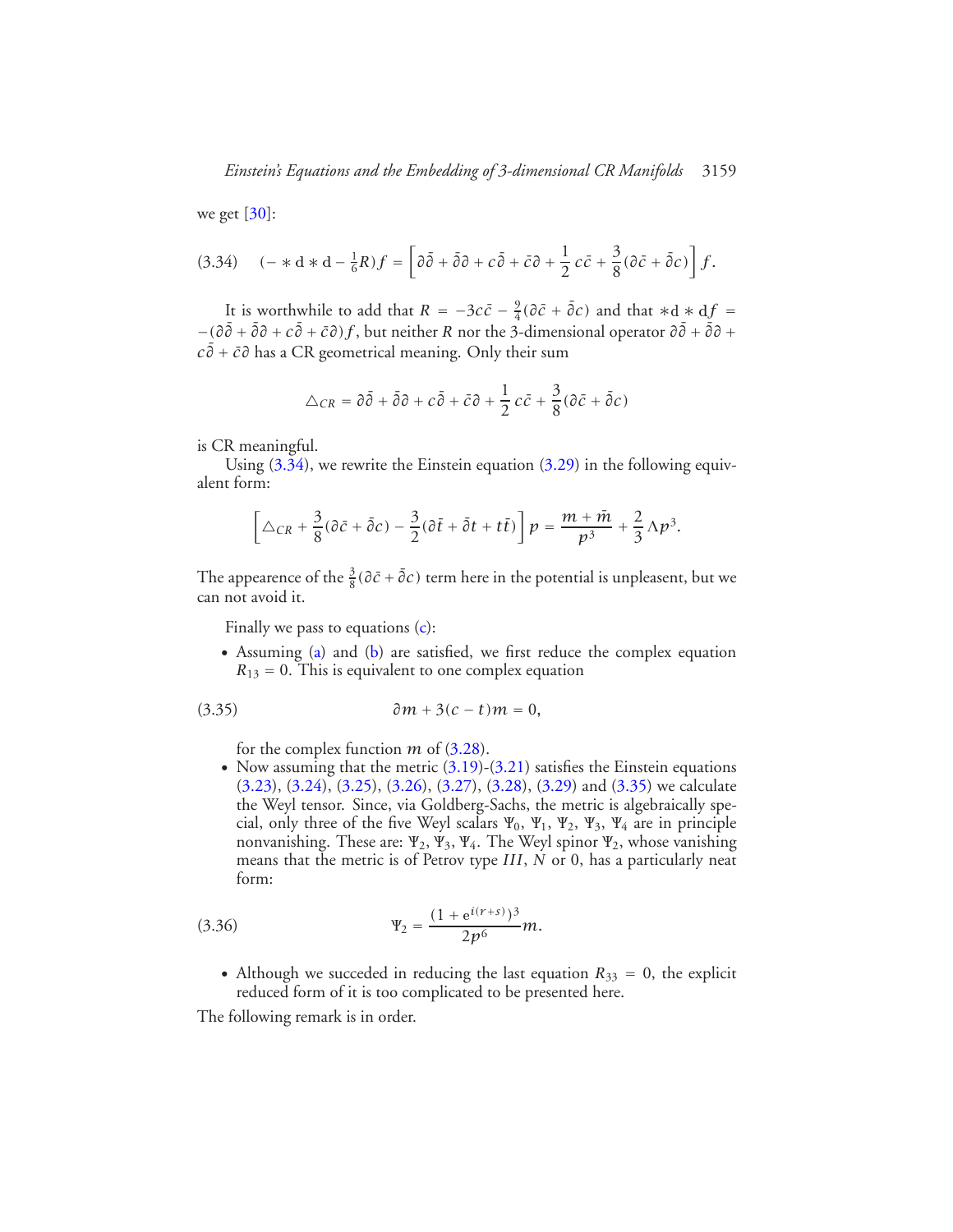*Remark 3.17.* If a lift to the spacetime  $(M, g)$  of *any* CR structure  $(M, (\lambda, \mu))$ is considered, one can try to write down curvature conditions that are compatible with the underlying CR geometry of the associated congruence of shearfree and null geodesics. We already met the curvature conditions that respect the underlying CR geometry. These are the Einstein equations [\(a\)](#page-14-0), or in more geometric terms, conditions forcing the complexified Ricci tensor to be identically zero on the associated distribution of *α* planes. It turns out that the Einstein conditions [\(a\)](#page-14-0), [\(b\)](#page-14-1) and  $R_{13} = 0$  also have geometric meaning. They are equivalent to

(3.37) 
$$
Ric(g) = \Lambda g + \Phi \lambda \otimes \lambda,
$$

where <sup>Φ</sup> is an arbitrary real function on <sup>M</sup>. Physicists call these equations the *cosmological constant Einstein's equations with a pure radiation field*, since they describe gravitational fields with the energy momentum tensor in which all the energy is propagated with the speed of light along the direction determined by the congruence of shearfree geodesics defined by *M*.

<span id="page-29-0"></span>*3.3. The second CR function.* We start this section by considering a 3 dimensional CR manifold which lifts to a spacetime with a twisting congruence of null and shearfree geodesics and which satisfies Einstein equations [\(a\)](#page-14-0). Theorem [2.1](#page-7-1) assures that such a CR manifold has at least one CR function, say *ζ*, with <sup>d</sup>*<sup>ζ</sup>* <sup>∧</sup> <sup>d</sup>*ζ*¯ <sup>≠</sup> 0. Our approach to the problem of obtaining an independent CR function, say  $\eta$ , is by finding a complex equation, let us call it ( $2<sup>nd</sup>CR$ ), which when assumed to be satisfied, guarantees that *η* exists. The main idea here is to find  $(2<sup>nd</sup>CR)$  among the full system of Einstein equations [\(a\)](#page-14-0), [\(b\)](#page-14-1) and [\(c\)](#page-14-2), especially among the reduced Einstein's equations of Section [3.2.](#page-21-0)

It turns out that, depending on some additional assumptions about the lifted spacetime, various choices of  $(2<sup>nd</sup>CR)$  are possible. Among all of these choices the simplest is to consider equation [\(3.27\)](#page-23-2) as the (2nd*CR*). Indeed, if our CR manifold lifts to a spacetime whose metric [\(3.19\)](#page-21-2)-[\(3.21\)](#page-21-1) has nonvanishing *t* in  $(3.27)$  then, as we already noticed in Corollary  $(3.11)$ , it is locally embeddable, with an embedding given by means of the CR functions *ζ* of [\(3.18\)](#page-19-0) and *η* of [\(3.31\)](#page-25-0). The trouble with equation [\(3.27\)](#page-23-2) is that the Einstein equations [\(a\)](#page-14-0) do not guarantee that [\(3.27\)](#page-23-2) has any other solution than  $t \equiv 0$ . Nevertheless equation [\(3.27\)](#page-23-2) may be used as a *criterion for embeddability*. Suppose one knows that

- (i) a 3-dimensional strictly pseudoconvex CR manifold admits a CR function *ζ* such that d*ζ* ∧ d*ζ* ≠ 0 and, in addition, one knows that
- (ii) this manifold lifts to a spacetime with a metric *g* which satisfies Einstein's equations [\(a\)](#page-14-0).

Then he can write the metric *g* in the form [\(3.19\)](#page-21-2)-[\(3.21\)](#page-21-1) with  $\mu = d\zeta$  and simply *calculate* the function *t*. If he finds that  $t \neq 0$ , then he concludes that the CR structure is locally embeddable. This is due to the fact that the calculated *t* automatically satisfies [\(3.27\)](#page-23-2) since *g* satisfies [\(a\)](#page-14-0).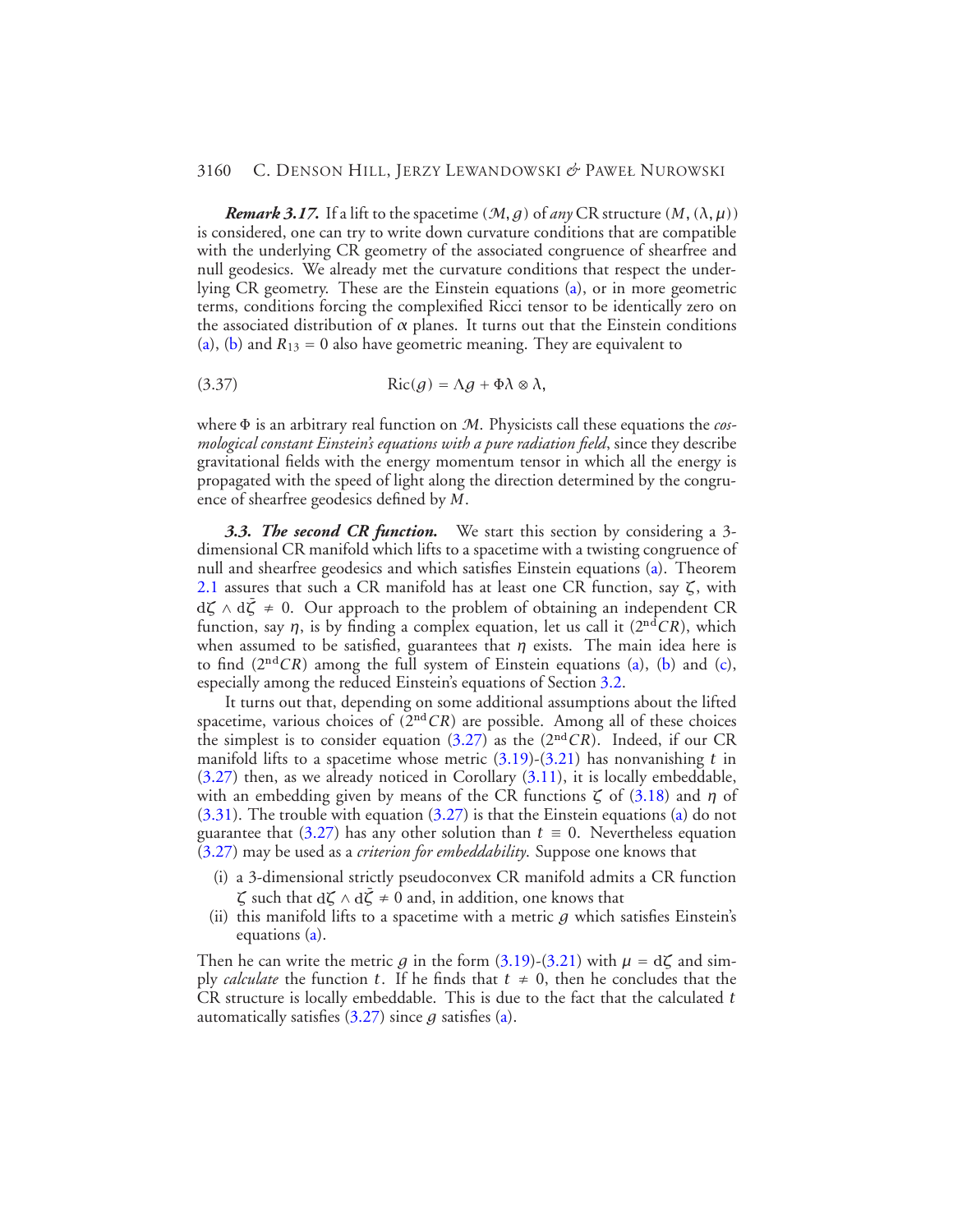*Remark 3.18.* At this stage we remark that equation [\(3.27\)](#page-23-2) is interesting on its own, without any reference to the fact that it originates from the Einstein equation for the lifted spacetime. Indeed, it follows from our discusion above, that one can use this equation to get a sharp criterion for the embeddability of a strictly pseudoconvex CR structure that admits one CR function. Here the procedure is as follows:

- Suppose we are given a strictly pseudoconvex 3-dimensional CR manifold *M* which has one CR function  $\zeta$  such that  $d\zeta \wedge d\overline{\zeta} \neq 0$ .
- Given  $\zeta$ , we write  $\mu = d\zeta$ , and choose  $\lambda$  so that equation [\(3.21\)](#page-21-1) is satisfied. This, in particular, defines the function *c* on *M*.
- Define  $(\partial, \bar{\partial}, \partial_0)$  as dual to  $(\mu, \bar{\mu}, \lambda)$ .
- Consider the equation  $\partial t + (c t)t = 0$  for a complex function *t* on *M*.
- Then we have the following theorem.

*Theorem 3.19. The CR structure*  $(M, (\lambda, \mu = d\zeta))$  *is locally embeddable if and only if the equation*  $\partial t + (c - t)t = 0$  *has a solution*  $t$  *such that*  $t \neq 0$ *.* 

We may combine this result with a result of Hanges [\[11\]](#page-42-9), who found another criterion for the existence of the second CR function for a 3-dimensional strictly pseudoconvex CR manifold. It is well known, that if a 3-dimensional strictly pseudoconvex CR manifold *M* admits one CR function *ζ* as above, then one can supplement  $\zeta$  and  $\bar{\zeta}$  by a real function  $u$  on  $M$  so that  $(\text{Re}\zeta,\text{Im}\zeta,u)$  constitute a coordinate system on *M*, in which

$$
\mu = d\zeta
$$
, and  $\lambda = \frac{du + Ld\zeta + \bar{L}d\bar{\zeta}}{i(\bar{\partial}L - \partial\bar{L})}$ ,

and in which the complex valued function  $L = L(\zeta, \bar{\zeta}, u)$  vanishes at the origin,  $L(0,0,0) = 0$ . Hanges' result is that the CR structure  $(M, (\lambda, \mu))$  is locally embeddable near the origin if and only if the function  $L = L(\zeta, \bar{\zeta}, u)$  is the *boundary value* of a function  $\tilde{L} = \tilde{L}(\zeta, \bar{\zeta}, w)$  which is *holomorphic* in the complex variable  $w = u + iv$ . Using this result and writing the differential equation  $\partial t + (c - t)t = 0$ in the local coordinates  $(\zeta, \bar{\zeta}, u)$  we get the following remarkable corollary.

*Corollary 3.20. The nonlinear partial differential equation*

$$
(\partial \bar{L} - \bar{\partial}L)\partial t - [\partial(\partial \bar{L} - \bar{\partial}L) + (\partial \bar{L} - \bar{\partial}L)(L_u + t)]t = 0,
$$

*with*  $\partial = \partial_{\zeta} - L\partial_{u}$ *, and with the complex valued function*  $L = L(\zeta, \bar{\zeta}, u)$  *vanishing at the origin, is locally solvable near the origin for a complex function*  $t \neq 0$  *if and only if L is the boundary value of a function*  $\tilde{L} = \tilde{L}(\zeta, \overline{\zeta}, w)$  which is holomorphic in *the variable*  $w$ *. If this is the case the CR structure*  $(M, (\lambda, \mu))$  *is locally embeddable.* 

Returning to our discussion of the relations between the second CR function and the Einstein equations of the lifted spacetime, we are now in a position to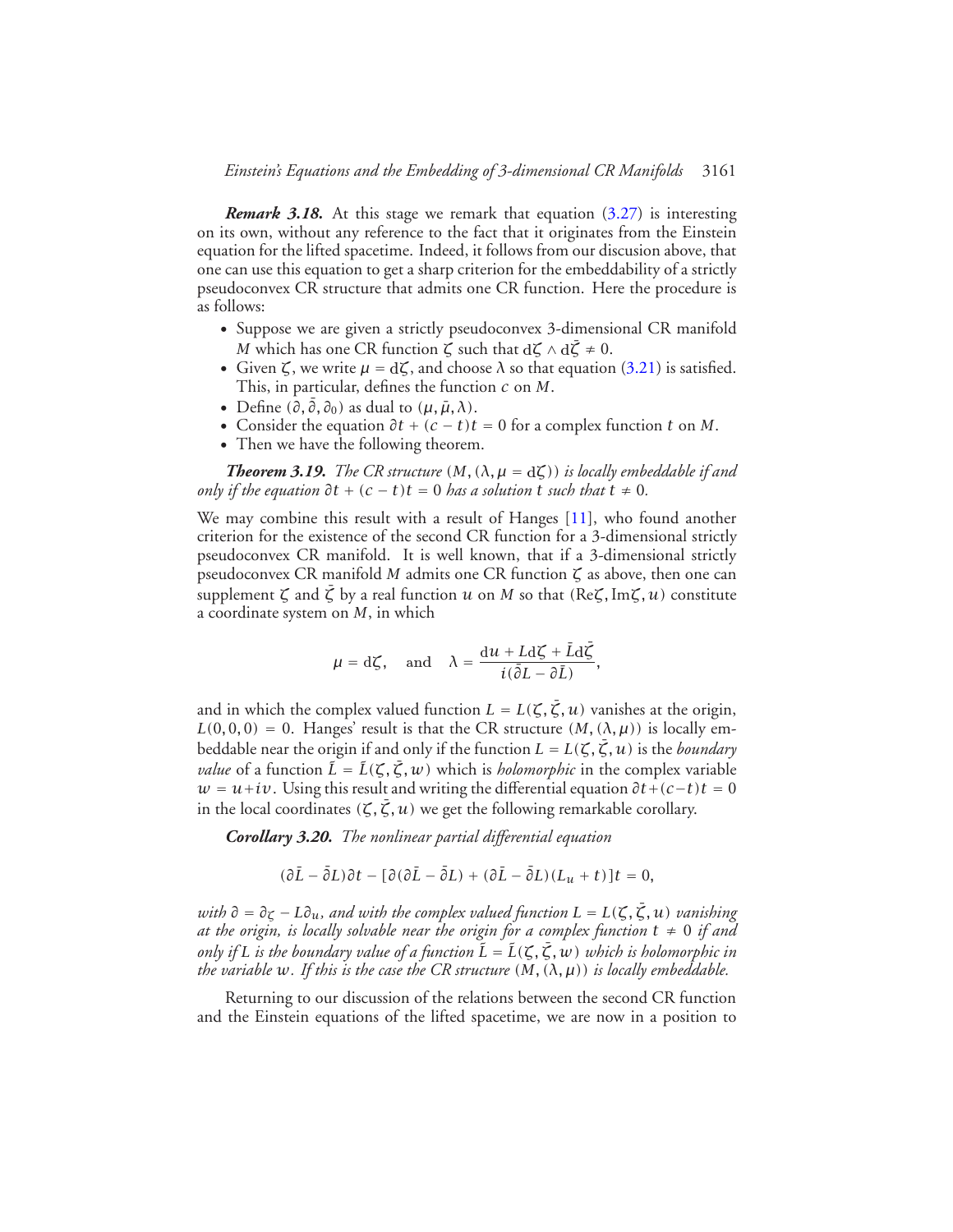say that, if we have a solution  $t \neq 0$  of equation [\(3.27\)](#page-23-2), the problem of the local embeddability of a 3-dimensional manifold *M* is solved. If we are in an unlucky situation which negates the existence of a solution  $t \neq 0$ , two things may happen:

- either the only solution to [\(3.27\)](#page-23-2) is *t* vanishing everywhere,
- or  $t = 0$  at a point around which we want to embedd M into  $\mathbb{C}^2$ .

In the first case, we can put  $t \equiv 0$  in all the equations we have derived in Section [3.2.](#page-21-0) In the second case, some care is needed, and we need some preparations. In what follows, our considerations will be of a bit more general nature than is required to treat this case, but at a certain moment, they will lead us to the conclusion that the case  $t = 0$  at a point is, actually, the same as the case  $t \equiv 0$ .

<span id="page-31-0"></span>To get to this conclusion, consider a situation in which we have a 3-dimensional CR structure  $(M, (\lambda, \mu))$  with  $\mu$  and  $\lambda$  satisfying [\(3.20\)](#page-21-1)-[\(3.21\)](#page-21-1). Assume, in addition, that the CR structure admits complex functions  $h \neq 0$  and  $t_0$  such that the complex valued 1-form

<span id="page-31-1"></span>(3.38) 
$$
\mu' = h^{-1}(\mu + i\bar{t}_0\lambda) \text{ is closed, } d\mu' = 0.
$$

We *assume* it is the case. If we have such  $h$  and  $t_0$ , we define

$$
\lambda' = |h|^{-2}\lambda.
$$

The forms  $(\lambda', \mu', \bar{\mu}')$  define the same CR structure on *M* as the forms  $(\lambda, \mu, \bar{\mu})$ . Moreover, because of our choice of  $\lambda'$ , we have  $d\lambda' = i\mu' \wedge \bar{\mu}' + (c'\mu' + \bar{c}'\bar{\mu}') \wedge \lambda',$ with  $c' = h(c - t_0 - \partial \log(h\bar{h}))$ . Thus, if our CR structure admits  $\mu'$  of [\(3.38\)](#page-31-0) then  $(\lambda', \mu', \bar{\mu}')$  satisfy, qualitatively, the same structural equations [\(3.20\)](#page-21-1)-[\(3.21\)](#page-21-1) as  $(\lambda, \mu, \bar{\mu})$ . Therefore, in such a situation, when lifting the CR manifold *M* to a spacetime satisfying Einstein equations [\(a\)](#page-14-0), we can use  $(\lambda, \mu, \bar{\mu})$  and  $(\lambda', \mu', \bar{\mu}')$  on the same footing. We know that if we start with  $(\lambda, \mu, \bar{\mu})$ , we get our conclusions [\(3.23\)](#page-22-0)-[\(3.27\)](#page-23-2). Similarly, using  $(\lambda', \mu', \bar{\mu}')$  we get the same conclusions, with the mere change that all the variables in [\(3.23\)](#page-22-0)-[\(3.27\)](#page-23-2) have now *primes*. It is easy to get the relations between the 'primed' and the 'nonprimed' variables. For us the most important is the relation between *t* calculated for  $(\lambda, \mu, \bar{\mu})$  and *t'* calculated for  $(\lambda', \mu', \bar{\mu}')$ . This, when calculated, is

$$
(3.40) \t t' = h(t - t_0).
$$

The hypothetic situation, in which we have  $\mu'$  as in [\(3.38\)](#page-31-0), is realized in practice if we have a CR structure as in Section [3.2](#page-21-0) which satisfies equations [\(a\)](#page-14-0). For such a structure, chosing  $\mu = d\zeta$ , we get *t* satisfying [\(3.27\)](#page-23-2). Then, given such a *t*, we define  $\varphi = \mu + i\bar{t}\lambda$  as in [\(3.30\)](#page-25-2). Since, as we know, this  $\varphi$  satisfies  $d\varphi \wedge \varphi = 0$ ,  $\varphi \wedge \bar{\varphi} \neq 0$ , then by Lemma [3.5,](#page-18-2) we are guaranteed an existence of  $h \neq 0$  such that  $\mu' = h^{-1}(\mu + i\bar{t}\lambda)$  is closed,  $d\mu' = 0$ . Thus, passing from  $(\lambda, \mu, \bar{\mu})$  to  $(\lambda' = |h|^{-2}\lambda, \mu', \bar{\mu}')$ , as in [\(3.39\)](#page-31-1), we must use  $t_0 = t$  (compare the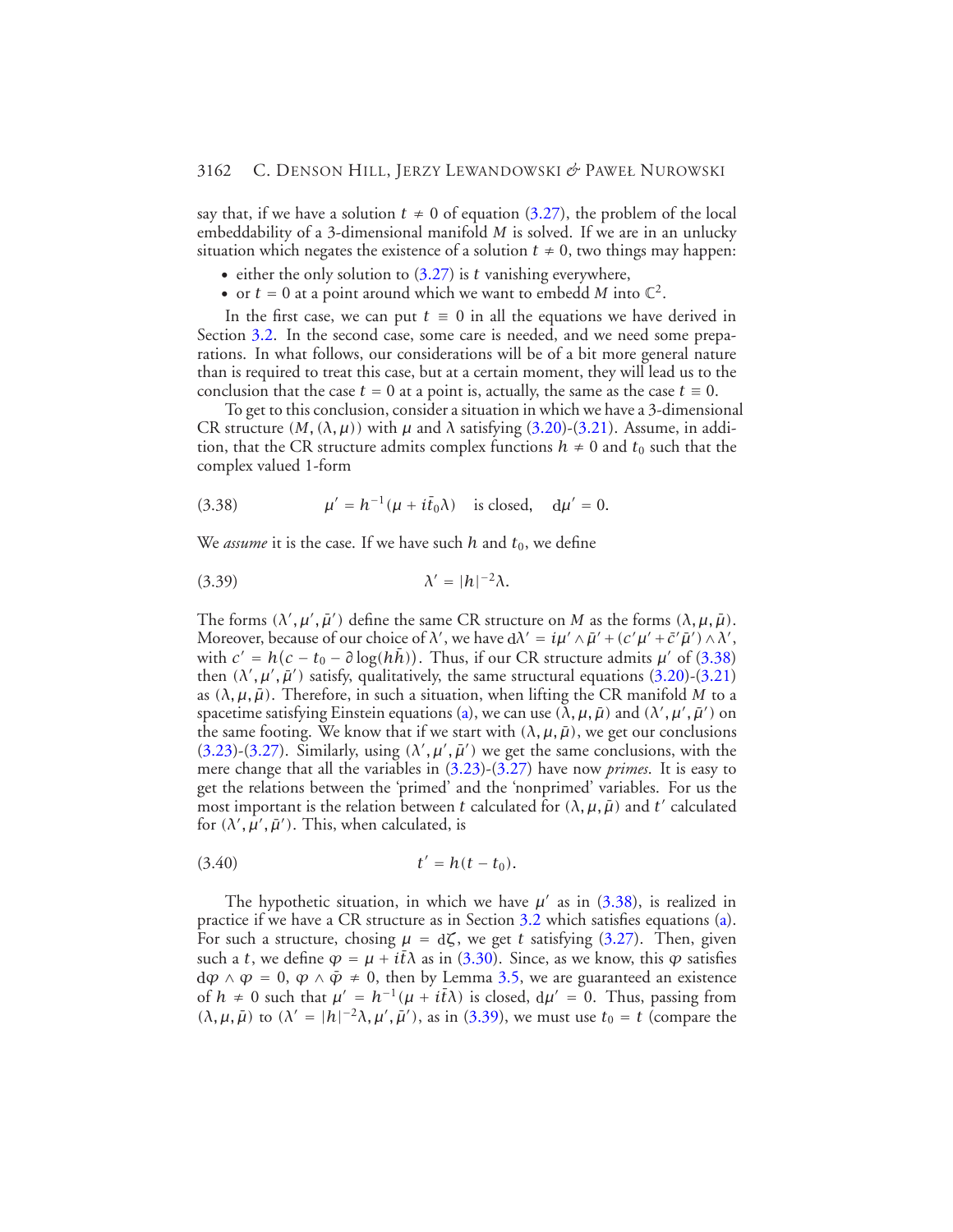present  $\mu'$  with this of [\(3.38\)](#page-31-0)). This means that, after transforming all the variables appearing in  $(3.23)-(3.27)$  $(3.23)-(3.27)$  $(3.23)-(3.27)$  to their primed counterparts, we get, in particular,

$$
t' = h(t - t_0) = h(t - t) = 0, \quad \text{everywhere.}
$$

This shows that even if *t* is not identically zero, including the case when it is zero at a point and nonzero off this point, we can transform *t* to *zero everywhere* by an appropriate choice of the adapted coframe.

*Remark 3.21.* That *t* may be gauged to zero everywhere was *subconciously* known to physicists, and used by them [\[15,](#page-43-5) [43\]](#page-44-7), in their derivations of the maximally reduced system of equations for the *algebraically special Einstein metrics*. Actually they have never encountered our variable *t*, since at the very beginning of their considerations, they used a very specific choice of the adapted coframe, that forbidded *t* to ever appear. Being aware of this 'physicists trick' [\[43\]](#page-44-7), we were not gauging *t* to zero here up to now, since nonzero *t*, if it exists, provides us with a second CR function. However, if *t* does not give us a second CR function at the point around which we want to embedd our CR manifold (because, for example, it is *vanishing* at this point), we use the argument above to gauge *t* to *zero everywhere*. In this way we proved that the two cases:  $t \equiv 0$ , and  $t = 0$  at a point, differ by the choice of an adapted coframe.

We summarize this in the following corollary.

*Corollary 3.22. If a strictly pseudoconvex CR structure can be lifted to a spacetime which satisfies Einstein's equations* [\(a\)](#page-14-0) *then, without loss of generality, we may assume that the variable t is identically equal to zero in all of the reduced Einstein equations [\(3.23\)](#page-22-0),* [\(3.24\)](#page-22-1)*,* [\(3.25\)](#page-23-0)*,* [\(3.26\)](#page-23-1)*,* [\(3.27\)](#page-23-2)*,* [\(3.28\)](#page-23-4)*,* [\(3.29\)](#page-24-0)*,* [\(3.35\)](#page-28-1) *and in the equation*  $R_{33} = 0$ *.* 

In accordance with this corollary, we now put  $t = 0$  everywhere and look for the second CR function in terms of other quantities than *t*. In the rest of the paper we will frequently use the following crucial lemma.

<span id="page-32-2"></span><span id="page-32-0"></span>*Lemma 3.23. Suppose that a strictly pseudoconvex CR manifold M is represented by forms*  $\lambda$  *and*  $\mu = d\zeta$ *, with*  $\mu \wedge \bar{\mu} \neq 0$ *, as in* [\(3.20\)](#page-21-1)-[\(3.21\)](#page-21-1)*. Then, if in addition, M admits a solution to the equation*

<span id="page-32-1"></span>
$$
\partial_0 \partial \bar{\eta}' = 0,
$$

*for a complex valued function*  $η'$  *on M such that* 

$$
\partial_0 \bar{\eta}' \neq 0,
$$

*then*  $(M, (\lambda, \mu))$  *is locally embeddable. Here, as always, the operators*  $(\partial, \bar{\partial}, \partial_0)$  *are dual to*  $(\mu, \bar{\mu}, \lambda)$ *.*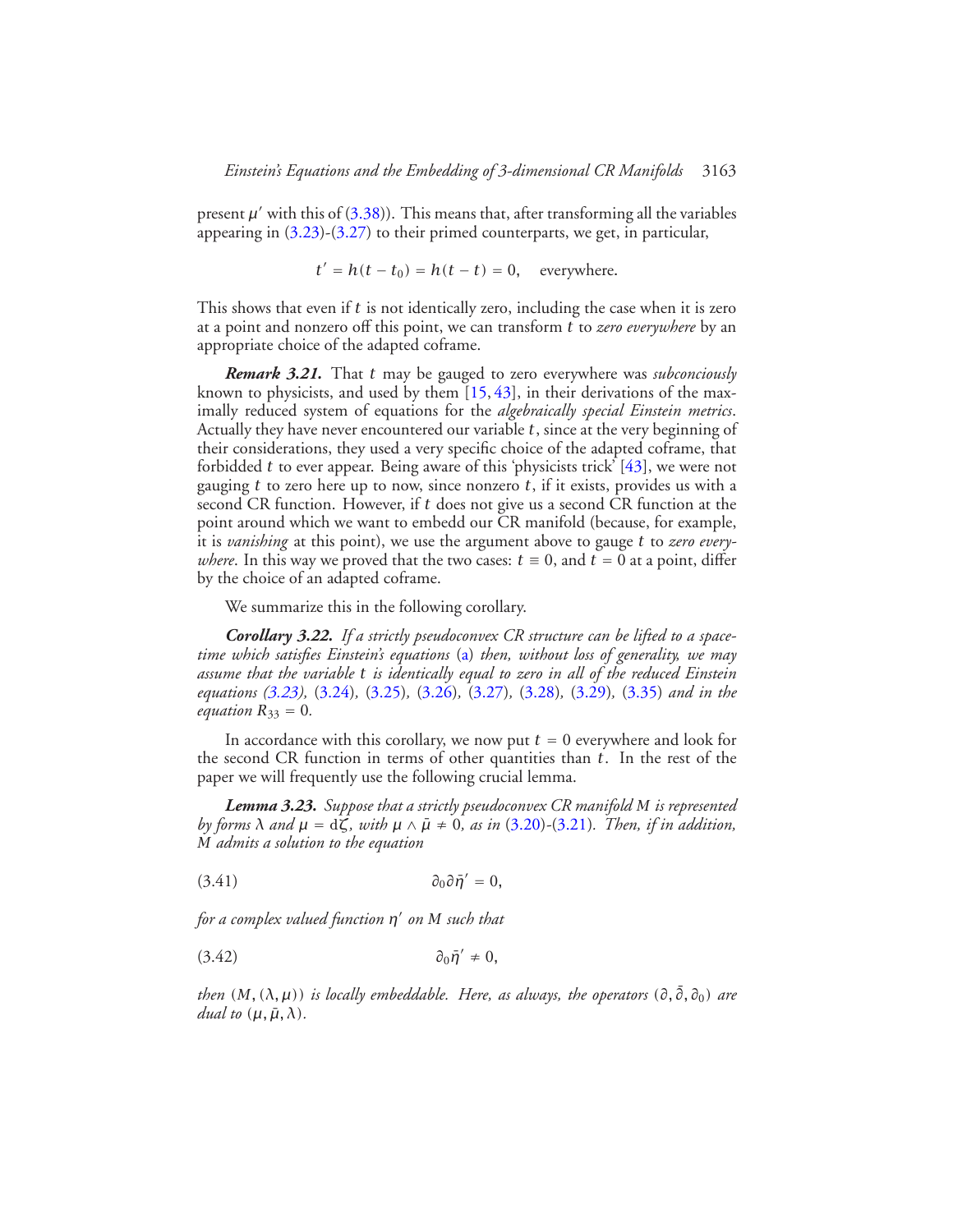*Proof.* Since *∂*<sup>0</sup> is a *real* operator, we can always find a real function *s* on *M* such that locally  $(\zeta, \bar{\zeta}, s)$  are coordinates on *M* and  $\partial_0 = \partial/\partial s$ . Given a solution *η*<sup> $\prime$ </sup> to [\(3.41\)](#page-32-0) we calculate  $\bar{z} = -\partial \bar{\eta}'$  obtaining  $z = z(\zeta, \bar{\zeta}, s)$ . We restrict this function to the hypersurface  $s = 0$  in *M* getting  $z_0 = z(\zeta, \bar{\zeta}, 0)$ . We search for a function  $\omega_0 = \omega_0(\zeta, \bar{\zeta})$  on  $s = 0$  in *M*, such that

$$
\partial \bar{\omega}_0 - \bar{z}_0 = 0.
$$

This equation, as the conjugate of the inhomogeneous CR equation in the complex plane, can always be locally solved for  $\omega_0$ . Given such an  $\omega_0$  on  $s = 0$  we extend it to a complex valued function  $\omega$  in  $M$  by the requirement that it is constant along *s*,

$$
\frac{\partial}{\partial s}\omega\equiv 0,\quad \omega_{|s=0}\equiv \omega_0.
$$

Now we define

<span id="page-33-1"></span><span id="page-33-0"></span>
$$
\eta=\eta'+\omega.
$$

We have  $\partial_0 \partial \bar{\eta} = \partial_0 \partial \bar{\eta}' + \partial_0 \partial \bar{\omega}$ , and since  $\partial_0 \partial \bar{\eta}' = 0$  and the commutator

$$
\partial_0 \partial - \partial \partial_0 = c \partial_0,
$$

we get  $\partial_0 \partial \bar{\eta} = \partial \partial_0 \bar{\omega} + c \partial_0 \bar{\omega} \equiv 0$ . Thus our complex function *η* satisfies

$$
\frac{\partial}{\partial s}(\partial \bar{\eta}) = 0
$$

everywhere. Since we have chosen *ω* so that

$$
(\partial \bar{\eta})_{|s=0}=(\partial \bar{\eta}'+\partial \bar{\omega})_{|s=0}=-\bar{z}_0+\partial \bar{\omega}_0=0,
$$

then equation [\(3.44\)](#page-33-0), considered as a differential equation for the unknown  $\partial \bar{\eta}$ , satisfies the initial condition  $(\partial \bar{\eta})_{|s=0} = 0$ . Thus,  $\partial \bar{\eta}$  must vanish everywhere,  $∂η$ <sup> $= 0$ </sup>. This proves that if *η'* satisfies [\(3.41\)](#page-32-0) we have a *CR function η* associated with it. Moreover, because of our assumption  $(3.42)$  we have

$$
{\rm d} \eta \wedge {\rm d} \zeta \wedge \bar{\mu} = {\rm d} \eta \wedge \mu \wedge \bar{\mu} = ({\rm d} \eta' + {\rm d} \omega) \wedge \mu \wedge \bar{\mu} = (\partial_0 \eta') \lambda \wedge \mu \wedge \bar{\mu} \neq 0.
$$

This in particular means that <sup>d</sup>*ζ* ∧ <sup>d</sup>*η* ≠ 0. Thus the CR functions *ζ* and *η* are independent and as such they provide a local embedding of the CR manifold *M* in  $\mathbb{C}^2$ . This finishes the proof of the lemma.

The rest of the paper uses this lemma, under various further assumptions about the lifted spacetime, to produce a new CR function which, together with the *ζ* of [\(3.18\)](#page-19-0), provides the embedding of the CR manifold.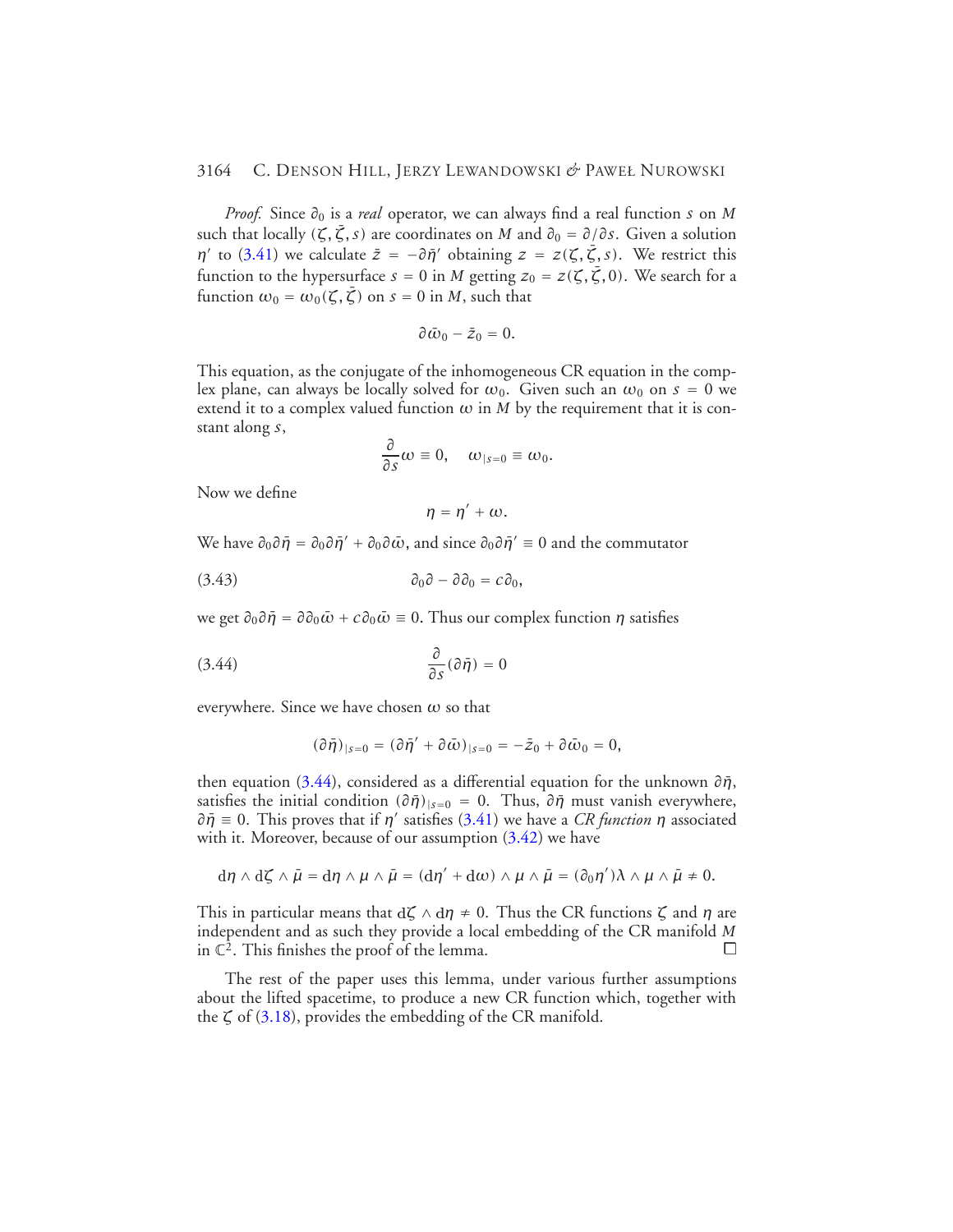<span id="page-34-0"></span>*3.3.1. Existence of a null Maxwell field aligned with the congruence.* As a warm up we start with a CR manifold *M* and assume it lifts to a spacetime that merely satisfies Einstein equations [\(a\)](#page-14-0). As we know, in such a case, we automatically have the CR function  $\zeta$  of [\(3.18\)](#page-19-0) which can be used to choose the forms  $\lambda$  and  $\mu$  as in [\(3.20\)](#page-21-1)-[\(3.21\)](#page-21-1). Next we add the assumption about the corresponding spacetime metric [\(3.19\)](#page-21-2). We will assume for a while that the lifted spacetime  $(M, g)$  admits a *null Maxwell field* which is *aligned* with the congruence of null geodesics corresponding to  $(M, (\lambda, \mu))$ . The terms in itallics mean the following:

- In any oriented spacetime *(*M*,g)* a *Maxwell field* is a real 2-form *F* such that  $dF = d * F = 0$ , where  $*$  is the Hodge star operator associated with the metric *g*.
- Every real 2-form *F* in spacetime defines a complex 2-form  $F = F + i * F$ . This is antiselfdual, i.e. by definition, it satisfies  $*F = -iF$ . Also the converse is true. Every complex antiselfdual 2-form F defines a real 2-form *F*, via *F* = Re*F*. The so defined *F* has the property that  $Im f = *F$ .
- Thus Maxwell fields are in one to one correspondence with closed antiselfdual complex 2-forms  $\mathcal F$  in  $\mathcal M$ . From now on we will identify Maxwell fields with such  $\mathcal{F}$ s.
- A nonzero Maxwell field *F* is called *null* iff  $\mathcal{F} \wedge \mathcal{F} \equiv 0$ . Thus a null Maxwell is algebraically special.
- An example of a null Maxwell field is given by a plane electromagnetic wave, in which the electric field **E** and the magnetic field **B** are orthogonal to each other **EB** = 0 and have equal length  $\mathbf{E}^2 - \mathbf{B}^2 = 0$ . In this case  $F =$  $dt \wedge (\mathbf{Edr}) + \frac{1}{2} d\mathbf{r} \wedge (\mathbf{B} \times d\mathbf{r})$  and  $*F$  is obtained from  $F$  by the replacement  $E \rightarrow B$  and  $B \rightarrow -E$ .
- A nontrivial example is due to Ivor Robinson [\[58\]](#page-44-18). We present it here, due to its influence on the entire subject:

In Minkowski spacetime  $M = \mathbb{R}^4$ , with the metric  $g = 2(du/dr +$ dζdζ), consider the following (complex) change of variables:

$$
u' = u - r z \bar{z}, \quad \zeta = (r + i)z, \quad \bar{\zeta} = (r - i)\bar{z}.
$$

After this transformation the metric is  $g = 2(\lambda dr + 2(r^2 + 1)\mu\bar{\mu})$ , with  $\lambda = du + i(\bar{z}dz - zd\bar{z})$  and  $\mu = dz$ . Now consider an antiselfdual 2-form  $\mathcal{F} = f \lambda \wedge \mu$  with a nonvanishing (sufficiently smooth) complex valued function *f* in M. It is obviously *null*, and it defines a *Maxwell* field, i.e. it satisfies  $df = 0$ , if and only if

 $\Diamond$  *f* = *f*(*u*, *r*, *z*,  $\overline{z}$ ) is independent of the real coordinate *r*, *f<sub>r</sub>* = 0, and  $\diamond$  *f* satisfies the *linear* PDE:  $(\partial f / \partial \overline{z}) + iz(\partial f / \partial u) = 0$ .

The beauty of this example is that

$$
\frac{\partial}{\partial \bar{z}} + iz \frac{\partial}{\partial u}
$$

is the Hans Lewy operator [\[25,](#page-43-10) [58\]](#page-44-18).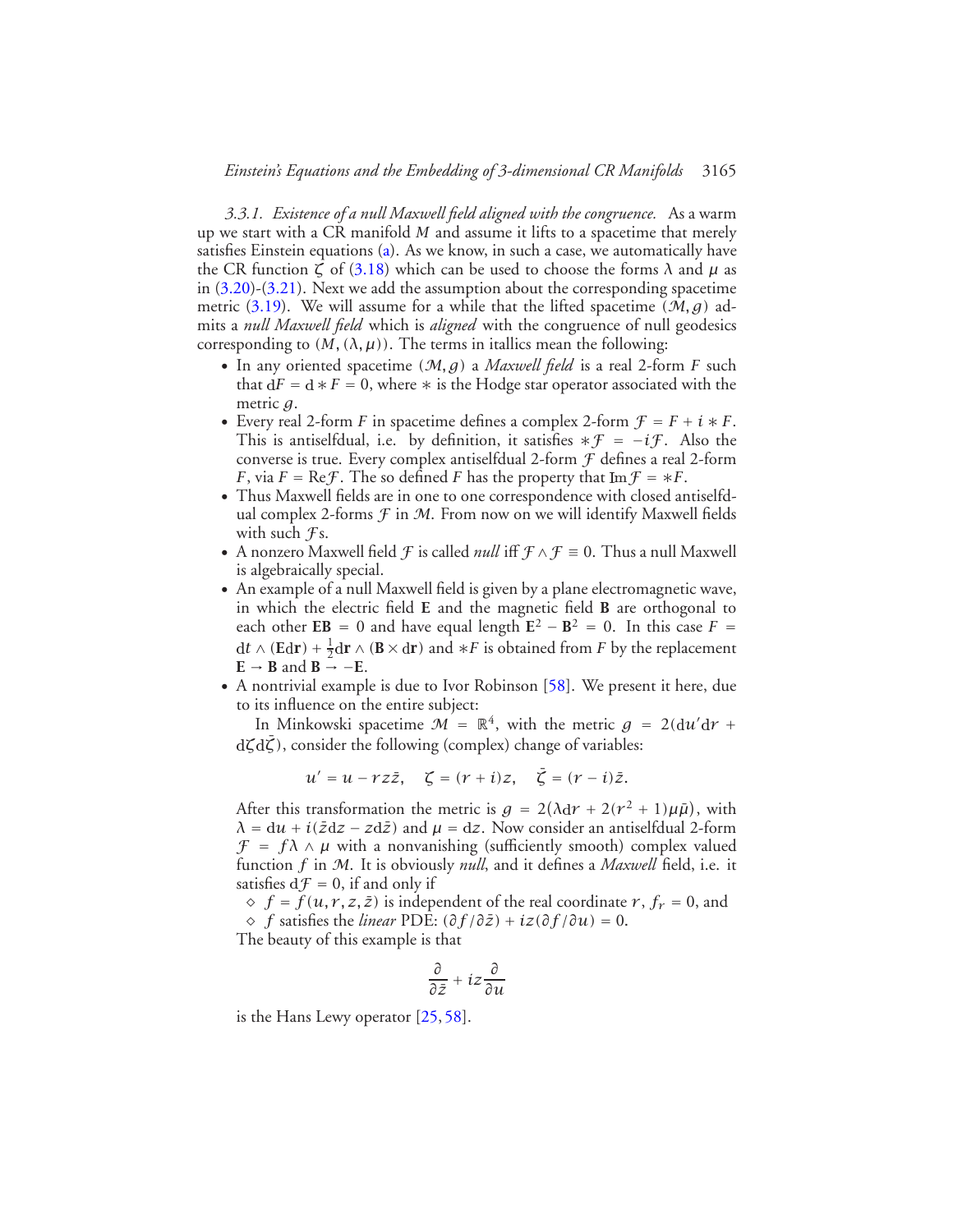• Null Maxwell fields are radiative in a similar sense as the algebraically special gravitational fields. Far from the sources the leading term of the field strength *F* behaves as

$$
F = \frac{\text{Null}}{r} + O\left(\frac{1}{r^2}\right), \quad \text{as } r \to \infty.
$$

- A null Maxwell field is always of the form  $\mathcal{F} = \tilde{f} \tilde{\lambda} \wedge \tilde{\mu}$ , with some real 1-form  $\tilde{\lambda}$ , some complex 1-form  $\tilde{\mu}$  and a complex function  $\tilde{f}$  on  $\mathcal{M}$ .
- One of the implications of the Robinson theorem [\[41\]](#page-44-19) is that if the spacetime  ${\mathcal M}$  admits a null Maxwell field  ${\mathcal F} = \tilde f \tilde \lambda \wedge \tilde \mu,$  then it is locally a product  $M = \mathbb{R} \times M$ , with *M* being a CR manifold. The CR structure on *M* is induced by the forms  $λ$ ,  $μ$  on  $M$  such that  $\tilde{λ} = π^*(λ)$  and  $\tilde{μ} = π^*(μ)$ , with  $\pi : \mathcal{M} \to M$  being the projection which forgets about the R factor in M.
- Since a null Maxwell field in the spacetime induces the CR structure as above, then the congruence in  $M$ , being tangent to the  $\mathbb R$  factor, is null geodesic and shearfree.
- Now the construction in the other direction can be attempted. Given a 3-dimensional CR structure  $(M, (\lambda, \mu))$  one considers its lift to the spacetime  $\mathcal{M} = \mathbb{R} \times M$ , which is then naturally equipped with a null congruence of shearfree geodesics tangent to the R factor. Then the null Maxwell field  $\mathcal{F} = f \lambda \wedge \mu$  is called *aligned* with this congruence.

Thus let us assume that in addition to the strict pseudoconvexity, and to the as-sumption that the lifted spacetime satisfies equations [\(a\)](#page-14-0), we also have a nonvanishing null Maxwell field aligned with the congruence associated to CR structure  $(M, (\lambda, \mu))$ . This additional assumption will play the role of our equation  $(2<sup>nd</sup>CR)$ . Assuming this, we are guaranteed the existence of a complex function *f* on *M* such that

$$
\mathrm{d}(f\lambda\wedge\mu)=0.
$$

For  $(M, (\lambda, \mu))$  as in  $(3.20)$ - $(3.21)$  we easily check that this equation is equivalent to

<span id="page-35-1"></span>
$$
(\bar{\partial}f+\bar{c}f)\lambda\wedge\mu\wedge\bar{\mu}=0.
$$

This in turn is equivalent to a single complex equation [\[52\]](#page-44-1)

$$
\partial \bar{f} + c \bar{f} = 0
$$

<span id="page-35-0"></span>on *M*, which is our new ( $2<sup>nd</sup>CR$ ). If we now introduce a function  $\bar{\eta}'$  related to *f* by

$$
\partial_0 \eta' = f,
$$

we have  $\partial_0 \bar{\eta}' \neq 0$ , since otherwise the Maxwell field would vanish. Moreover, inserting the definition  $(3.46)$  in the Maxwell equation  $(3.45)$ , we see that if a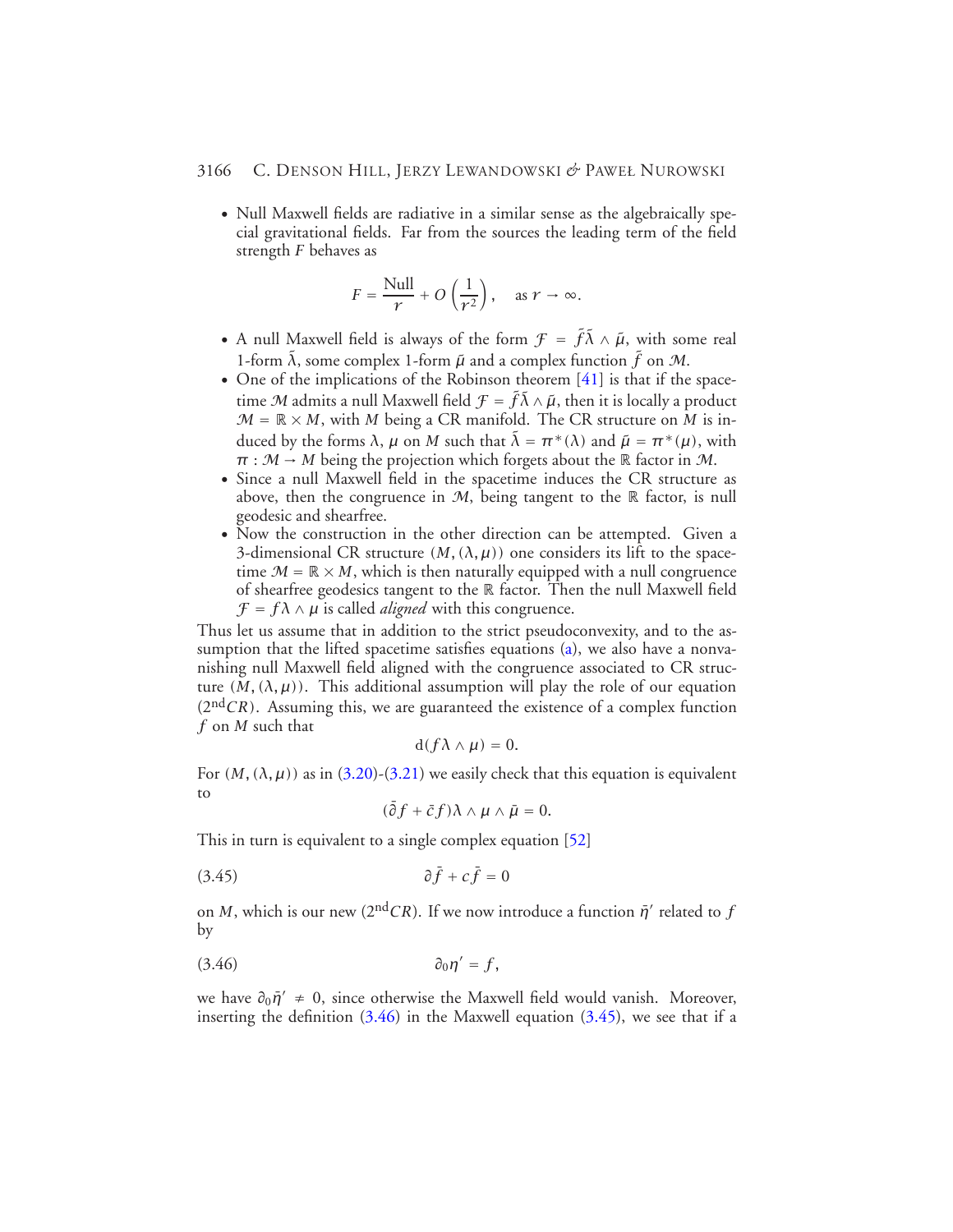<span id="page-36-1"></span>nonvanishing *f* satisfies [\(3.45\)](#page-35-1), then the corresponding  $\eta'$  satisfies

$$
\partial \partial_0 \bar{\eta}' + c \partial_0 \bar{\eta}' = 0.
$$

Using the commutator  $(3.43)$  we conclude that this equation is finally equivalent to  $∂<sub>0</sub>∂η' = 0$ . Since, as we have already noticed  $∂<sub>0</sub>η' ≠ 0$ , our present *η*' satisfies all the assumptions of Lemma [3.23.](#page-32-2) Using it we define a CR function *η* which is independent of *ζ*. Thus we have proven Theorem [2.3](#page-7-3) in the direction [\(i\)](#page-7-4) and [\(ii\)](#page-7-5)  $\Rightarrow$  embeddability.

To get the converse we do as follows. Assuming embeddability, we have two independent CR functions. Let us choose one, say  $\zeta$ , such that  $d\zeta \wedge d\bar{\zeta} \neq 0$ . Then, using *ζ*, we construct a spacetime whose Ricci tensor satisfies equations [\(a\)](#page-14-0), as in the proof of Theorem  $2.2$ . After achieving this we, in particular, have embeddability  $\Rightarrow$  [\(i\)](#page-7-4). In addition, we have  $\mu = d\zeta$  and  $\lambda$  of [\(3.21\)](#page-21-1). Now we take an independent CR function, say *η*. Because of the independence condition  $d\zeta \wedge d\eta \neq 0$ , we have that  $\partial_0 \eta \neq 0$ . Then we define  $f = \partial_0 \eta \neq 0$  and observe that  $\mathcal{F} = f\lambda \wedge \mu$  satsifies  $df = 0$ . This provides us with a nontrivial null aligned Maxwell field, proving that embeddability  $\Rightarrow$  [\(ii\)](#page-7-5). Thus Theorem [2.3](#page-7-3) is proven.

This completes our discussion of the existence of a null Maxwell field in the spacetime. We mention however that Trautman [\[57\]](#page-44-13) has conjectured that Theorem [2.3](#page-7-3) remains valid without condition (i).

*3.3.2. Petrov type II or D.* We now return to the pure Einstein situation, in which we have a strictly pseudoconvex CR manifold *M* whose lifted spacetime (*M*, *g*) satisfies Einstein equations [\(a\)](#page-14-0). We work in the gauge  $t \equiv 0$  and we impose further Einstein equations on the lifted spacetime. From now on we will always assume that the lifted spacetime satsifies Einstein's equation [\(a\)](#page-14-0), [\(b\)](#page-14-1) and one of the equations [\(c\)](#page-14-2), namely  $R_{13} = 0$ . These, according to Remark [3.17](#page-28-2) are equivalent to Ric*(g)* <sup>=</sup> <sup>Λ</sup>*<sup>g</sup>* <sup>+</sup> <sup>Φ</sup>*<sup>λ</sup>* <sup>⊗</sup> *<sup>λ</sup>*. As a consequence we are guaranteed the existence of a complex function *m* on the CR manifold *M* such that

<span id="page-36-0"></span>(3.48) *∂m* + 3*cm* = 0

(compare with  $(3.35)$  assuming  $t \equiv 0$ ).

Einstein's equations [\(a\)](#page-14-0), [\(b\)](#page-14-1) and  $R_{13} = 0$  do not guarantee that *m* is nonvanishing. This shall be *assumed*, and the equation [\(3.48\)](#page-36-0) with  $m \neq 0$  will be our new  $(2<sup>nd</sup>CR)$ .

The assumption about the existence of a *nonvanishing m* has a clear spacetime meaning. This is due to equation [\(3.36\)](#page-28-3). It says that  $m \neq 0$  at a point if and only if the spacetime metric at this point is of no more special Petrov type than *II* or *D*. So let us assume that a strictly pseudoconvex 3-dimensional CR manifold *M* lifts to a spacetime of Petrov type *II* or *D*, but no more algebraically special, which in addition satisfies Einstein's equations [\(a\)](#page-14-0), [\(b\)](#page-14-1) and  $R_{13} = 0$ . Having assumed this we replace equation  $(3.48)$  with an equation for the complex function  $\eta'$  such that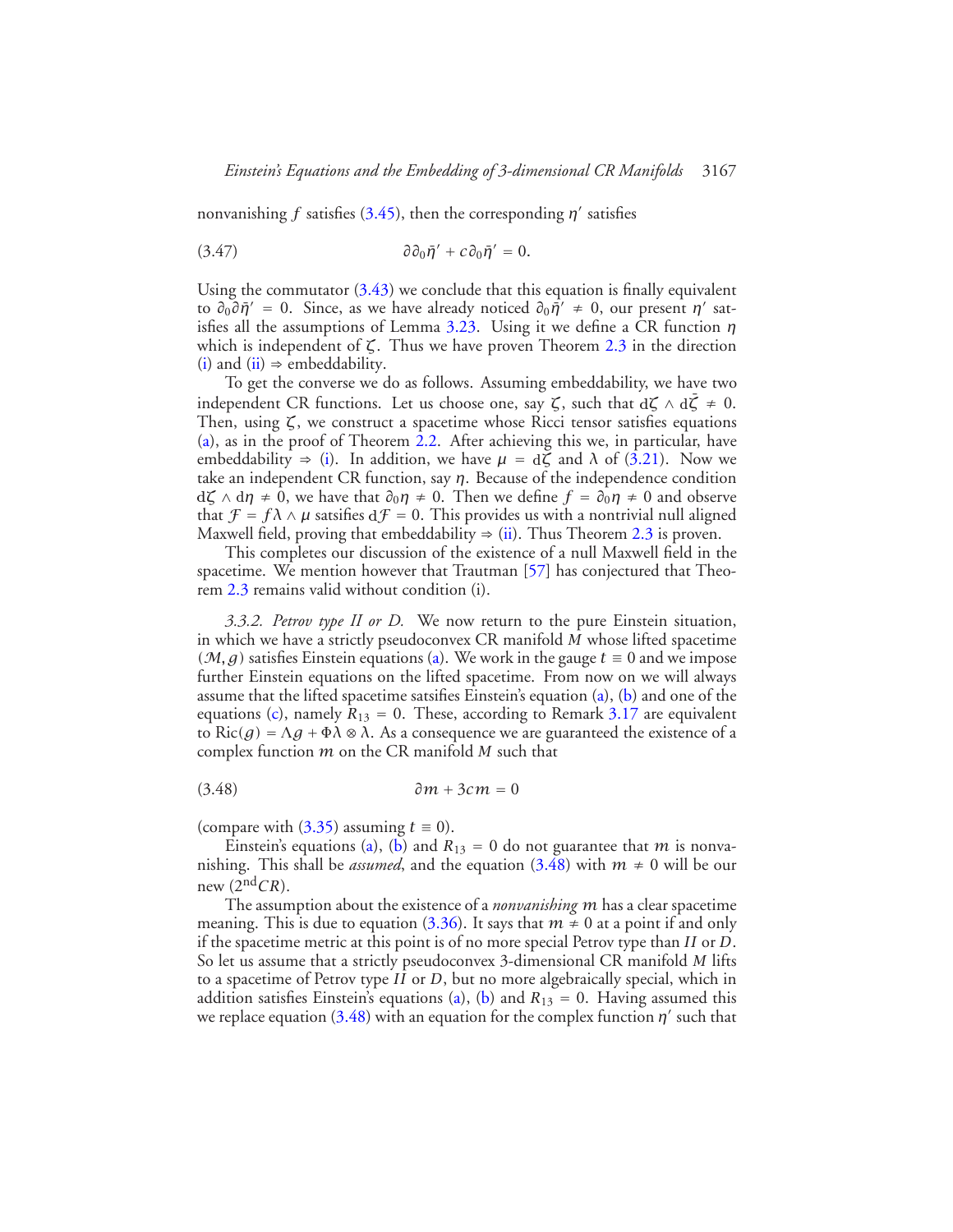<span id="page-37-0"></span>[\[22\]](#page-43-11)

$$
(3.49) \t\t\t m = (\partial_0 \bar{\eta}')^3.
$$

By our assumption about the Petrov type we have

$$
\partial_0 \bar{\eta}' \, \neq \, 0.
$$

<span id="page-37-1"></span>Moreover, inserting [\(3.49\)](#page-37-0) into [\(3.48\)](#page-36-0), after the trivial simplification which uses the assumed  $\partial_0 \bar{\eta}' \neq 0$ , we get  $\partial \partial_0 \bar{\eta}' + c \partial_0 \bar{\eta}' = 0$ . This is again equation [\(3.47\)](#page-36-1) for *η*<sup> $\prime$ </sup> satisfying  $\partial_0 \bar{\eta}^{\prime} \neq 0$ . This means that the argument from the previous subsection applies, and using Lemma [3.23,](#page-32-2) we can modify *η'* to *η* being the second CR function on *M*. This proves the following theorem.

*Theorem 3.24. Assume that a strictly pseudoconvex CR manifold M*

- (i) *admits a lift to a spacetime satisfying Einstein's equations*  $\text{Ric}(q) = \Lambda q + \Phi \Lambda \otimes \Lambda$ , *and*
- (ii) *has Petrov type II or D, but no more special.*

*Then such a CR structure is locally CR embeddable.*

At this stage it is worthwhile to note that if we have *m* satisfying [\(3.35\)](#page-28-1) we can use its associated  $\eta'$  to define *f* by formula [\(3.46\)](#page-35-0). Then we can use this *f* to define a Maxwell 2-form  $\mathcal{F}$  by  $\mathcal{F} = f\lambda \wedge \mu$ . Due to [\(3.47\)](#page-36-1) this  $\mathcal{F}$  satisfies the Maxwell equations  $df = 0$ . Thus the lifted spacetime of Theorem [3.24](#page-37-1) admits an aligned null Maxwell field.

Also the converse to Theorem [3.24,](#page-37-1) namely Theorem [2.5,](#page-8-1) can now be proven, using a similar argument.

*Proof of Theorem [2.5.](#page-8-1)* Indeed, given an embeddable strictly pseudoconvex CR manifold *M*, we choose one of its CR functions  $\zeta$  such that  $d\zeta \wedge d\overline{\zeta} \neq 0$  to define  $\mu = d\zeta$  and  $\lambda$  satisfying [\(3.21\)](#page-21-1). Then we take  $t \equiv 0$  and  $s \equiv 0$ . To construct an Einstein spacetime satisfying  $Ric(g) = \Lambda g + \Phi \lambda \otimes \lambda$  we need first to find a complex function *m* such that equation [\(3.35\)](#page-28-1) with  $t \equiv 0$  is satisfied. We can do it in two ways. Either we choose  $m \equiv 0$ , or we can prove that we can find  $m \neq 0$ satisfying  $(3.35)$ .

Let us first consider the second possibility. Since our real analytic CR manifold is locally embeddable [\[1\]](#page-42-1) we are guaranteed that a second CR function *η*, independent of  $\zeta$  exists on *M*. Thus we have  $\partial_0 \eta \neq 0$ . Then we define  $m = (\partial_0 \eta)^3$ , which obviously does not vanish. Because *η* satisfies the tangential CR equation, we easily get that our *m* satsifies  $\partial m + 3cm = 0$ . After determining *η* we must solve the last of the reduced Einstein equations  $\text{Ric}(g) = \Lambda g + \Phi \lambda \otimes \lambda$ , namely equation [\(3.29\)](#page-24-0) for *p*. This is a *real* equation for a *real* function on the CR manifold *M*. Looking at  $(3.29)$  we see that if we specify a real constant  $\Lambda$ , the only unknown in this equation is *p*, since now *c*,  $\vec{t} = 0$  and *m*, as well as  $\partial$  and  $\overline{\partial}$ are just specified. For every fixed constant  $\Lambda$ , this equation is a second order real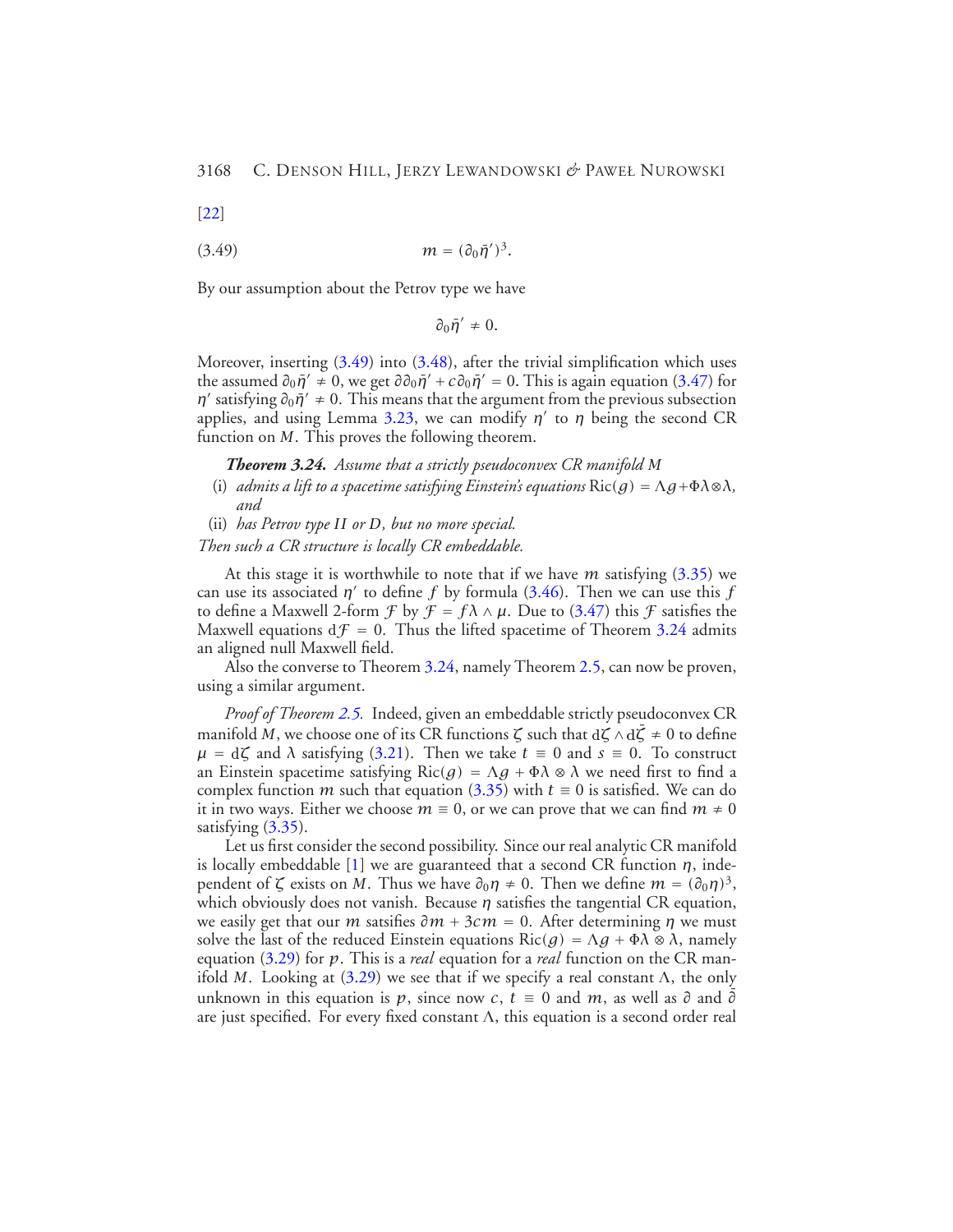PDE in 3-dimensions, with a quite well behaved nonlinear part. We do not know for sure about its solvability unless we assume real analyticity in the variables appearing in it. To have this it is enough to assume that the CR manifold *M* is *real analytic*. Then we can always find a local solution for *p*. Inserting this *p*, and *m*, *t* ≡ 0, *s* ≡ 0, *c* into [\(3.19\)](#page-21-2), with functions *P*, *W* and *H* as in [\(3.23\)](#page-22-0), [\(3.24\)](#page-22-1), [\(3.25\)](#page-23-0), [\(3.26\)](#page-23-1), [\(3.28\)](#page-23-4) we define a metric *g*. This satisfies  $\text{Ric}(g) = \Lambda g + \Phi \lambda \otimes \lambda$ , with our fixed  $\Lambda$  and some real function  $\Phi$ , which is determined by all our choices. Due to the comitted choice of *η*, we have  $m \neq 0$ , therefore the lifted spacetime is of Petrov type *II* or *D*. This proves Theorem [2.5.](#page-8-1) **□** 

<span id="page-38-0"></span>*Remark 3.25.* We strongly believe that equation [\(3.29\)](#page-24-0) with arbitrary sufficiently smooth functions *t*, *c*, *m* and arbitrary real constant  $\Lambda$ , has a local nonvanishing solution for *p* on any sufficiently smooth CR manifold *M*, and that it could be proved by standard methods. If this is true then we could replace Theorem [2.5](#page-8-1) with a stronger one, in which the term 'real analytic' would be replaced by 'sufficiently smooth embeddable'.

The authors are unaware of a precise reference to the literature in which the existence of nonzero solutions to  $(3.29)$ , without the real analyticity assumption, is proved. In the rest of this section we will *assume* that it is true.

Let us now discuss the first possibility mentioned above. Actually, instead of using the second CR function, we could have chosen  $m \equiv 0$  in addition to  $t \equiv 0$ and  $s \equiv 0$ . Then inserting these functions into the equation [\(3.29\)](#page-24-0) for p and fixing a constant <sup>Λ</sup>, we conclude that it admits a local solution. Thus defining the metric as before we again get a spacetime with  $\text{Ric}(q) = \Lambda q + \Phi \lambda \otimes \lambda$ . There is however an important difference between this situation and the one considered before. The spacetime now has  $m \equiv 0$ , so that it is of Petrov *III* or its specialization. Even more important is the fact that in constructing the metric now we *did not use the second CR function*. Thus, modulo our current assumption, we have the following corollary.

*Corollary 3.26. Every sufficiently smooth strictly pseudoconvex 3-dimensional CR structure which admits one CR function*  $\zeta$  *such that*  $d\zeta \wedge d\overline{\zeta} \neq 0$  *has a lift to a spacetime which satisfies Einstein equations* Ric*(g)* <sup>=</sup> <sup>Λ</sup>*<sup>g</sup>* <sup>+</sup> <sup>Φ</sup>*<sup>λ</sup>* <sup>⊗</sup> *<sup>λ</sup> and which is of Petrov type III, or its specializations N or* 0*.*

This means that for the price of generality in the Petrov type, we may replace the embeddability assumption in Theorem [2.5,](#page-8-1) by a *weaker* assumption about the mere existence of one CR function, and still get the Einstein condition  $Ric(g)$  = <sup>Λ</sup>*<sup>g</sup>* <sup>+</sup> <sup>Φ</sup>*<sup>λ</sup>* <sup>⊗</sup> *<sup>λ</sup>* for the lift.

*3.3.3.* Ric( $g$ ) = 0 *and Petrov type III.* If we assume that our strictly pseudoconvex CR structure  $(M, (\lambda, \mu))$  has a lift to a spacetime  $(M, g)$  satisfying Einstein's equations  $\text{Ric}(g) = \Lambda g + \Phi \lambda \otimes \lambda$ , which in addition, is of Petrov type *III* or its specializations, then *without further assumptions* about *(*M*,g)* we are *unable* to produce the second CR function for *M*. Of course, to get the embeddability of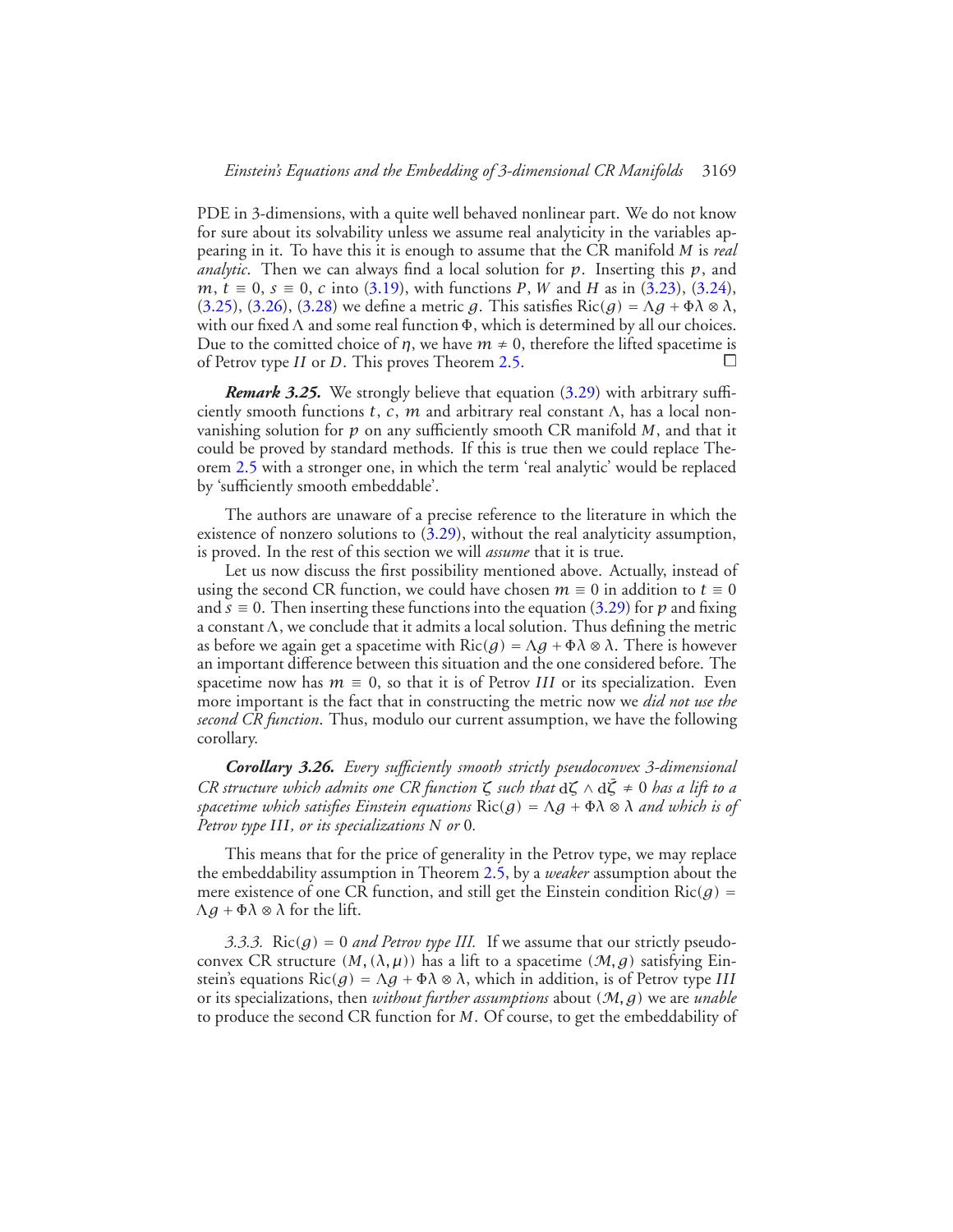*M*, we may assume that our spacetime admits an aligned null Maxwell field and then use Theorem [2.3.](#page-7-3) But, if we lack a Maxwell field detector, we need to invent a new (2nd*CR*) equation that guarantees the existence of a second CR function *η*. This can be done by imposing more special restrictions on  $Ric(g)$ , as we will do in this section.

So now we assume that the lifted spacetime of our CR manifold  $(M, (\lambda, \mu))$ is of Petrov type *III* or more special, and that it satsifies Einstein's equations [\(a\)](#page-14-0), [\(b\)](#page-14-1) and the first of equations [\(c\)](#page-14-2), namely  $R_{13} = 0$ . We work in the gauge

$$
t\equiv 0
$$

and, due to our assumption about the Petrov type, we have

$$
m\equiv 0.
$$

Then, guided by the theory of exact solutions of Einstein equations we introduce a function

(3.50) 
$$
I = \partial(\partial \log p + c) + (\partial \log p + c)^2.
$$

This enable us to significantly simplify the formulae for the last componenent of the Ricci tensor and the Weyl scalar coefficient <sup>Ψ</sup>3. These are given in the following proposition.

*Proposition 3.27. If the lifted spacetime satsifies the Einstein equations* [\(3.23\)](#page-22-0)*,* [\(3.24\)](#page-22-1)*,* [\(3.25\)](#page-23-0)*,* [\(3.26\)](#page-23-1)*,* [\(3.27\)](#page-23-2)*,* [\(3.28\)](#page-23-4)*,* [\(3.29\)](#page-24-0)*,* [\(3.35\)](#page-28-1)*, then the Ricci tensor component R*<sup>33</sup> *is given by*

<span id="page-39-0"></span>(3.51) 
$$
R_{33} = 8 \frac{\cos^4\left(\frac{r+s}{2}\right)}{p^4} \left(\partial + 2c\right) (p^2 \partial \overline{I}) + O(\Lambda)
$$

<span id="page-39-1"></span>*and the Weyl scalar* <sup>Ψ</sup><sup>3</sup> *is given by*

(3.52) 
$$
\Psi_3 = 2i \, \partial \bar{I} \, \frac{e^{(i(r+s))/2}}{p^2} \cos^3 \left( \frac{r+s}{2} \right) + O(\Lambda),
$$

 $as \Lambda \rightarrow 0$ .

*Remark 3.28.* The omitted  $O(\Lambda)$  term in  $R_{33}$  reads

$$
O(\Lambda) = -8\Lambda \cos^4\left(\frac{r+s}{2}\right) \left(\frac{4}{3}\Lambda p^2 + 6(\bar{c}\partial + c\bar{\partial})\log p + 12\partial \log p\bar{\partial} \log p +3c\bar{c} - \frac{1}{2}(\partial \bar{c} + \bar{\partial} c) - 2i\partial_0 \log p\right),
$$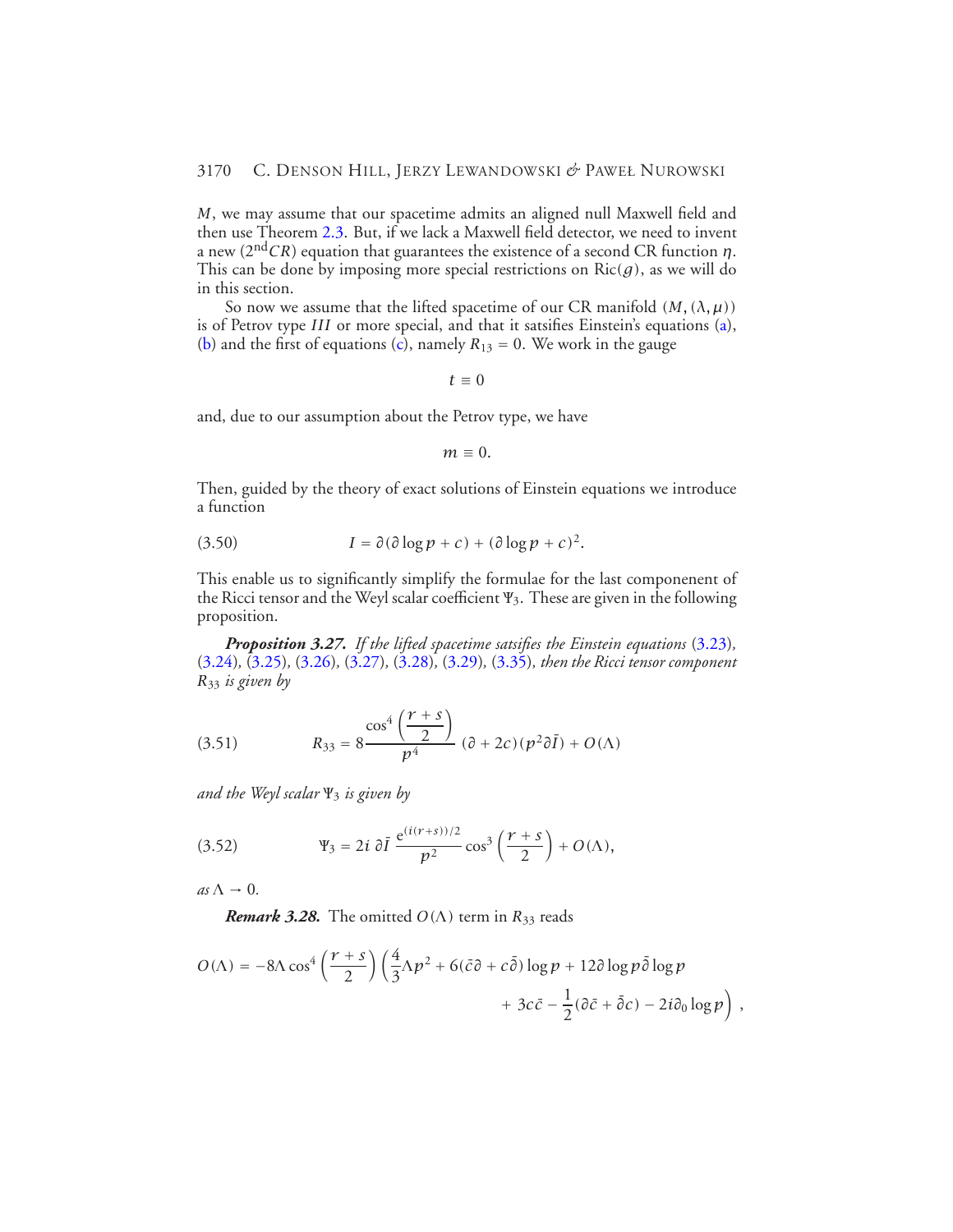and the omitted  $\Lambda$  term in  $\Psi_3$  is

$$
O(\Lambda) = -4i\Lambda(2\bar{\partial}\log p + \bar{c}) e^{(i(r+s))/2} \cos^3\left(\frac{r+s}{2}\right).
$$

We note that the  $O(\Lambda)$  term in  $R_{33}$  is *complex*. It includes the purely imaginary −2*i∂*<sup>0</sup> log *p*. Thus the first term in *R*<sup>33</sup> is *also complex*, since *R*<sup>33</sup> is *real*. This means that the first term in  $R_{33}$  includes a purely imaginary  $\Lambda$  term which cancels  $-2i\partial_0 \log p$ . If  $\Lambda = 0$  the first term in  $R_{33}$  becomes real, and  $R_{33}$  becomes real as it should be.

The appearance of the unwanted  $O(\Lambda)$  terms in [\(3.51\)](#page-39-0) and [\(3.52\)](#page-39-1) forces us to assume that  $\Lambda = 0$ . So in our search for the second CR function we will assume from now on that the lifted spacetime has vanishing cosmological constant

<span id="page-40-0"></span>
$$
\Lambda=0.
$$

Then, if we in addidtion assume that the lifted spacetime is Ricci flat, we may easily use the function  $\partial \bar{I}$  to construct the second CR function.

Let us thus assume that the lifted spacetime has  $\Lambda = 0$  and  $R_{33} = 0$  everywhere, and that in addition it is of strictly Petrov type *III*. This last assumption means that  $\partial \bar{I} \neq 0$ . Moreover, since  $R_{33} = 0$  and  $\Lambda = 0$  guarantees that

$$
(3.53) \qquad \qquad (\partial + 2c)(p^2 \partial \overline{I}) = 0,
$$

we may use our standard trick of considering *η*<sup>*'*</sup> related to *I* via:

$$
p^2\partial \bar I=(\partial_0\bar\eta')^2.
$$

<span id="page-40-1"></span>Inserting this into [\(3.53\)](#page-40-0) and utilising the assumption  $\partial_0 \bar{\eta}' \neq 0$  about the Petrov type, we again obtain  $\partial_0 \partial \bar{\eta}' = 0$ , which is enough to conclude that the following theorem is true:

*Theorem 3.29. Assume that a strictly pseudoconvex CR manifold M*

- (i) *admits a lift to the spacetime satisfying Einstein's equations*  $Ric(g) = 0$ *, and*
- (ii) *has Petrov type III, but no more special.*

*Then such a CR structure is locally embeddable.*

Of course, as in the end of the last subsection we can now use our second CR function, to construct an aligned null Maxwell field in our Ricci flat spacetime of type *III*.

*3.3.4. Petrov type N.* Staying in the gauge  $t \equiv 0$ , with the cosmological constant set to  $\Lambda = 0$ , an assumption that our spacetime is of type *N* means that  $m = 0$  and  $\partial \overline{I} = 0$  everywhere (see [\(3.36\)](#page-28-3) and [\(3.52\)](#page-39-1)). In the context of our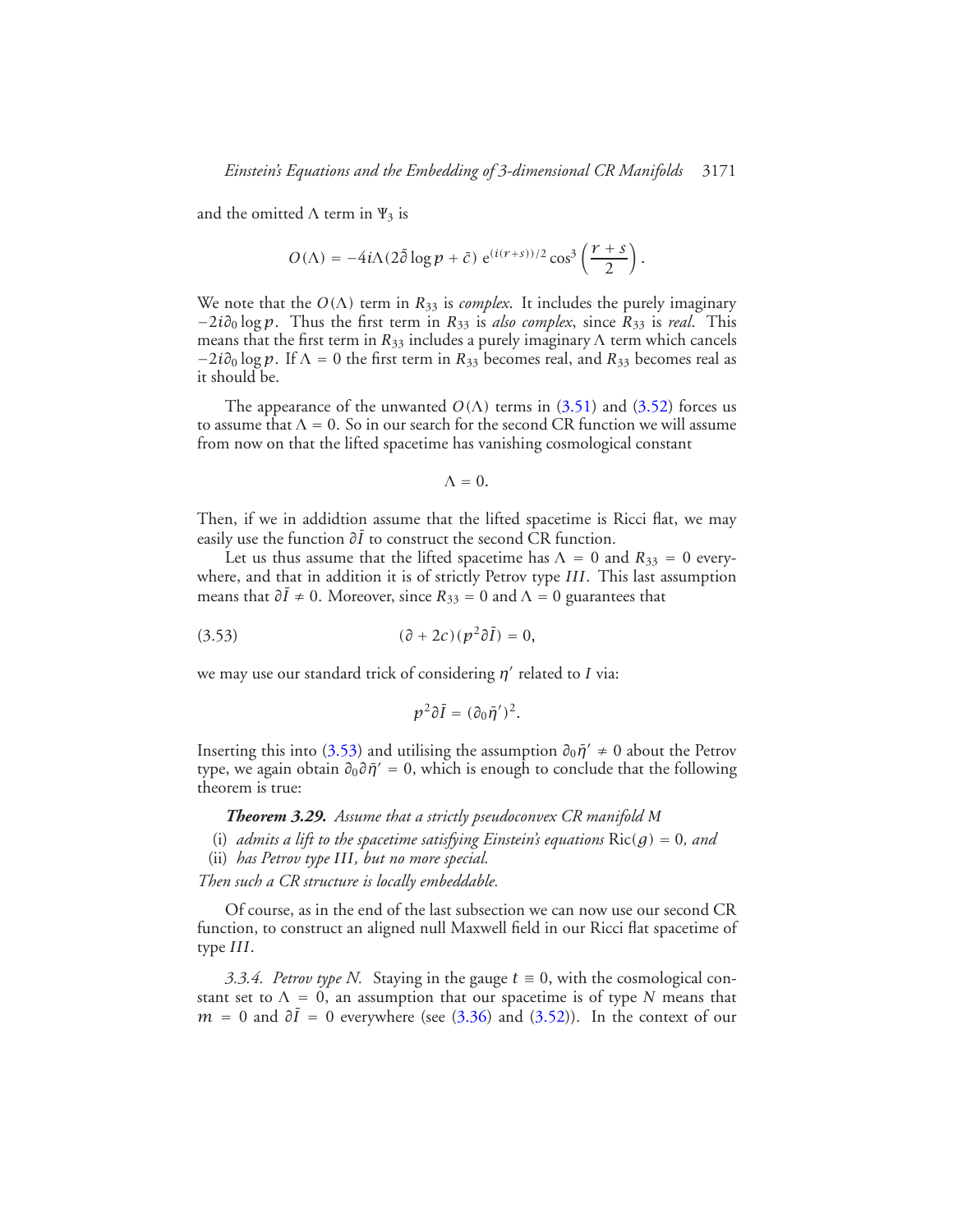search for the second CR function this is a very fortunate Petrov type. Indeed, assuming type *N* we have

<span id="page-41-0"></span>
$$
\partial \bar{I}\equiv 0,
$$

which not only *implies* that  $R_{33} = 0$ , but also implies that *I* is a CR function! The only question is if this CR function is *independent* of *ζ*. For this we need

$$
\partial_0 \bar{I} \neq 0.
$$

To conclude the independence we calculate the last Weyl scalar <sup>Ψ</sup>4. Assuming that  $t \equiv 0$ ,  $\Lambda = 0$ ,  $m \equiv 0$  and  $\partial \overline{I} = 0$  we get:

$$
\Psi_4 = 2i \, \partial_0 \bar{I} \, \frac{e^{-(i(r+s))/2}}{p^2} \cos^3 \left( \frac{r+s}{2} \right).
$$

<span id="page-41-1"></span>Thus the condition [\(3.54\)](#page-41-0) for *I* to be an independent CR function is equivalent to the condition on Petrov type not to be degenerate to the conformally flat type 0. Thus we have the following theorem.

*Theorem 3.30. Assume that a strictly pseudoconvex CR manifold M*

- (i) *admits a lift to a spacetime satisfying Einstein equations* [\(a\)](#page-14-0), [\(b\)](#page-14-1) with  $\Lambda = 0$ *and R*<sup>13</sup> = 0 *and which, in addition,*
- (ii) *has Petrov type N and is nowhere degenerate to Petrov type 0.*

*Then such a CR structure is locally embeddable. Moreover, in such case the spacetime is Ricci flat.*

The remark about the existence of the aligned Maxwell field, as at the end of the previous subsections, applies here also.

*3.3.5. Conformally flat case.* If we only know that among the lifted spacetimes of a strictly pseudoconvex CR structure there is a Minkowski metric, we may proceed with our search for the second function in the same spirit as we were doing in the previous subsections. However, in such a case there is a simpler more elegant geometric way of achieving our goal. This comes from Penrose's *twistor theory*.

Let us now forget about all the results from the entire Section [3](#page-10-0) and assume that we are given a 3-dimensional CR structure  $(M, (\lambda, \mu))$ , not neccessarily strictly pseudoconvex (!), which has a lift to a *conformally flat* spacetime  $M$ . We do not need the Einstein equations for the rest of the argument. It is known (see e.g. [\[36\]](#page-43-4)) that the space of all null geodesics in a neighbourhood in M is a 5-dimensional CR manifold *N*, which is naturally locally CR embedded in C3. Actually *N* may be identified with an open set in the following *real projective quadric*

$$
PN = \{ \mathbb{CP}^3 \ni (W_1 : W_2 : W_3 : W_4) \mid |W_1|^2 + |W_2|^2 - |W_3|^3 - |W_4|^2 = 0 \}
$$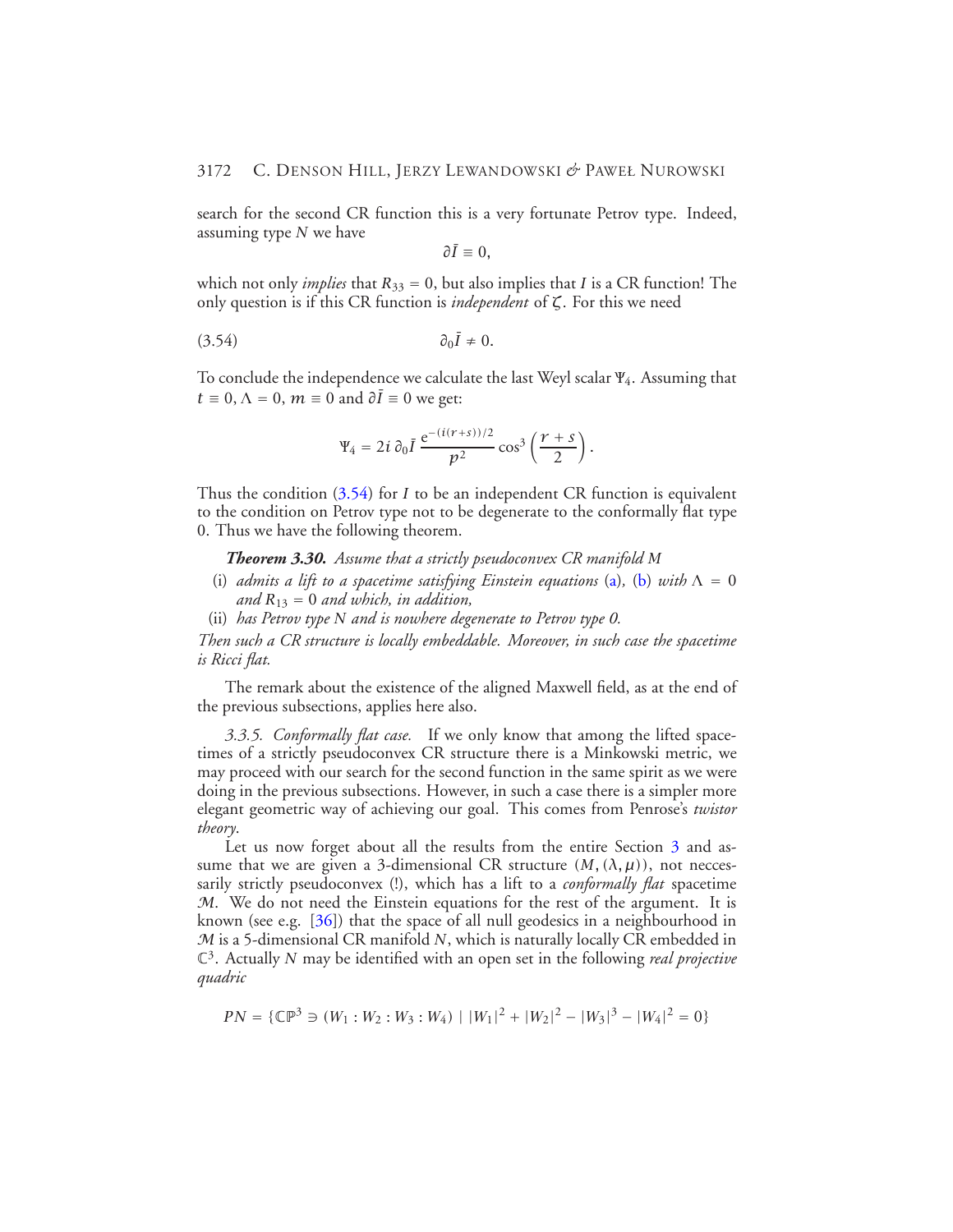CR embedded in CP3. The manifold *PN* is called the *space of projective twistors*.

Since points of  $N$  are null geodesics in  $M$  then a congruence of null geodesics in  $M$  is just a 3-dimensional manifold  $M_N$  in  $N$ . Crucial to our argument is the fact that if a congruence of null geodesics in  $M$  is *shearfree* then  $M_N$  is a  $CR$ *submanifold* [\[33\]](#page-43-20) of the 5-dimensional *embedded* CR manifold *N*. Thus having a congruence of null and shearfree geodesics in M we first are guaranteed that *M* is locally CR embedded as a submanifold  $M_N$  in  $\mathbb{C}^3$ . But this implies that *M* also has a local CR embedding in a  $\mathbb{C}^2$ , see [\[1,](#page-42-1) [12\]](#page-42-10). The argument is very simple:

Take a point  $p \in M_N$ , and define  $\mathbb{C}^2$  to be the smallest complex vector space which contains  $T_pM_N$ . The local projection  $\pi : \mathbb{C}^3 \to \mathbb{C}^2$  is holomorphic, hence its restriction  $\varphi = \pi_{|M_N}$  is a CR map, whose image in  $\mathbb{C}^2$  is the desired CR embedding. This proves the following theorem.

<span id="page-42-0"></span>*Theorem 3.31. Every 3-dimensional CR manifold which has a lift to a conformally flat spacetime is locally embeddable.*

Using Theorems [3.24,](#page-37-1) [3.29,](#page-40-1) [3.30,](#page-41-1) and [3.31](#page-42-0) we obtain Theorem [2.4.](#page-8-0)

*Acknowledgment.* This research was supported in part by the Polish grant 1 P03B 07529.

#### **REFERENCES**

- <span id="page-42-1"></span>[1] A ANDREOTTI and C.D. HILL, *Complex characteristic coordinates and tangential Cauchy-Riemann equations*, Ann. Sc. Norm. Sup. Pisa **26** (1972), 299–324.
- <span id="page-42-8"></span>[2] D. Jr. BURNS, K. DIEDERICH, and S. SCHNIDER, *Distinguished curves in pseudoconvex boundaries*, Duke Math. Journ. **44** (1977), 407–431.
- <span id="page-42-5"></span>[3] E. CARTAN, *Sur les espaces conformes generalises et l'univers optique*, Compt. Rend. Acad. Sci. Paris **174** (1922), 857–859.
- <span id="page-42-2"></span>[4] , *Sur la geometrie pseudo-conforme des hypersurfaces de deux variables complexes (part I)*, Ann. Math. Pura Appl. **11** (1932), 17–90.
- [5] , *Sur la geometrie pseudo-conforme des hypersurfaces de deux variables complexes (part II)*, Ann. Sc. Norm. Sup. Pisa **1** (1932), 333–354.
- <span id="page-42-3"></span>[6] G. DEBNEY, R.P. KERR, and A. SCHILD, *Solutions of the Einstein and Einstein-Maxwell equations*, J. Math. Phys. **10** (1969), 1842–.
- <span id="page-42-7"></span>[7] C.L. FEFFERMAN, *Monge-Ampère equations, the Bergman kernel, and geometry of pseudoconvex domains*, Ann. Math. **103** (1976), 395–416.
- [8] \_\_\_\_\_\_, Monge-Ampère equations, the Bergman kernel, and geometry of pseudoconvex domains: *Erratum*, Ann. Math. **104** (1976), 393–394.
- <span id="page-42-4"></span>[9] J.N. GOLDBERG and SACHS R.K., *A theorem on Petrov types*, Acta Phys. Polon. Suppl. **22** (1962), 13–23.
- <span id="page-42-6"></span>[10] R. GOVER, C.D. HILL, and P. NUROWSKI, *Sharp version of the Goldberg-Sachs theorem* (2007) (to appear).
- <span id="page-42-9"></span>[11] N. HANGES, *The missing first integral*, J. Diff. Eqns. **72** (1988), 178–188.
- <span id="page-42-10"></span>[12] C.D. HILL and G. TAIANI, *Families of analytic discs in* C*<sup>n</sup> with boundaries on a prescribed CR submanifold*, Ann. Sc. Norm. Sup. Pisa **V** (1978), 327–380.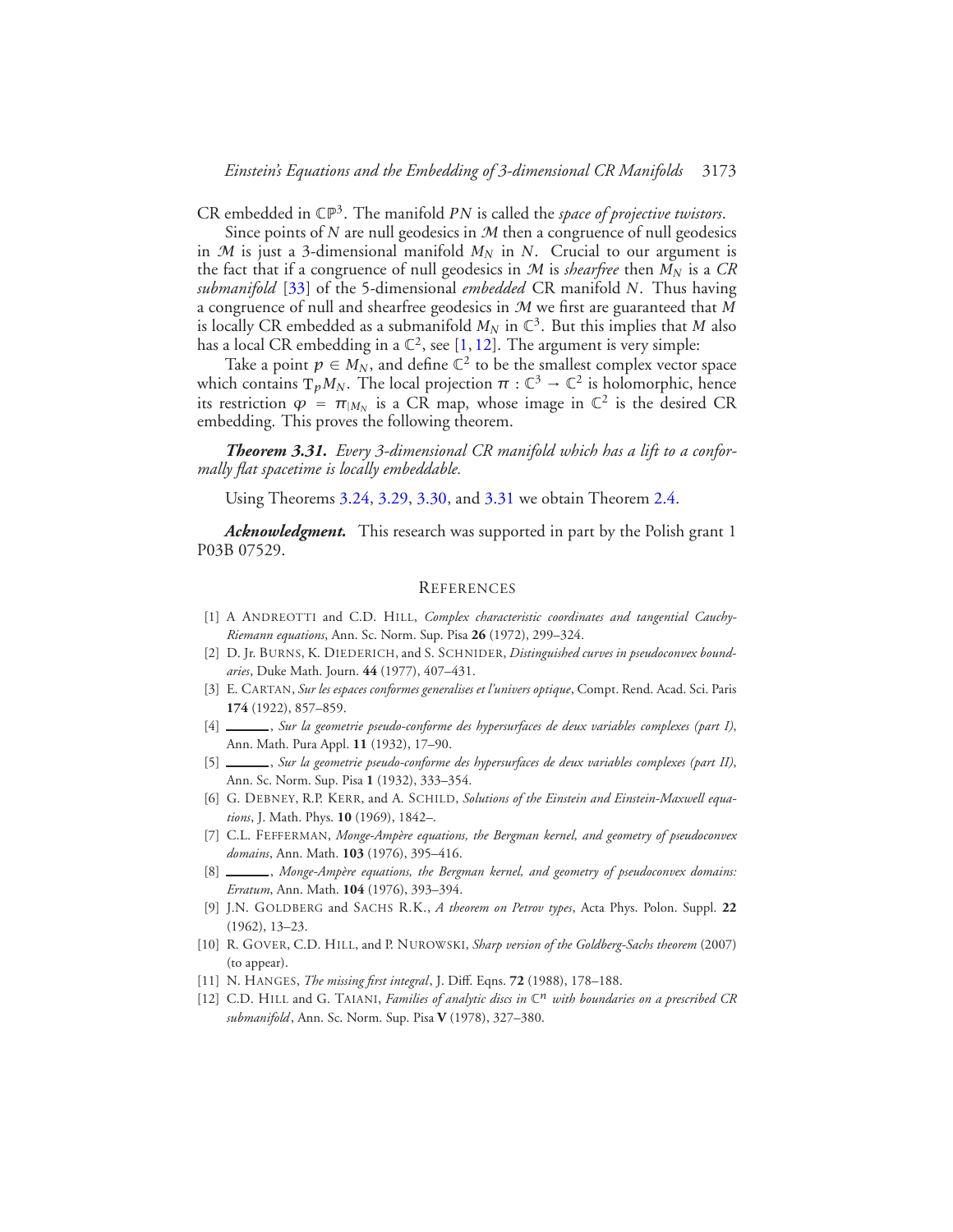## 3174 C. DENSON HILL, JERZY LEWANDOWSKI *&* PAWEŁ NUROWSKI

- <span id="page-43-18"></span>[13] C.D. HILL and M. TAYLOR, *The complex Fröbenius theorem for rough involutive structures*, Trans. Amer. Math. Soc. **359** (2007), 293–322.
- <span id="page-43-3"></span>[14] H. JACOBOWITZ, *An Introduction to CR Structures*, Monographs of the Amer. Math. Soc., vol. 32, 1990.
- <span id="page-43-5"></span>[15] D. KRAMER, H. STEPHANI, M. MACCALLUM, and E. HERLT, *Exact solutions of Einstein's field equations*, Cambridge University Press, 1980, see also the second edition.
- [16] H. STEPHANI, D. KRAMER, M. MACCALLUM, C. HOENSELAERS, and E. HERLT, *Exact solutions of Einstein's field equations*, second, Cambridge University Press, 2003.
- <span id="page-43-6"></span>[17] R.P. KERR, *Gravitational field of a spinning mass as an example of algebraically special metrics*, Phys. Rev. Lett. **11** (1963), 237–238.
- <span id="page-43-12"></span>[18] J. LEWANDOWSKI, *On the Fefferman class of metrics associated with 3-dimensional CR space*, Lett. Math. Phys. **15** (1988), 129–135.
- [19] , *Gravitational fields and CR geometry*, Department of Physics, Warsaw University, 1989, Ph.D. Thesis. (Polish)
- [20] J. LEWANDOWSKI and P. NUROWSKI, *Algebraically special twisting gravitational fields and CR structures*, Class. Q. Grav. **7** (1990), 309–328.
- <span id="page-43-13"></span>[21] , *Cartan's chains and Lorentz geometry*, Journ. Geom. Phys. **7** (1990), 63–80.
- <span id="page-43-11"></span>[22] J. LEWANDOWSKI, P. NUROWSKI, and J. TAFEL, *Einstein's equations and realizibility of CR manifolds*, Class. Q. Grav. **7** (1990), L241–L246.
- <span id="page-43-14"></span>[23] , *Algebraically special solutions of the Einstein equations with pure radiation fields*, Class. Q. Grav. **8** (1991), 493–501.
- <span id="page-43-0"></span>[24] H. LEWY, *On the local character of the solutions of an atypical linear differential equation in three variables and a related theorem for regular functions of two complex variables*, Ann. Math. **64** (1956), 514–522.
- <span id="page-43-10"></span>[25] , *An example of a smooth linear partial differential equation without solution*, Ann. Math. **66** (1957), 155–158.
- <span id="page-43-1"></span>[26] L. NIRENBERG, *Lectures on Linear Partial Differential Equations*, Amer. Math. Soc. Regional Conference Series, vol. 17, 1973.
- <span id="page-43-2"></span>[27] , *On a question of Hans Lewy*, Russian Math. Surveys **29** (1974), 251–262.
- <span id="page-43-7"></span>[28] E.T. NEWMAN, E. COUCH, K. CHINNAPARED, A. EXTON, A. PRAKASH, and R.J. TOR-RENCE, *Metric of a rotating charged mass*, Journ. Math. Phys **6** (1965), 918–.
- <span id="page-43-15"></span>[29] P. NUROWSKI, *Some null solutions of the Yang-Mills equations and Cauchy-Riemann structures*, Journ. Math. Phys. **33** (1992), 802–807.
- <span id="page-43-16"></span>[30] *\_\_\_\_\_, Einstein's equations and Cauchy-Riemann geometry*, SISSA, 1993, Ph.D. thesis,.
- <span id="page-43-19"></span>[31] P. NUROWSKI and J.F. PLEBANSKI, *Nonvacuum twisting type N metrics*, Class. Q. Grav. **18** (2001), 341–351.
- <span id="page-43-17"></span>[32] P. NUROWSKI and J. TAFEL, *Symmetries of Cauchy-Riemann spaces*, Lett. Math. Phys. **15** (1988), 31–38.
- <span id="page-43-20"></span>[33] P. NUROWSKI and A. TRAUTMAN, *Robinson manifolds as Lorentzian analogs of Hermite manifolds*, Diff. Geom. Appl. **17** (2002), 175–195.
- <span id="page-43-8"></span>[34] R. PENROSE, *A spinor approach to general relativity*, Ann. Physics **10** (1960), 171–201.
- <span id="page-43-9"></span>[35] , *Twistor algebra*, Journ. Math. Phys. **8** (1967), 345–366.
- <span id="page-43-4"></span>[36] R. PENROSE and W. RINDLER, *Spinors and space-time, I*, Cambridge University Press, 1984.
- [37] \_\_\_\_\_\_, *Spinors and space-time, II*, Cambridge University Press, 1986.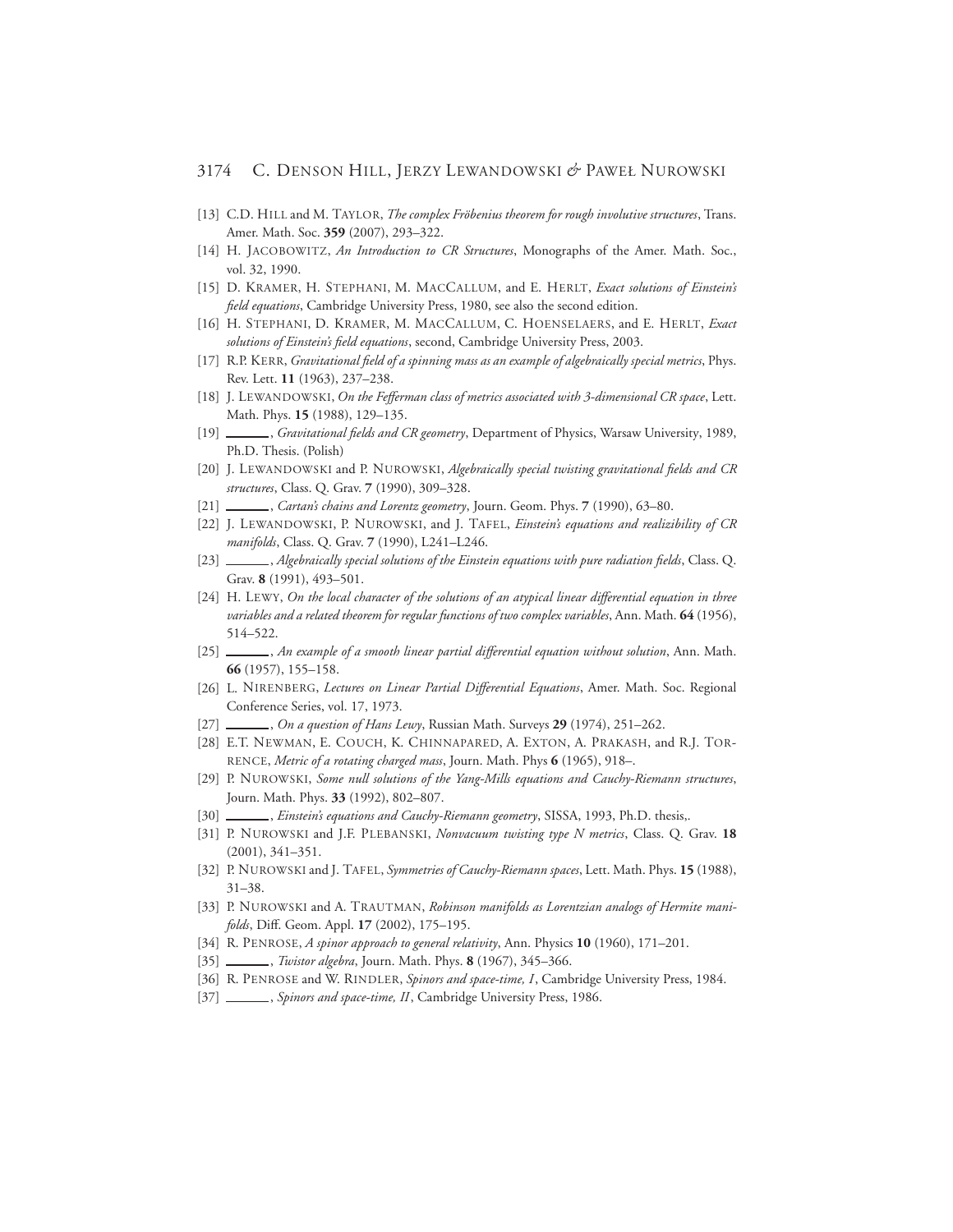- <span id="page-44-14"></span>[38] A.Z. PETROV, *Classification of spaces defined by gravitational fields*, Uch. Zapiski Kasan. Gos. Univ (Sci. Notices Kazan State Univ) **114** (1954), 55–69. (Russian)
- <span id="page-44-16"></span>[39] M. PRZANOWSKI and J.F. PLEBANSKI, *Generalized Goldberg-Sachs theorem in complex and real spacetimes II*, Acta Phys. Polon. **B10** (1979), 573–598.
- <span id="page-44-6"></span>[40] I. ROBINSON, *A solution of the Einstein-Maxwell equations*, Bull. Acad. Polon. Sci. Math. Astron. Phys. **7** (1959), 351–.
- <span id="page-44-19"></span>[41] , *Null electromagnetic fields*, Journ. Math. Phys. **2** (1961), 290–291.
- [42] I. ROBINSON and J. ROBINSON, *Vacuum metrics without symmetry*, Int. J. Theor. Phys. **2** (1969), 231–242.
- <span id="page-44-7"></span>[43] I. ROBINSON and A. TRAUTMAN, *Some spherical gravitational waves in general relativity*, Proc. Roy. Soc. Lond. **A 265** (1962), 463–473.
- <span id="page-44-4"></span>[44] , *Conformal geometry of flows in n dimensions*, Journ. Math. Phys. **24** (1983), 1425–.
- <span id="page-44-0"></span>[45] , *Cauchy-Riemann structures in optical geometry*, Proc. of the Fourth Marcel Grossman Meeting on GR (R. . Ruffini, ed.), Elsevier, 1986.
- <span id="page-44-2"></span>[46] , *Optical geometry*, New Theories in Physics (Z. . Ajduk, S. . Pokorski, and A. . Trautman, eds.), World Scientific, 1989, pp. 454–497.
- <span id="page-44-8"></span>[47] R.K. SACHS, *Gravitational waves in general relativity*, Proc. R. Soc. London Ser. **A 264** (1961), 309–338.
- <span id="page-44-15"></span>[48] , *Gravitational radiation*, Recent Developments in General Relativity, Pergamon, 1962, pp. 521–562.
- <span id="page-44-5"></span>[49] P. SOMMERS, *Properties of shear-free congruences of null geodesics*, Proc. R. Soc. London Ser. **A 349** (1976), 309–.
- <span id="page-44-9"></span>[50] , *Type N vacuum spacetimes as special functions in* C2, Gen. Rel. Grav. **8** (1977), 855–863.
- <span id="page-44-17"></span>[51] G.A.J. SPARLING, *Twistor theory and the characterization of Fefferman's conformal structures* (198?), unpublished.
- <span id="page-44-1"></span>[52] J. TAFEL, *On the Robinson theorem and shearfree geodesic null congruences*, Lett. Math. Phys. **10** (1985), 33–39.
- <span id="page-44-12"></span>[53] , *Null solutions of the Yang-Mills equations*, Lett. Math. Phys. **12** (1986), 163 ff.
- <span id="page-44-10"></span>[54] A. TRAUTMAN, *Radiation and boundary conditions in the theory of gravitation*, Bull. Acc. Pol. Sci. **6** (1958), 407–412.
- <span id="page-44-11"></span>[55] , *On the propagation of information by waves*, Recent Developments in General Relativity, Pergamon, 1962, p. 459 ff.
- <span id="page-44-3"></span>[56] , *Deformations of the Hodge map and optical geometry*, Journ. Geom. Phys. **1** (1984), 85–95.
- <span id="page-44-13"></span>[57] , *On complex structures in physics*, On Einstein's Path. Essays in Honor of Engelbert Schücking (A. . Harvey, ed.), Springer, 1998, pp. 487–501.
- <span id="page-44-18"></span>[58] , *Robinson manifolds and Cauchy-Riemann spaces*, Class. Q. Grav. **19** (2002), R1–R10.

C. DENSON HILL: Department of Mathematics Stony Brook University Stony Brook, NY 11794, U.S.A E-MAIL: dhill@math.sunysb.edu